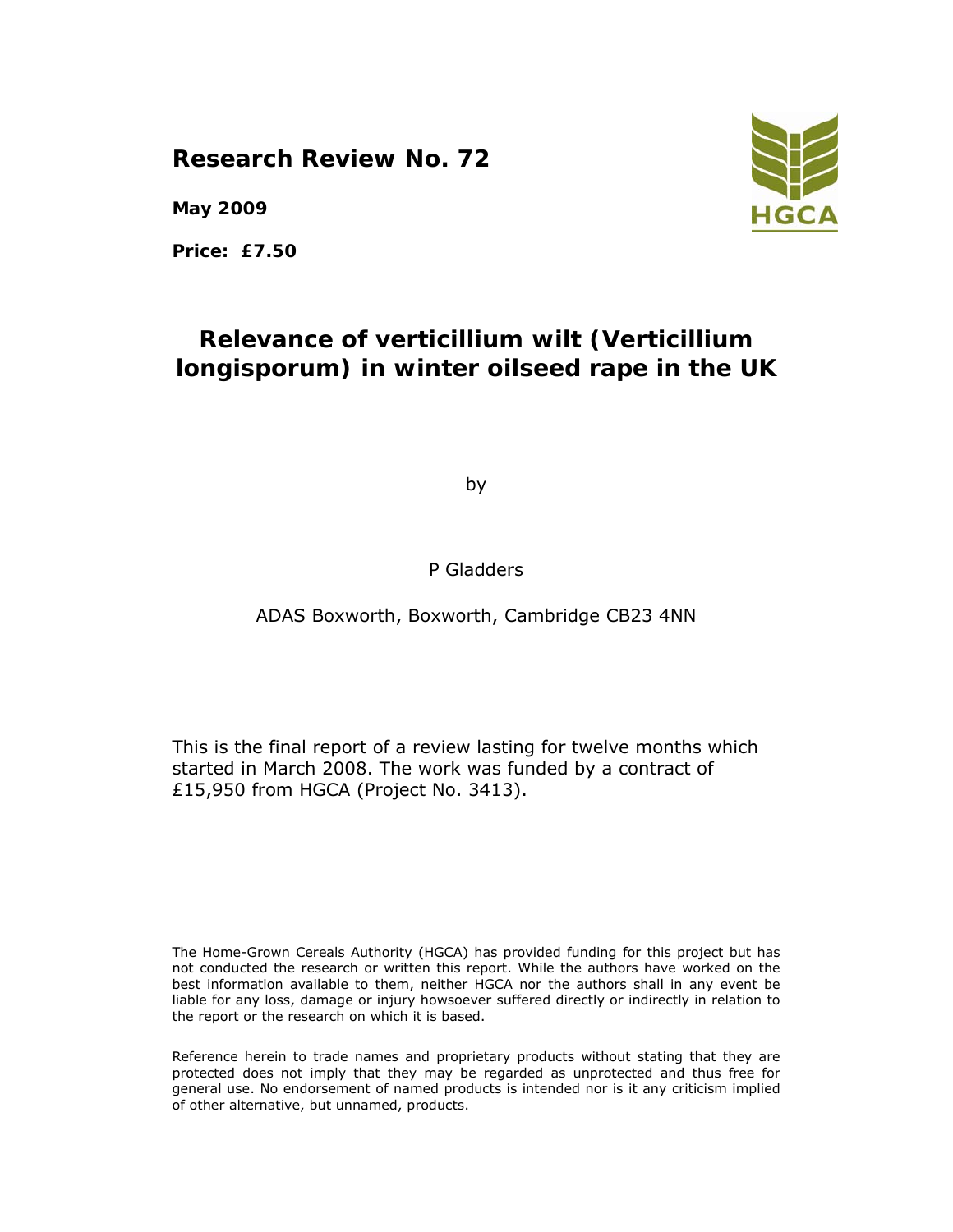#### **Contents**

| 3.0 Disease and yield loss relationships under UK conditions26 |  |
|----------------------------------------------------------------|--|
|                                                                |  |
|                                                                |  |
|                                                                |  |
|                                                                |  |
|                                                                |  |
|                                                                |  |
| 5.0                                                            |  |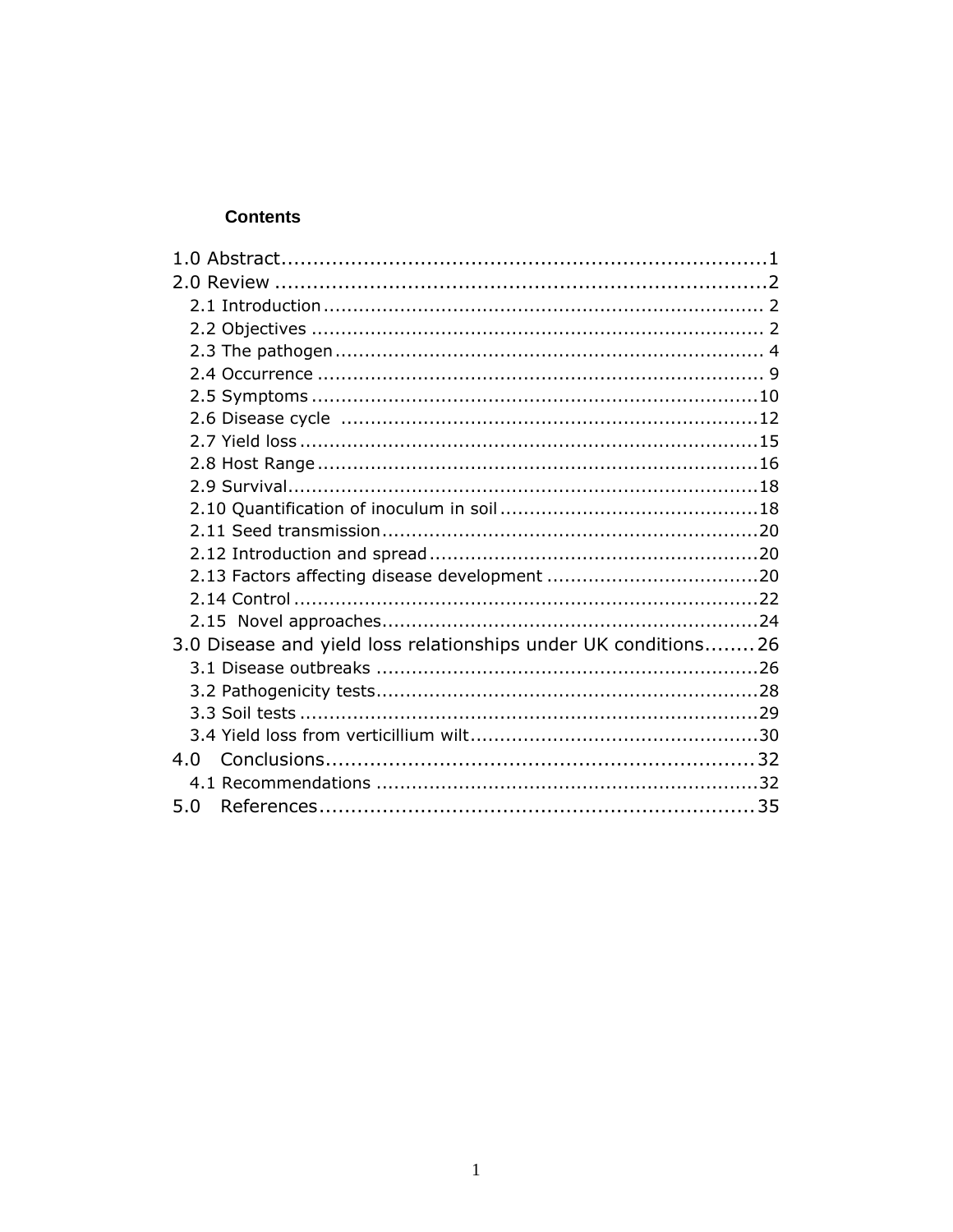## **1.0 Abstract**

This review was commissioned in response to the first confirmed cases of verticillium wilt in oilseed rape in the UK in 2007. The fungal pathogen involved, *Verticillium longisporum,* has been characterised by molecular and conventional methods and is distinct from the two common wilt pathogens *V. dahliae* and *V. albo-atrum.* It has larger spores, a greater DNA content in the nucleus and high specificity for *Brassica*  species compared with *V. dahliae*. It is an important disease in oilseed rape in other European countries, particularly Sweden and Germany, and also affects vegetable crops in USA and Japan.

The disease cycle involves soil-borne microsclerotia that germinate to produce hyphae that invade root epidermal cells and progress across the root cortex and colonise the vascular tissue (xylem). The fungus spreads up the plant in the xylem in the spring, but symptoms only appear in the crop near maturity when numerous black microsclerotia are produced outside the vascular tissue. Symptoms cause premature ripening with yield losses up to 50% in Europe, though damage is affected by weather and varies from year to year. Verticillium wilt appears to be established and caused some crop loss in southern and central England. Its incidence ranged from 1-90% plants affected in fields monitored in 2007 and 2008.

There are some differences in susceptibility to verticillium wilt between winter oilseed rape cultivars, but levels of resistance in oilseed rape are limited and insufficient to prevent damaging attacks. New sources of resistance have identified in various other *Brassica* species, which, with further breeding work, could produce oilseed varieties with acceptable levels of resistance in future. There are no fungicide treatments available at present. Microsclerotia are thought to be capable of long term survival in soil (10-15 years), but the number of viable microsclerotia is likely to decline with time. Longer rotations with at least three years between brassica crops appear to be the most practical control strategy at present.

Priority should be given to: (i) establishing the occurrence of *V. longisporum* in oilseed rape in UK, (ii) developing soil tests to quantify inoculum, (iii) research to assist development of resistant varieties, (iv) identifying the conditions that favour infection and yield loss, and (v) determining the rate of decline in soil between susceptible crops, in order to inform rotation planning. Increased awareness of this new disease threat is required so that oilseed rape management strategies can be adjusted to safeguard future cropping.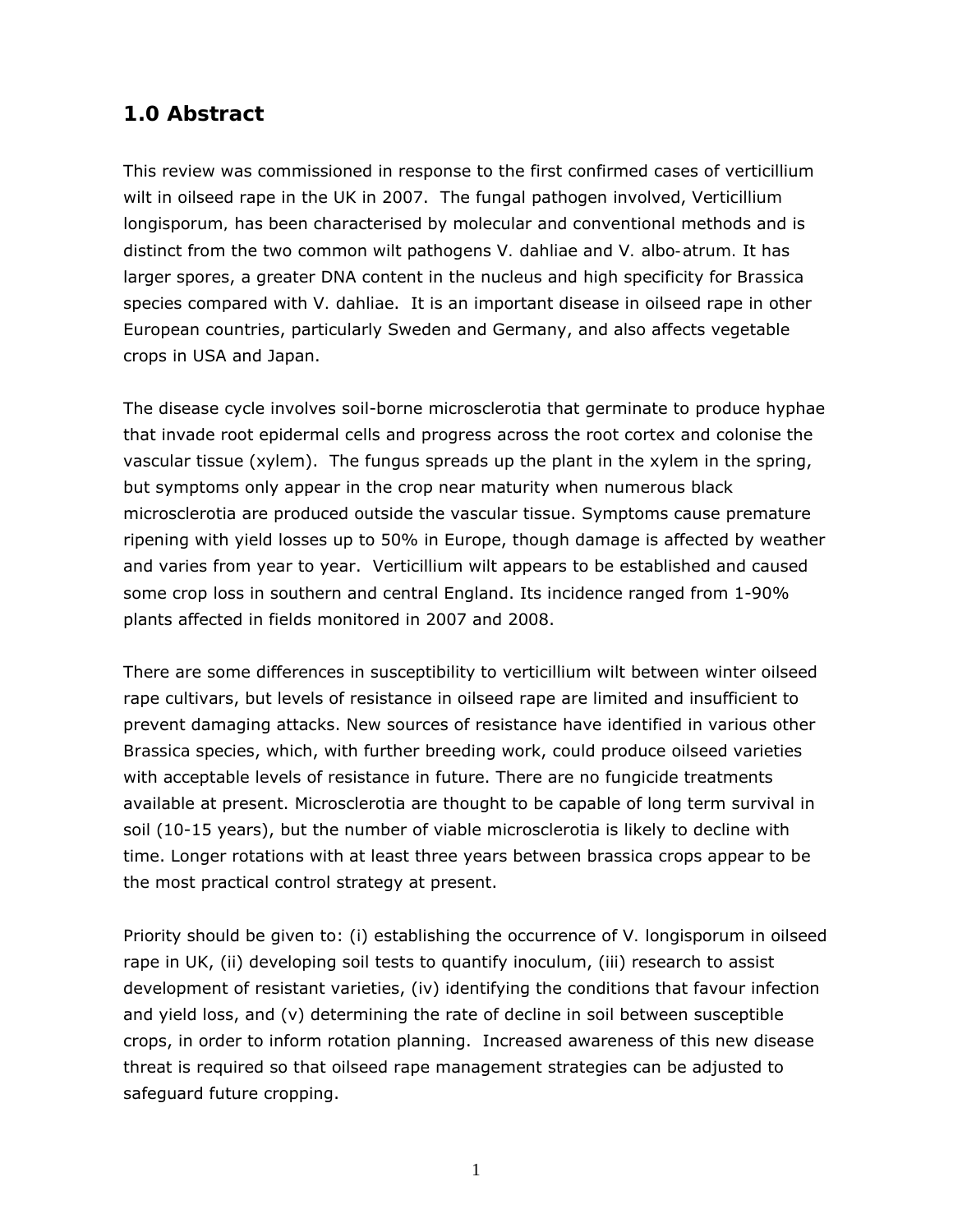### **2.0 Review**

### **2.1 Introduction**

Symptoms typical of verticillium wilt were apparent in some crops of winter oilseed rape in 2007. The disease is caused by the fungal pathogen *Verticillium longisporum* and is a significant problem in Europe, notably in Sweden, Germany, France and Poland. There have been several unconfirmed reports of the disease in recent years. The presence of this pathogen was confirmed for the first time in the UK by culturing from affected plants and by molecular diagnostic methods. Verticillium wilt poses a new threat to oilseed rape crops. The pathogen was first described as a new species in 1997 by Heale and co-workers at Kings College London, (Karapapa *et al.,* 1997). It is distinct morphologically from *Verticillium dahliae*, and has a more restricted host range. There is an established European literature on the pathogen and general guidance on key factors affecting its severity. Yield loss may be up to 50% in Sweden, but losses are known to be variable from year to year. The most serious problems are associated with short rotations. Few options are available to control the disease with an absence of resistant varieties and fungicides at present. There are long term consequences for oilseed rape cropping and yield with the appearance of this soil– borne pathogen in the UK. Management strategies are urgently required to minimise its effects. With this threat in mind, this project was instigated combining a literature review with further crop observations.

### **2.2 Objectives**

The overall aim was to review the occurrence and importance of Verticillium wilt in UK oilseed rape crops and identify potential strategies to manage the disease. Specific areas considered include:

- 1. Diagnostics for confirmation of plant infection and for quantification of soil-borne inoculum.
- 2. Cultivar resistance and tolerance evaluation of existing and novel material under glasshouse and field conditions
- 3. Disease and yield loss relationships under UK conditions
- 4. Management strategies to include effects of rotation, date of sowing and soil treatments
- 5. Novel approaches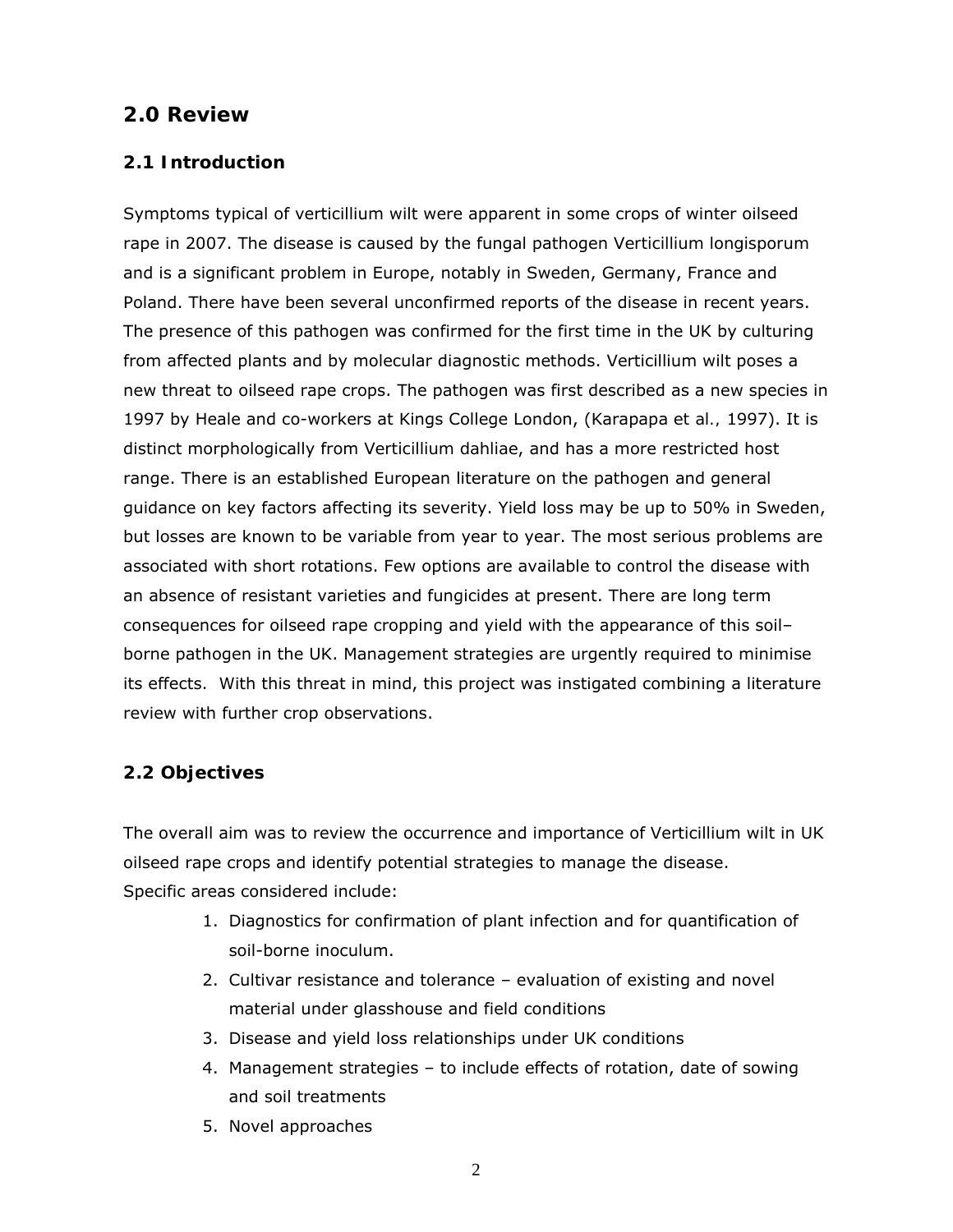There is a very extensive literature on *Verticillium* species and *Verticillium dahliae* in particular (Pegg and Brady 2002, Tjamos *et al.,* 2002). The genus is an important and variable group containing both plant and insect pathogens. The *Verticillium* stage is an asexual form characterised by spore-bearing conidiophores bearing several groups or whorls of phialides (verticils) at intervals. The phialides produce spherical heads of spores (conidia) in mucilage at their tips and these are termed 'wet spores'. Some species have a recognised sexual stage and these include *Nectria* species (Hypocreales, Ascomycotinia). The major plant pathogens are *V. dahliae* and *V. alboatrum* and these have been in a section 'Nigrescentia'. Molecular analyses are being used to understand the relationships between Verticillum species and other genera (Pramateftaki and Typas, 2000; Tjamos *et al.,* 2002).

*V. dahliae* is a major pathogen world-wide with a very wide host range. It is important on cotton, tomato, aubergine, peppers, strawberry, potato, cucurbits, mint, woody ornamentals and fruit trees. *V. albo-atrum* has a less widespread distribution and generally has a lower maximum temperature limit than *V. dahliae*. V. *albo-atrum* is important on hops, tomato and potato (Heale, 2000). A third species, *V. tricorpus* causes mild symptoms on tomato and cotton. There is one necrotrophic species *V. theobromae,*that causes cigar-end rot of banana. It is not a vascular wilt disease. In addition, *V. fungicola* and *V. psaliotae* cause dry bubble, an important disease of commercial mushrooms.

The variation within and between species has been examined in some detail and is continuing (Collins *et al.,* 2005, Pegg and Brady, 2002, Tjamos *et al.,* 2002). Vegetative compatibility groups (VGC) have been used to examine variation within species, but these VGCs can now be subdivided into groups using molecular methods. The lucerne pathotype of *V. albo-atrum*, for example, is now recognised as distinct clonal population across Europe and the USA (Collins *et al*., 2005, Heale, 2000).

Whilst much of the literature may contribute useful guidance for understanding and managing *V. longisporum*, the results from previous studies may well have to be adapted or modified for use in oilseed rape and other crops under UK conditions. This review concentrates on the literature relating to *V. longisporum.*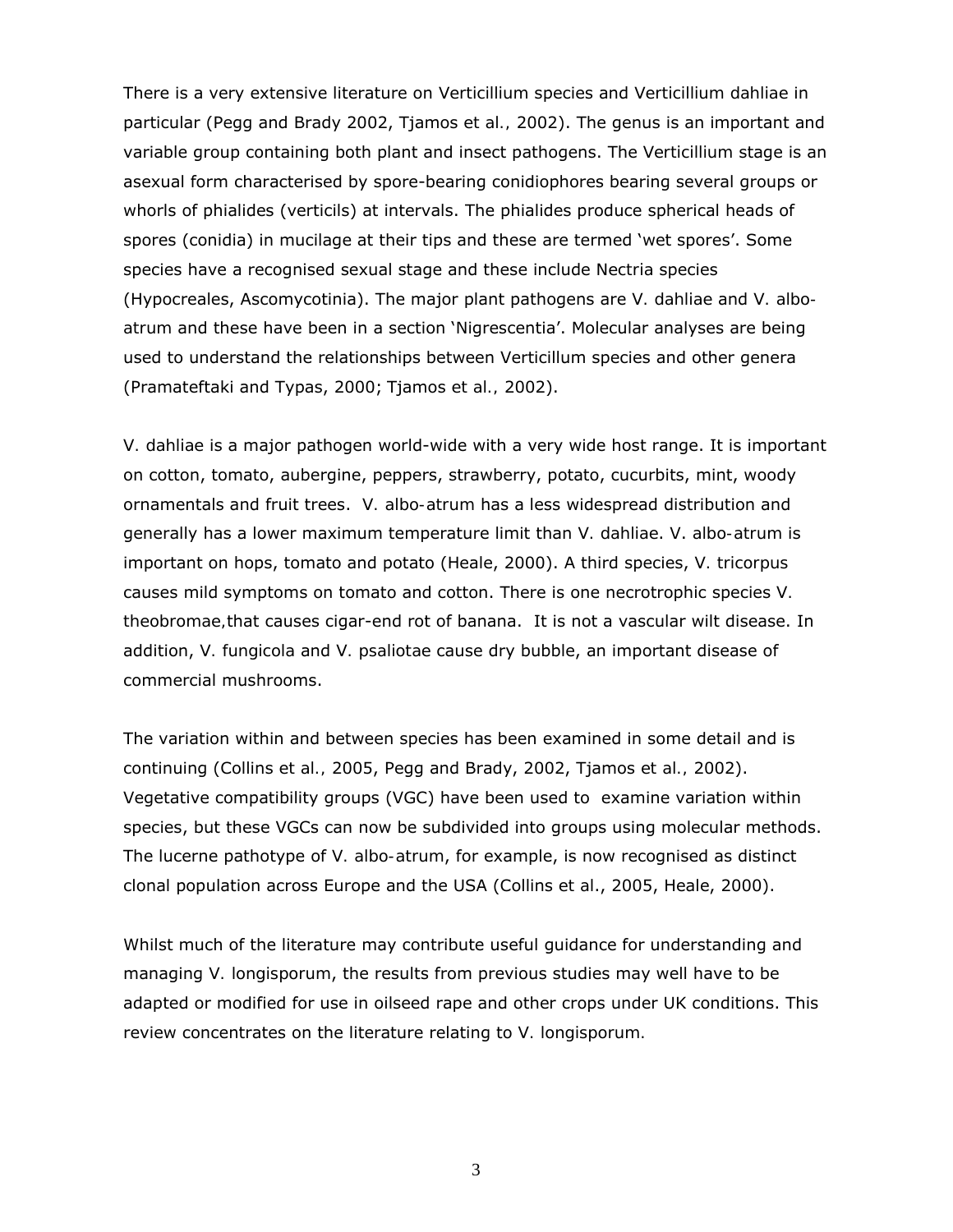### **2.3 The pathogen**

The nomenclature and taxonomy of *Verticillium* species are still subjects of active research and debate. In this review, the pathogen is referred to as *Verticillium longisporum*. This name was first proposed by Karapapa *et al*. (1997). Prior to this (and sometimes after 1997), the literature uses the names *Verticillium dahliae* or *Verticillium dahliae* var *longisporum* for isolates that are undoubtedly pathogenic to oilseed rape. It should be noted, however, that *Verticillium dahliae* (strict sense) also occurs in oilseed rape roots, but may cause little damage.

The main features of *Verticillium* species affecting oilseed rape and other crops in the UK are summarised in Table 1. These species differ morphologically and produce various types of resting bodies: microsclerotia, dark resting mycelium or chlamydospores.

Ordinary (short-spored or haploid) *Verticillium dahliae* causes wilt diseases in many crops and in many countries, including the UK, but they rarely affect cruciferous hosts. *V. dahliae* is an important pathogen in strawberries, potatoes, linseed and various trees and ornamental species. Isolates found in the upper stems of oilseed rape are largely restricted to cruciferous host plants and are very different from isolates from non-cruciferous hosts. *V. longisporum* isolates are amphihaploid (almost diploid) interspecific hybrids, with haploid *V. dahliae* as one of the parents (Clewes *et al*., 2008). The important point is that in nature they are confined to cruciferous hosts. There are reports that other arable crops including cereals and some weed species may potentially be contributing to the survival and perhaps proliferation of *V. longisporum* (Johansson *et al*., 2006, Zeise and von Tiedemann, 2002)*.* However, the significance of this in the UK is not known.

The initial identification of *V. longisporum* (Karapapa *et al*., 1997) was based on a study of *Verticillium* species from a range of plant hosts and geographic locations. They examined the first isolate named *V. dahliae* var *longisporum* that originated from horseradish (*Armoracia rusticana*) in North America (Stark, 1961) and an old isolate from Brussels sprouts (*Brassica oleracea* var *gemmifera*) in the Evesham area (Isaac, 1957). Oilseed rape isolates were mainly from Germany and France, but single isolates from Sweden and Poland were also examined. Two isolates from Chinese cabbage (*Brassica rapa* ssp. *pekinensis*) originated from Japan. *V. dahliae* and *V.*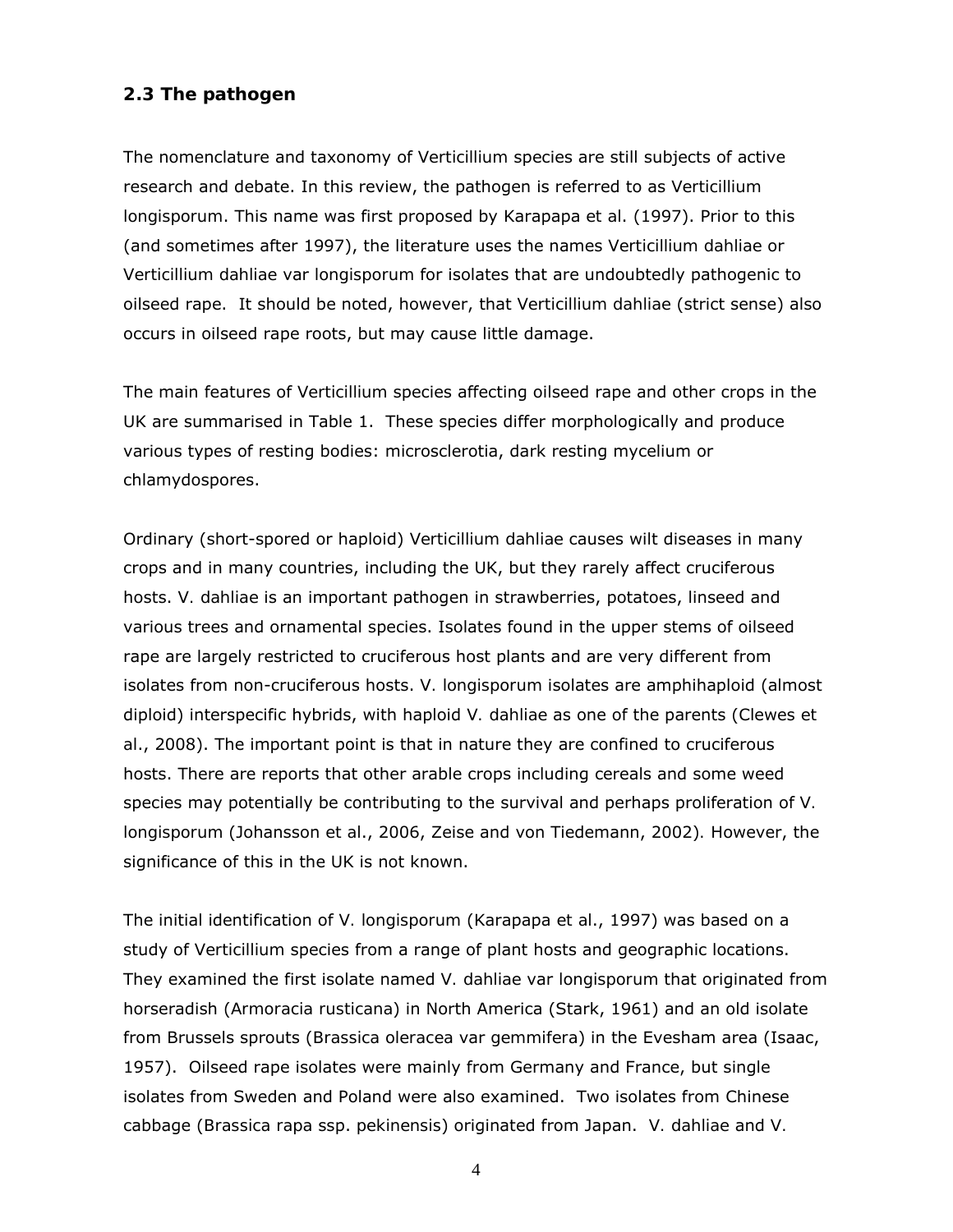*albo-atrum* isolates from a range of hosts and countries were also included in the comparison.

There were several features that distinguished *V. longisporum* from other *Verticillium*  species*. V. longisporum* was highly pathogenic to oilseed rape causing stunting and chlorosis within 15 days of inoculation of seedlings and death of plants in a month. *V. dahliae* isolates were not pathogenic to oilseed rape. *V. longisporum* isolates could be distinguished morphologically from those of *V. dahliae* by their elongate, irregularlyshaped microsclerotia compared with more compact, almost spherical microsclerotia of *V. dahliae* (Fig. 1 and Fig 2). The conidia (spores) of *V. longisporum* were longer (mean 7.9 µm) that those of *V.* dahliae (mean 4.4 µm).

The conidiophores of *V. longisporum* have mainly 3 phialides per node compared with 4-5 phialides per node on short condiphores for *V. dahliae.* Staining of the nuclei indicated that *V. longisporum* was near diploid whilst *V. albo-atrum* and *V. dahliae* were both haploid. *V. dahliae* and *V. albo-atrum* produced extracellular polyphenol oxidase whereas *V. longisporum* did not. The inability to produce nitrate nonutilising (*nit*) mutants in *V. longisporum* has also been used as another feature to separate it from *V. dahliae* (Steventon *et al*., 2002)

Three out of 21 PCT primers tested gave useful separation of the various *Verticillium* isolates using RAPDs (random amplified polymorphic DNA) (Karapapa *et al*., 1997). A total of 37 different bands were identified for this selection of isolates. A small number of 'recombinant' isolates were examined; two produced spherical rather than elongate microsclerotia and two others produced both types of microsclerotia. The RAPD analysis supported previous work with RFLP (restriction fragment length polymorphism) polymorphisms on *V. dahliae*, *V. albo-atrum* and *V. longisporum* (Okloi *et al*., 1994).

Three distinct groups were identified within these isolate studies: *V. dahliae, V. longisporum* and *V. albo-atrum.* The recombinant isolates formed a small group between *V. dahliae* and *V. longisporum.* The original Brussels sprouts isolate was unusual in having small spores and being weakly pathogenic to oilseed rape. As it was near diploid and closely related to *V. longisporum* and was probably a hybrid derived from *V. longisporum* that had lost some of its characteristics, including spore size and pathogenicity. Short-spored isolates of *V. longisporum* from France have been characterised, but no direct comparison was made with the UK short-spored isolate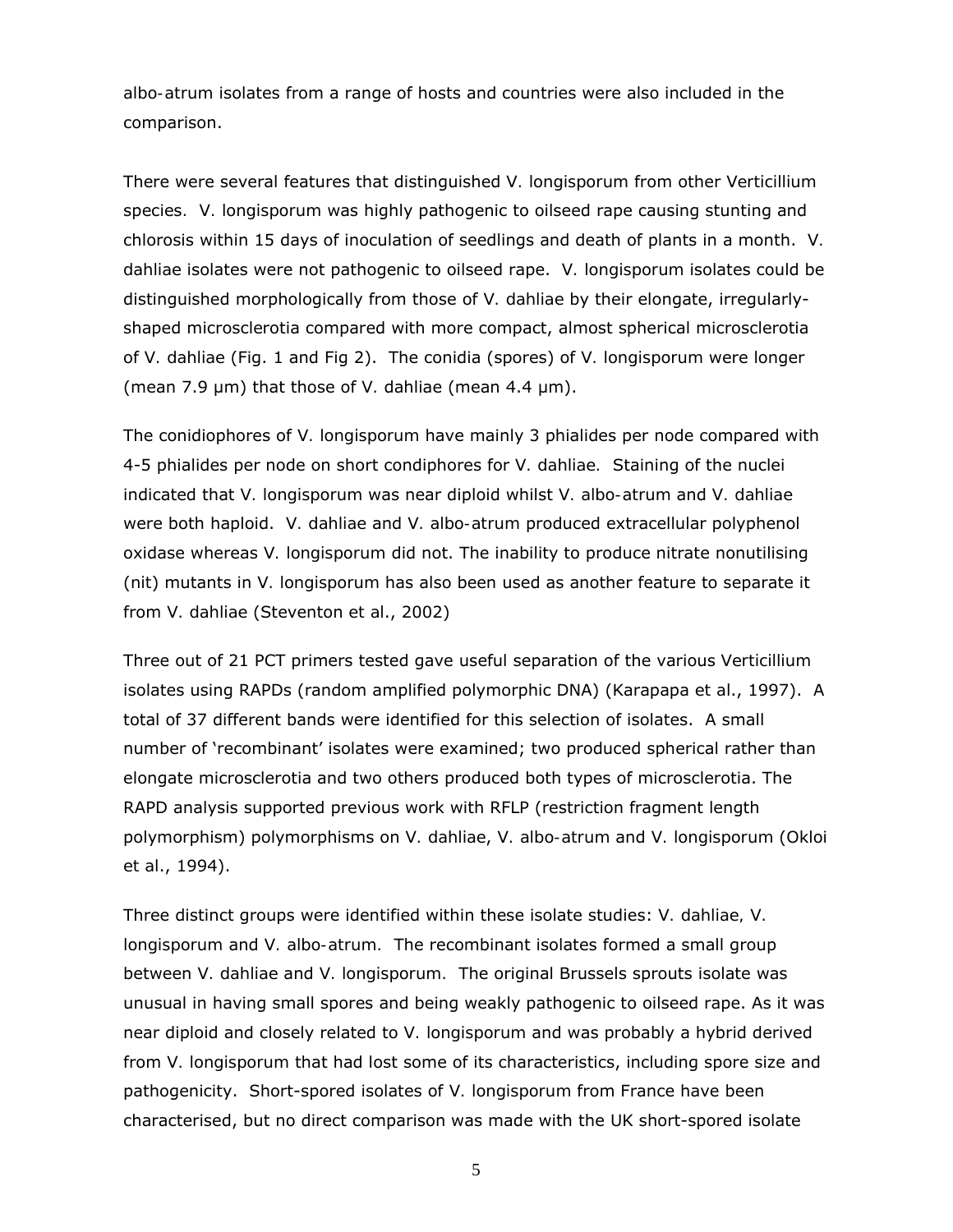(Steventon *et al*., 2002a). Recent molecular studies have provided direct evidence that *V. longisporum* is a hybrid derived from *V. dahliae* and an unknown species (Clewes *et al.,* 2008).

Molecular studies have divided *V. longisporum* isolates into several groups, but one of these types is much more common and virtually all isolates from oilseed rape are of this type. Preliminary investigations of the first isolates from oilseed rape in the UK suggest that they resemble those found elsewhere in Europe (D Barbara, Warwick HRI, pers. comm.). Whether the short-spored type found on Brussels sprouts in the 1950s is still present in the UK is not known.

Primers were used to amplify part of the β-tubulin gene and non-coding region between two closely spaced 5S rRNA genes (IGR – an intergenic region). The presence of two sequence types in the nuclear genome of long-spored isolates compared with single sequences for haploid isolates was indicative of a hybrid species. (Clewes *et al.,* 2008 Karapapa *et al*., 1997)

PCR primers have been identified that allow *V. longisporum* to be distinguished from other *Verticillium* species (Johansson *et al.,* 2006). A 340 base pair (bp) fragment was used by Steventon *et al.,* (2002a).

Nuclear SSU-rRNA (small subunit ribosomal RNA) primers have been used to amplify a 2.5 kb fragment in *V. longisporum* and a 1.65 kb fragment in both *V. dahliae* and *V. tricorpus* (Johansson *et al.,* 2002). Sequencing of the SSU-rRNA gene in isolates of various *Verticillium* species and *V. longisporum* from wild radish in Japan and oilseed rape in Germany identified a 839-bp (base pair) intron that was specific to *V. longisporum* (Karapapa and Typas, 2004). Specific primers for *V. tricorpus* are also available (Moukhamedor *et al.,* 1994).

Classification of isolates has been examined using RAPDs (Karapapa *et al.,* 1997), AFLP (amplification fragment length polymorphism (Clewes *et al.,* 2008)), RFLP (Restriction fragment length polymorphism) (Steventon *et al.,* 2002a) as well as by morphological and biochemical features (Karapapa *et al.,* 1997, Zeise and von Tiedemann, 2001). With an established literature on molecular variation and published primers, the development of PCR diagnostics tests in the UK should be relatively straightforward.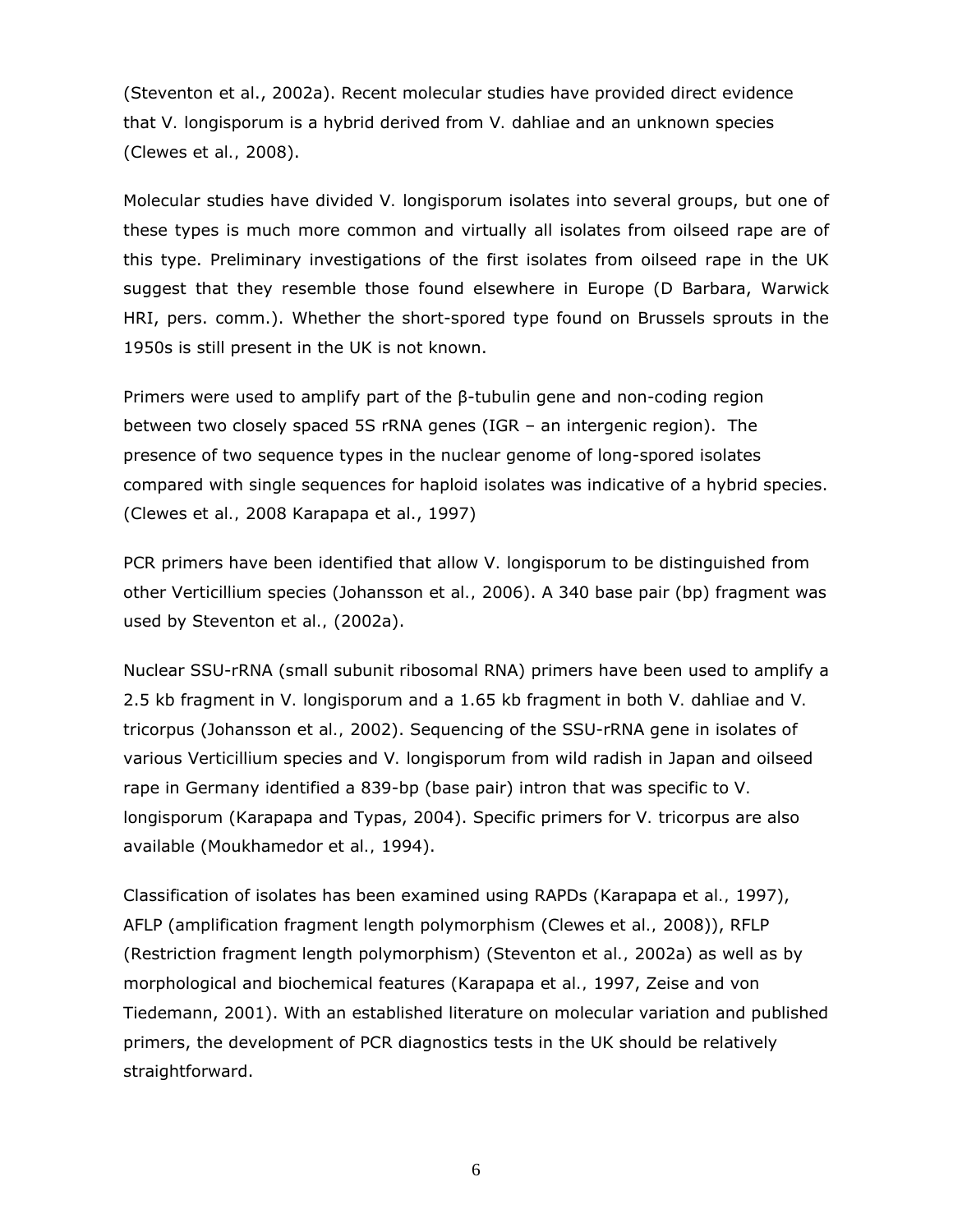Under UK conditions, other species of *Verticillium* may be encountered in soil samples (Table 1). These include *V. nigrescens* that appears to be more prevalent in short rotations of oilseed rape (Mills *et al.,* 2009), *V. nubilium* and *V. tricorpus.* These species have characterised and classified using molecular techniques (e.g*.* Typas *et al.,* 1992). These may be weak pathogens on some crops and require further study to define their variation and pathogenicity.

| <b>Species</b>                   | Microsclerotia                                                                                                                      | Conidia*                                                          | <b>DNA</b>      | Host range                                                      |
|----------------------------------|-------------------------------------------------------------------------------------------------------------------------------------|-------------------------------------------------------------------|-----------------|-----------------------------------------------------------------|
| V. longisporum                   | Elongate,<br>irregular shape<br>$(50-70 \mu m)$                                                                                     | Long spores<br>$≥ 7µm (5-12.5)$<br>$x1.66 - 3.4 \mu m$            | Near<br>diploid | Crucifers                                                       |
| V. dahliae                       | Spherical,<br>$(15-50 \mu m)$<br>compact                                                                                            | Short spores<br>$≥ 5.5 \mu m (2.5-$<br>$8 \times 1.4 - 3.2$<br>μm | Haploid         | Very wide in<br>broad-<br>leaved crops<br>and plants            |
| V. albo-atrum                    | None $-$ has dark<br>resting<br>mycelium                                                                                            | $3.5 - 10.5$<br>$x$ 2-4 $\mu$ m                                   | Haploid         | Wide<br>especially<br>hops,<br>lucerne,<br>Solanaceous<br>crops |
| V. tricorpus                     | Microsclerotia<br>elongated to<br>spherical<br>$(60-85 \mu m)$ ,<br>dark resting<br>mycelium.<br>Chlamydospores<br>$7.5 - 11 \mu m$ | $3.5 - 10$<br>$x$ 1.5-3.5 $\mu$ m                                 | Haploid         | Cotton,<br>tomato                                               |
| V. nubilum                       | Chlamydospores<br>$8.5 - 17 \mu m$<br>Single or in<br>chains of 2-6                                                                 | $4 - 10$<br>$x 2.5 - 3.5 \mu m$                                   | Haploid         | Weak<br>pathogen<br>e.g. coiled<br>sprout of<br>potato          |
| V. nigrescens<br>(Gibellulopsis) | Chlamydospores<br>usually single<br>$5.5 - 8 \mu m$                                                                                 | $4 - 8.5$<br>$x 1.5 - 2.5 \mu m$                                  | Haploid         | Weak<br>pathogen or<br>saprophyte                               |

**Table 1.** Major features of plant pathogenic *Verticillium* species in the UK

\* Spore sizes from CMI Descriptions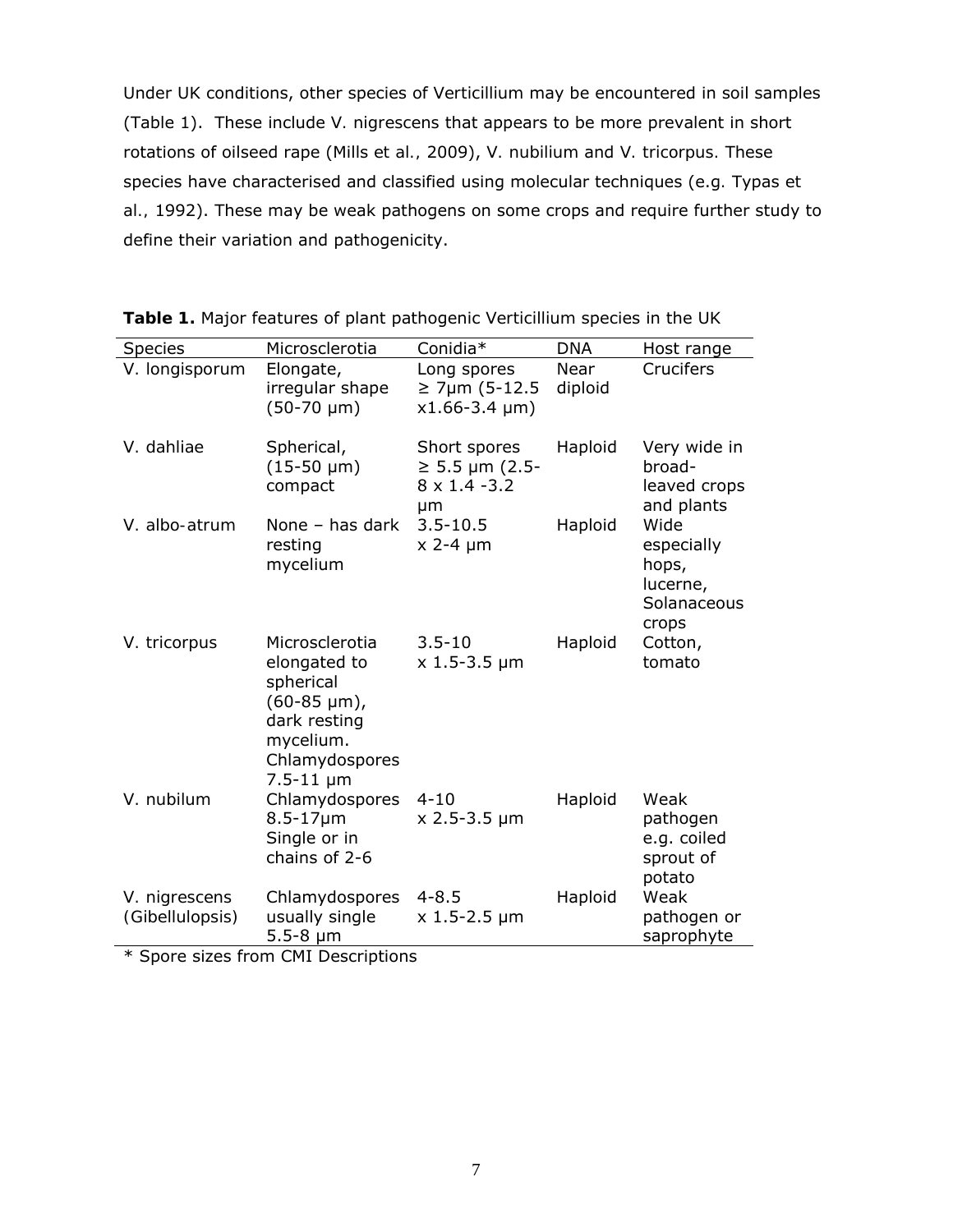

**Fig. 1 Microsclerotia of** *Verticillium dahliae* **– note the globose shape.** 



**Fig.2 Microsclerotia of** *Verticillium longisporum* **are more elongate than those of** *V. dahliae*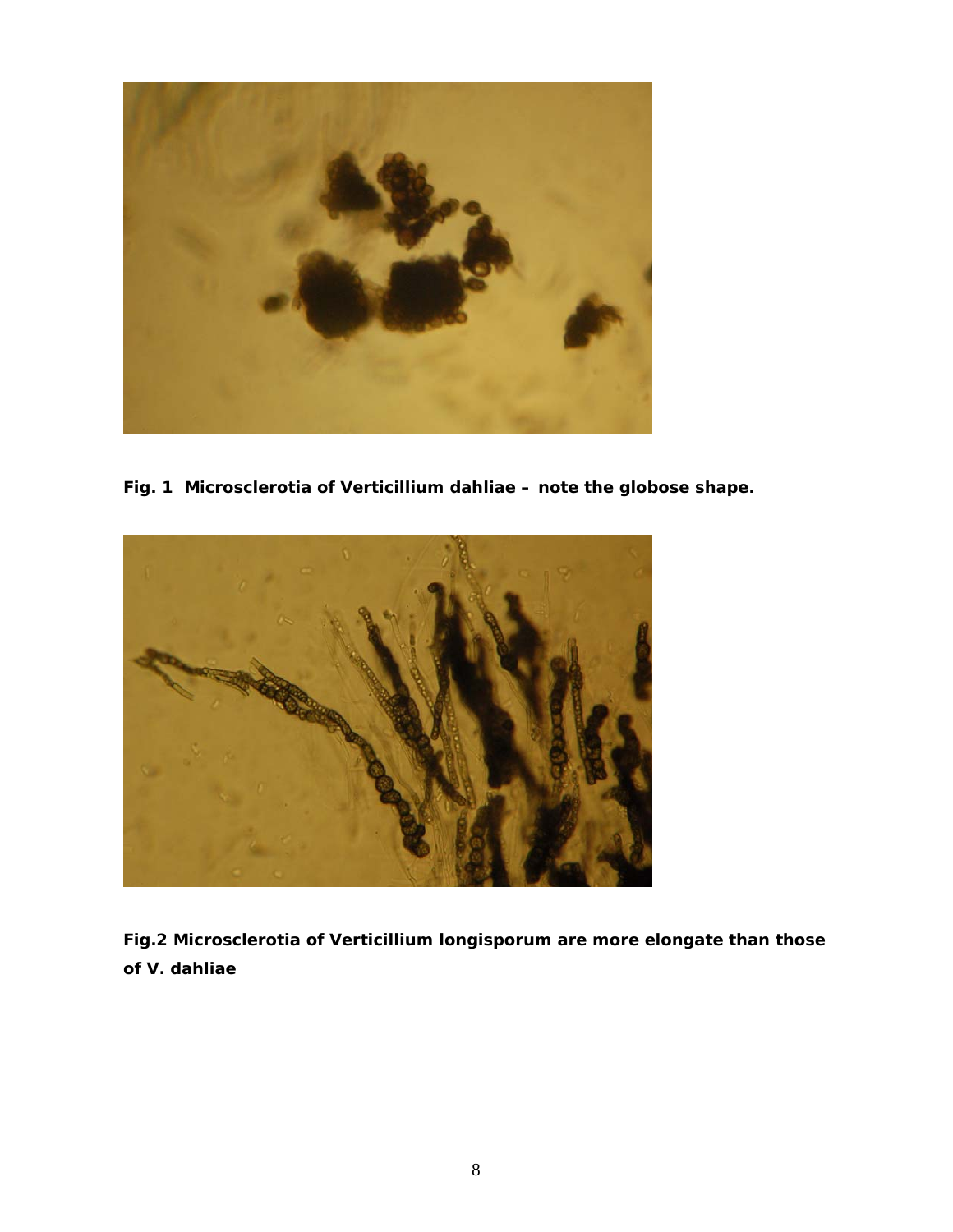### **2.4 Occurrence**

*V. longisporum* has been reported as an important disease from Sweden since 1960 (Svensson and Lerenius, 1987). It is common in some oilseed rape growing areas in southern Sweden such as Skåne and western parts of Östergötland where problems are associated with short rotations or continuous cropping in the 1950's (Anon., 2006). It is also present in oilseed rape in Germany (Dunker *et al.*, 2008), France, Poland, southern Russia and Ukraine (Karapapa *et al.,* 1997). In Germany, verticillium wilt has increased rapidly since the 1980's (Dunker *et al.*, 2008). In vegetables, *V. longisporum* has been confirmed in chinese cabbage (*Brassica rapa* ssp. *pekinensis*) from Japan and cauliflower from California (Subbarao *et al.*, 1995). The isolates from cauliflower were found to be weakly virulent on Brussels sprouts and broccoli (Subbarao *et al.,* 1995).

Cases of verticillium wilt in Brussels sprouts in the Evesham area in 1956 and 1957 (Isaac, 1957) also involved *V. longisporum (Karapapa et al.*, 1997). However, the isolate examined was short spored rather than long spored and not strongly pathogenic to oilseed rape. The pathogen involved in the UK outbreak in Brussels sprouts is therefore quite distinct from those involved in oilseed rape crops in 2007 and 2008 (D. Barberra, Warwick HRI, pers. comm.).

Isolates from horseradish (*Armoracia rusticana*) from Germany and USA have also been classified as long-spored isolates of *V. longisporum* (Clewes *et al*., 2008). They have been assigned to a separate subgroup by some authorities (Collins *et al.,* 2003).

Three isolates from oilseed rape in France examined by Steventon *et al.,* (2002) differed from German and Swedish isolates in having less DNA, short conidia and polyphenol oxidase activity. They also caused less disease when inoculated on to oilseed rape. They formed a distinct group in RFLP analyses, but were clearly more closely related to other isolates from oilseed rape than to *V. albo-atrum* or non-Brassica *V. dahliae* isolates (Steventon *et al.,* 2002).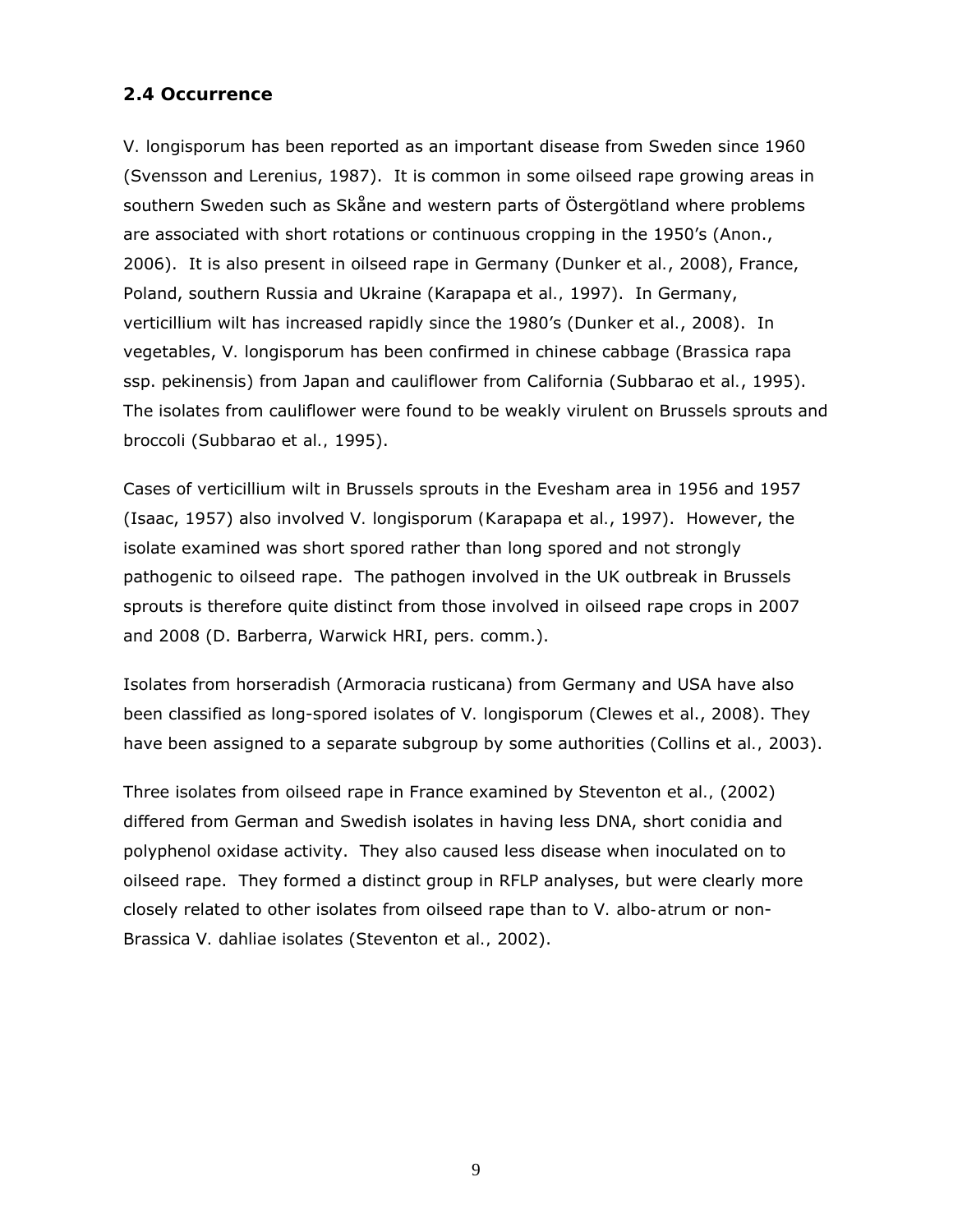### **2.5 Symptoms**

It is difficult to diagnose verticillium wilt in the field until seeds start to ripen. Early symptoms that may appear at flowering include chlorosis of branches and leaves, or yellowing of one side of the leaf (Johansson, 2006). The last is not a reliable feature. If several leaves on the same plant were affected by one-sided yellowing, this would be more convincing than cases where only a single leaf is affected. Despite the name verticillium wilt, distinctive wilting symptoms are not usually seen. This may be due to the water-conducting (xylem vessels) being only partially colonised by the pathogen (Eynck *et al*., 2007).

A vertical yellow or brown band extending up one side of the stem and into the branches is usually the most reliable symptom. This occurs whilst stems are still green and gradually darkens before surface layers decay or split to reveal the underlying grey microsclerotia (Fig. 3). The extent of the lesion can be explored by scraping away the surface of the affected band from soil level to the upper branches. This exposes the grey discolouration where the pathogen is present in the vascular tissue. Often only a small proportion of the stem circumference is affected so the vertical band and number of small branches affected is quite small. In some plants however, the whole circumference is affected and the whole plant ripens prematurely or dies. The extent of vascular colonisation can also be seen in transverse sections through the crown of the plant. There is formation of dark brown phenol-pectin deposits in the vascular system as a protective host reaction to invasion by the pathogen. This discolouration also occurs in other plant species affected by their own verticillium wilts, but it is very difficult to recognise early in oilseed rape (Johansson, 2006).

As the plant ripens and stems turn from green to yellow and brown, the verticillium symptoms become grey as microsclerotia are formed outside of the vascular tissue and in the pith. The microsclerotia are also formed within the roots where the affected tissues are grey in colour. Verticillium wilt is much easier to diagnose if phoma stem canker and other diseases are absent. Plants with verticillium wilt often have stem canker or phoma stem lesions present and these both cause blackening of roots and stems. Phoma stem lesions can also produce brown discoloration in vertical bands, but these do not extend over the whole length of the plant. The presence of pycnidia on phoma lesions is also a reliable feature that distinguishes them from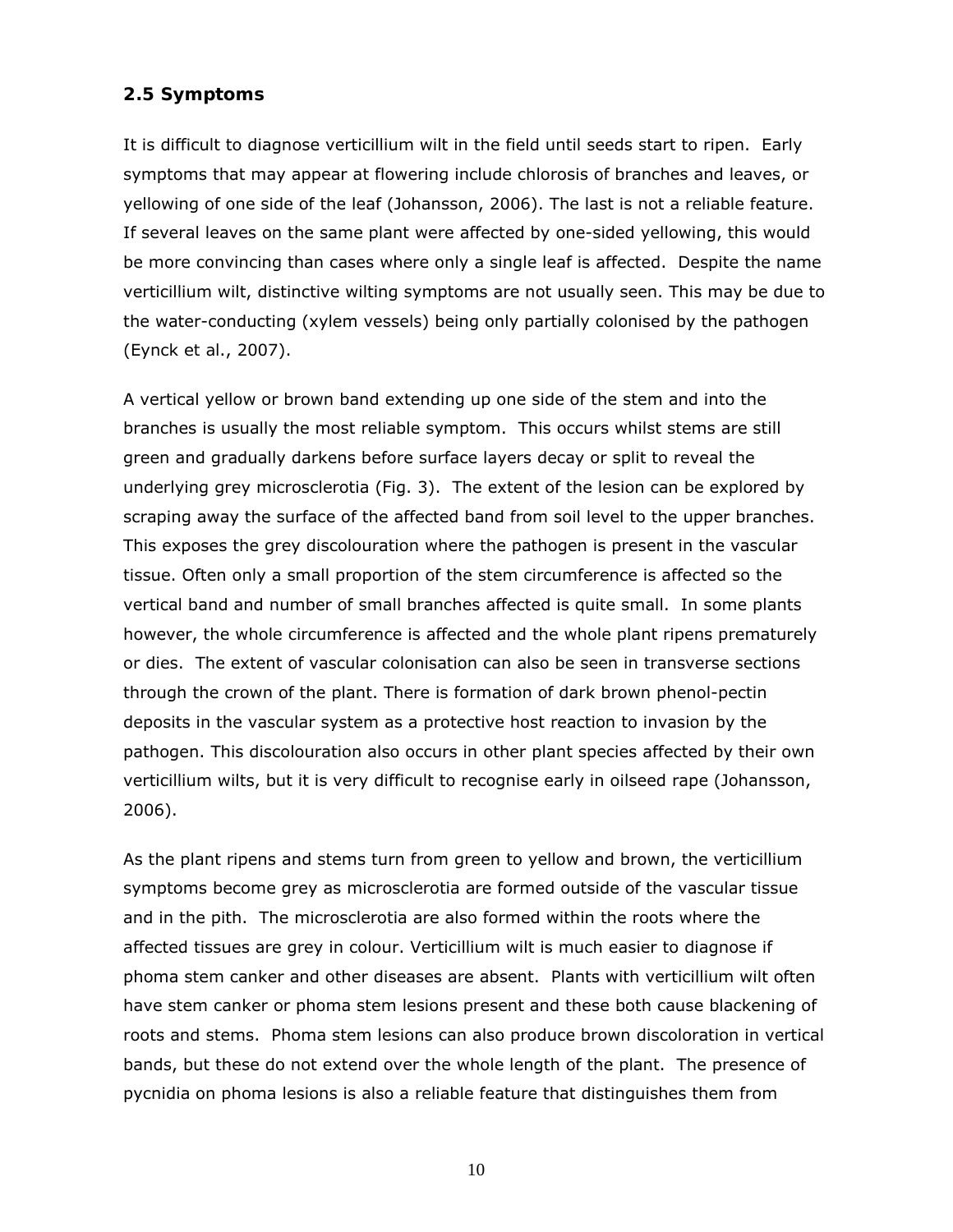verticillium wilt. Stem canker usually causes black rather than grey discolouration within the roots.

The development of microsclerotia may continue after harvest, so that affected plants become more obvious in stubbles, as they turn grey-black.



Fig. 3 Symptoms of verticillium at harvest showing peeling of the stem epidermis and underlying black microsclerotia

In glasshouse experiments with artificial inoculation, *V. longisporum* causes yellowing of the cotyledons and leaves, some blackening of the leaf veins and stunted growth within 5 weeks (Karapapa *et al.,* 1997). These experiments were done in young seedlings with damaged roots, at relatively high temperatures (c  $20^{\circ}$ C) and with high inoculum. It is just possible such symptoms could occur in the field with early sown winter oilseed rape or late sown spring oilseed rape. Inoculation with spores (conidia) by a root dip method gave earlier and more severe disease symptoms than using microsclerotia added to soil (Dunker *et al*., 2008).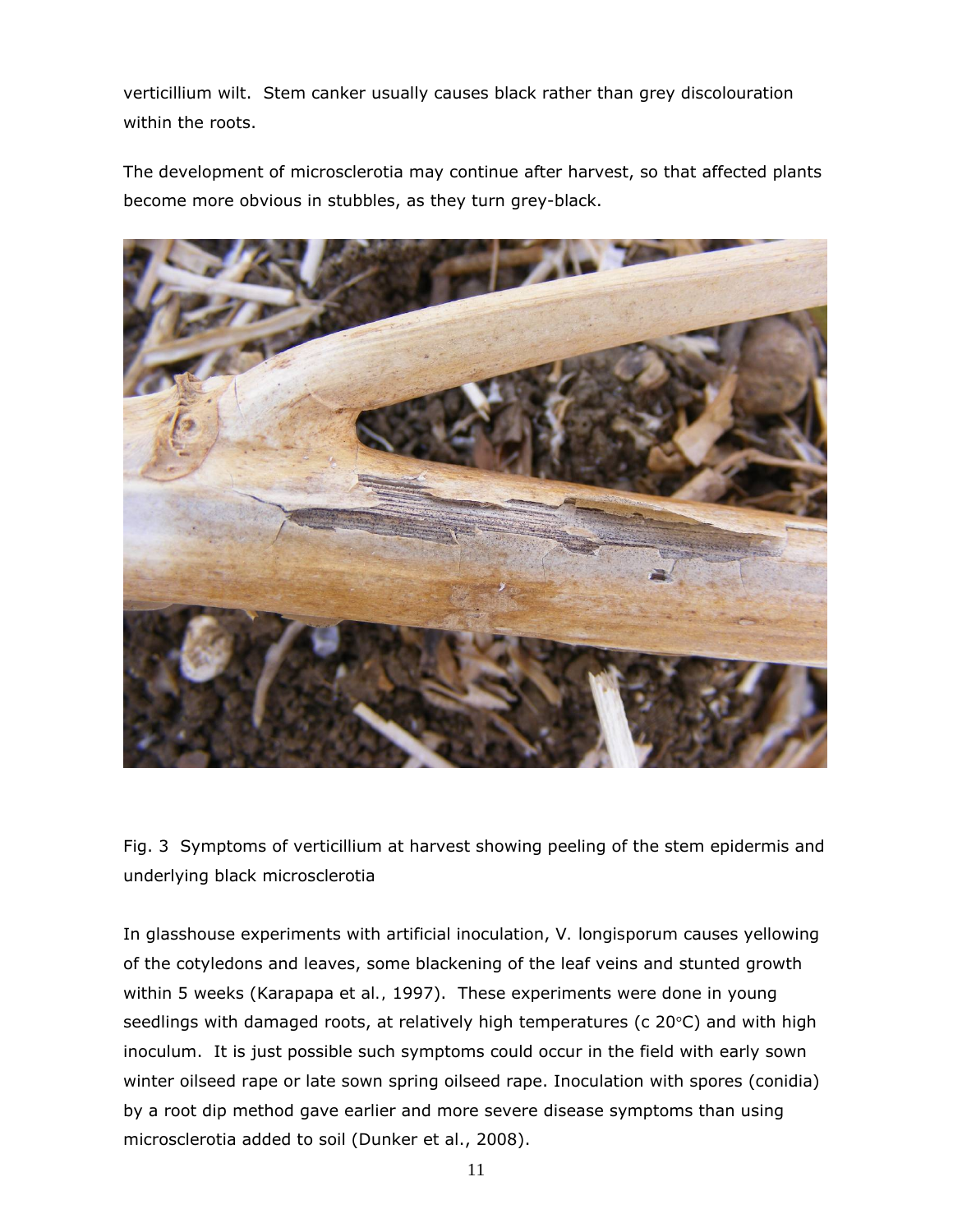Premature ripening of whole crops has been a feature of fields with high levels of verticillium wilt in southern England in 2007 and 2008. A range of problems can cause premature ripening in oilseed rape (e.g. severe stem canker, sclerotinia stem rot, phytophthora root rot, drought), but verticillium wilt should now be considered as a possibility.

There are leaf yellowing and wilting symptoms on vegetable brassicas (Koike et al., 2007). These can appear within 3-4 weeks ofplanting under Californian conditions. UK brassica growers need to be alert for signs of verticillium wilt and seek formal diagnosis of the disease.

### **2.6 Disease cycle (Fig.4)**

The disease cycle has been investigated using microscopic and molecular techniques including green fluorescent protein (GFP) labelled isolates (Eynck *et al*., 2007; Zhou *et al*., 2006). Microsclerotia are thought to germinate and produce hyphae in response to root exudates as reported for *V. dahliae* (Mol and Scholty, 1995). Hyphae follow the root hairs to the root surface, where they grow over the surface along the epidermal cell walls and penetrate the epidermal cells. Host cell penetration is at the junction of epidermal cell walls or directly into epidermal cells by means of a thin penetration peg (Eynck *et al*., 2007). Slight hyphal swelling is associated with this penetration process, but specialised infection structures such as appressoria are not involved. Zhou *et al*. (2006) reported penetration of root hairs and at the root tip, but this was not observed by Eynck *et al*. (2007).

After the fungus has invaded the roots in the root hair zone, it spreads across the cortex both inter- and intra-cellularly and then colonises individual vessels in the xylem. During growth within the root, no discolouration has been observed. Root infection is thought to occur in autumn in winter oilseed rape whilst soil temperatures are still warm (Fig. 4). The extent of further root infection in spring has not been established in winter oilseed rape, though it does occur in spring-sown crops. In winter oilseed rape, verticillium spreads up the stem within the xylem by means of hyphae and conidia during the period from stem extension to flowering. *V. longisporum* began to colonise the xylem three weeks after inoculation of young plants. It was restricted to individual xylem vessels and these became filled with hyphae. There was some spread of hyphae to adjacent xylem vessels via plasmodesmata.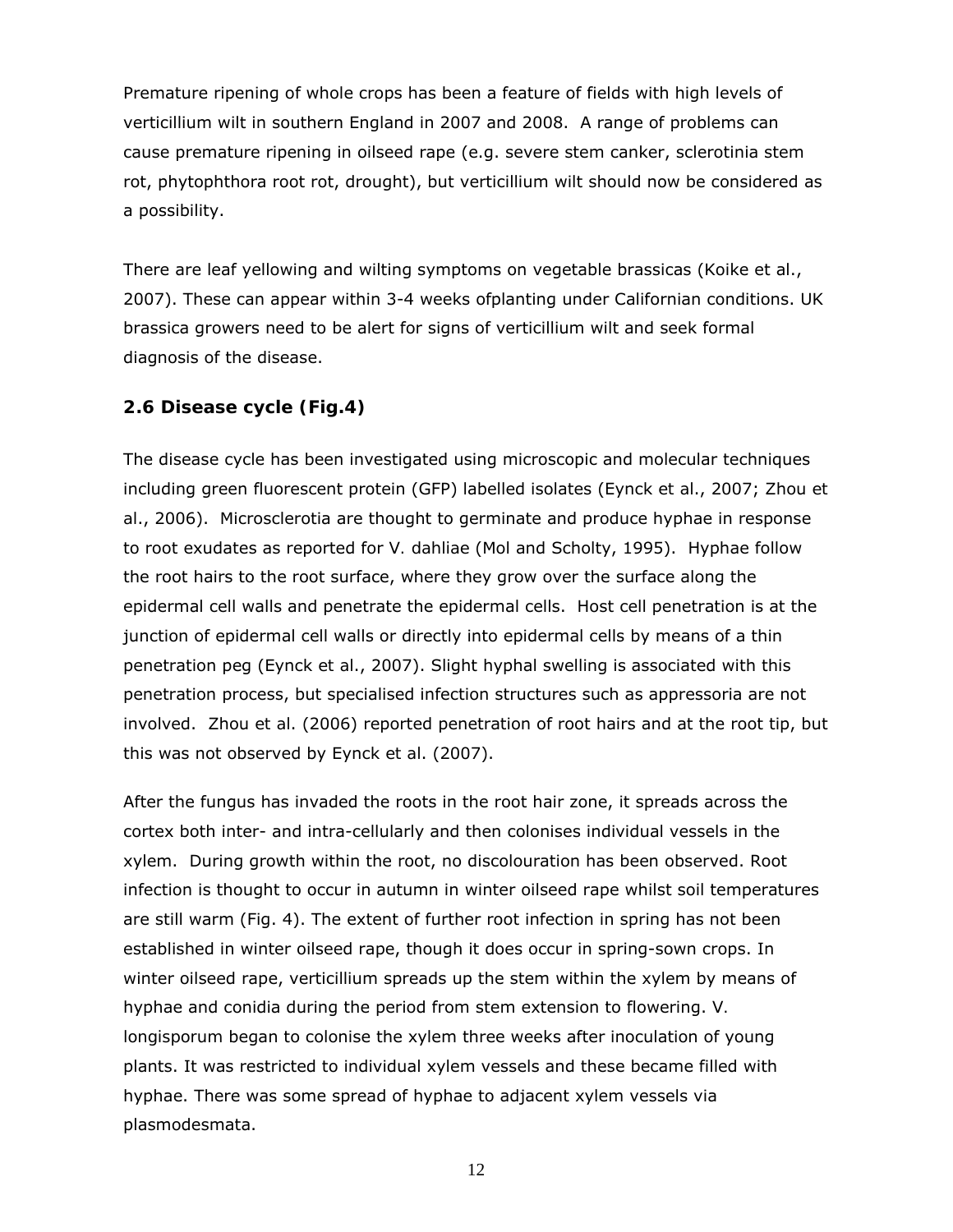Initially the pathogen is confined to the vascular tissue, but as the plant senesces, there is production of microsclerotia in the surrounding parenchyma tissues. The microsclerotia are produced first in the pith and then under the epidermis (Dunker *et al.,* 2008). The production of microsclerotia results in the characteristic grey or black discolouration of the stem tissues. This late development is a saprophytic phase of activity, contrasting with the earlier biotrophic phase during root colonisation.

Eynck *et al*.(2007) and Zhou *et al.* (2006) carried out their studies with isolates of both *V. longisporum* and *V. dahliae.* Plants were inoculated by root dipping when 10 days old and grown at 23°/20°C (14hr day/10 hr night). Symptoms of chlorosis and vein blackening were evident after 14 days and stunting was apparent after 21 days after inoculation with *V. longisporum. V. dahliae* was less successful than *V. longisporum* at colonising roots and there were no symptoms after inoculation with *V. dahliae*. Hyphae of *V. dahliae* spread randomly over the root surface and mainly intercellularly after root penetration. *V. dahliae* produced conidia around the root hairs, but no spores of *V. longisporum* formed outside the root (Eynck *et al*., 2007). *V. dahliae* produced microsclerotia in the medium around the root whereas *V. longisporum* formed microsclerotia within the root cells. *V. dahliae* rarely reached the vascular tissues and hence it usually did not spread to the shoots and leaves. The restricted growth of *V. dahliae* was attributed mainly to inhibition of systemic growth rather than to root colonisation. The mechanisms involved are not well understood, but could include glucosinolates and other host-specific resistance to which *V longisporum* is better adapted than *V. dahliae* (Eynck *et al*., 2007).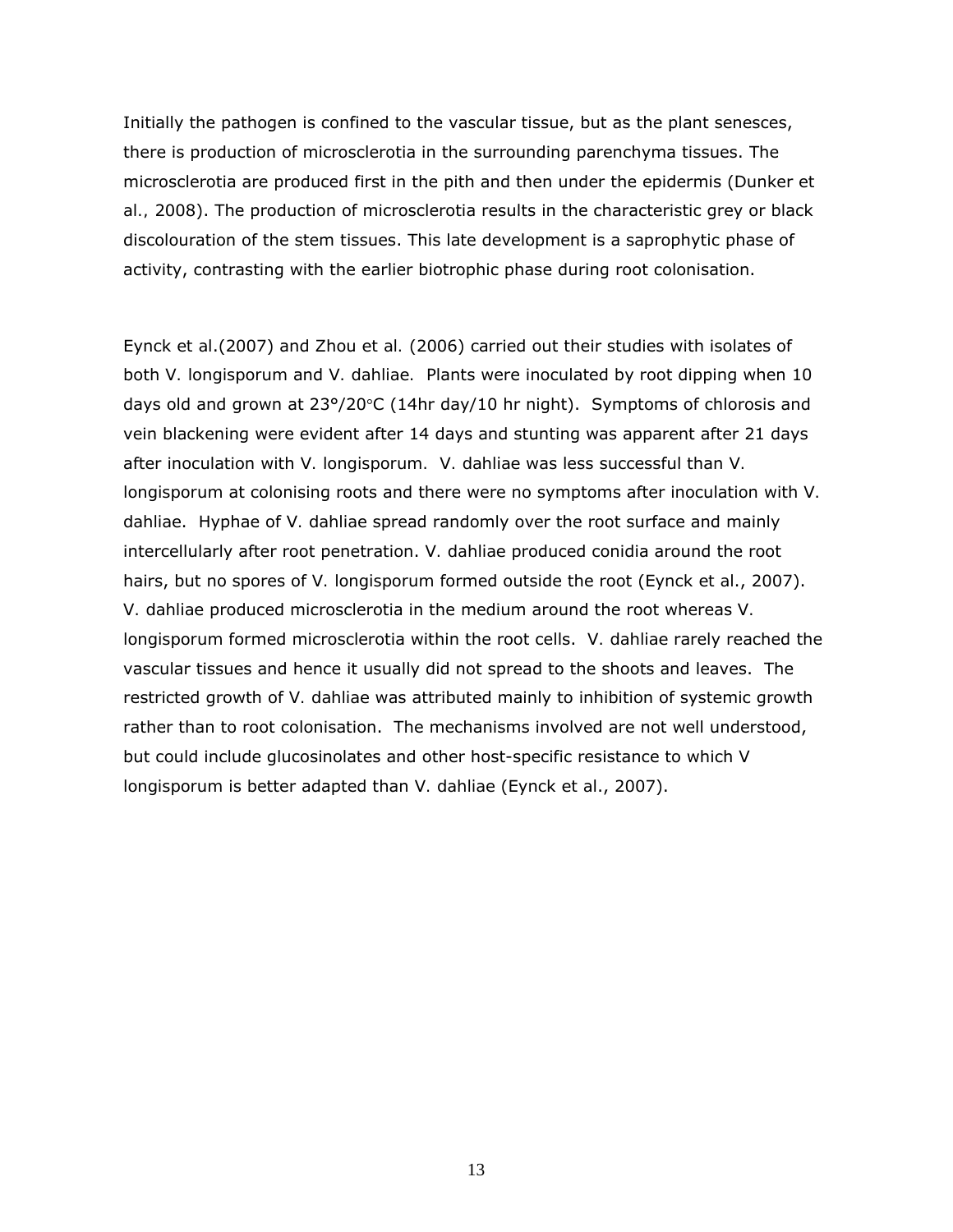

Fig. 4. Disease cycle of verticillium wilt in winter oilseed rape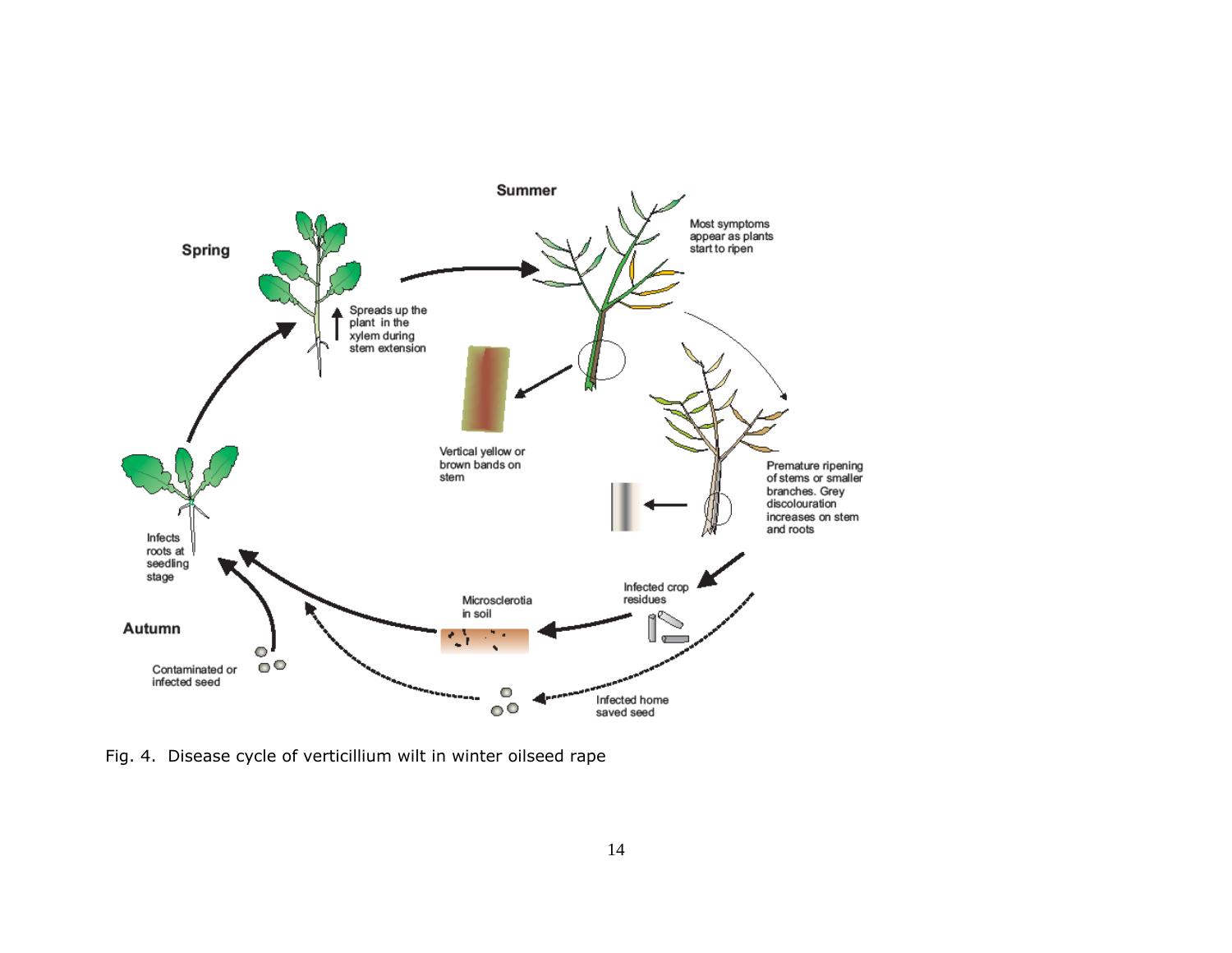### **2.7 Yield loss**

As verticillium wilt causes premature ripening, significant effects on yield are expected. Severely affected crops may mature up to 14 days earlier than healthy plants (Svensson and Lerenuis, 1987). Small plot experiments in Sweden showed seed yield was reduced by 44% (Svensson and Lerenuis, 1987) when 96% of plants were affected (55% severely affected). This may underestimate the losses as 'untreated' plots still had 25% plants with verticillium wilt (13% heavily infected). They also noted a 3% decrease in oil content and an increase in seed chlorophyll from 15 to 23 ppm. Thousand seed weight was decreased by 24%. Yield losses were higher when beet cyst nematodes were also present.

Yield losses in Sweden are generally cited as being up to 50% (Eastburn and Paul, 2007), but these losses vary considerably from year to year (Anon., 2006). It is considered to be the most important disease on oilseed rape in Sweden.

Studies in Germany reported by Dunker *et al*., (2008) quantified yield loss in experiments with natural infection or artificial inoculation using single plants and plots. In inoculated plots, the yield effects were small (c 10% decrease) and nonsignificant in 2003 although verticillium affected 54% of plants and symptoms were not severe (rating 0.57 on 0-2 scale). In 2004, there were slightly lower levels of verticillium wilt (maximum 34% plants affected, seventy 0.16) and no significant yield effects in the inoculated plots. The differences between 2003 and 2004 were attributed, in part, to higher temperatures that led to earlier systemic spread of the pathogen in the shoots. A feature of these experiments was the very late shoot colonisation, which was quantified by ELISA tests.

The field results contrasted with inoculated single plant studies where up to 80% yield loss was recorded. Disease assessment methodology is important (Steventon *et al.,* 2002 b) and a 1-9 scale can be used to assess disease severity (Table 2). Yield loss has been shown to occur when the disease rating is more than 5.

Root dip inoculation gave more severe disease than microsclerotia inoculation and caused stunting with reduced shoot and root growth. These effects were more pronounced on the susceptible cv. Falcon than on the moderately susceptible cv. Talent (Dunker *et al*., 2008).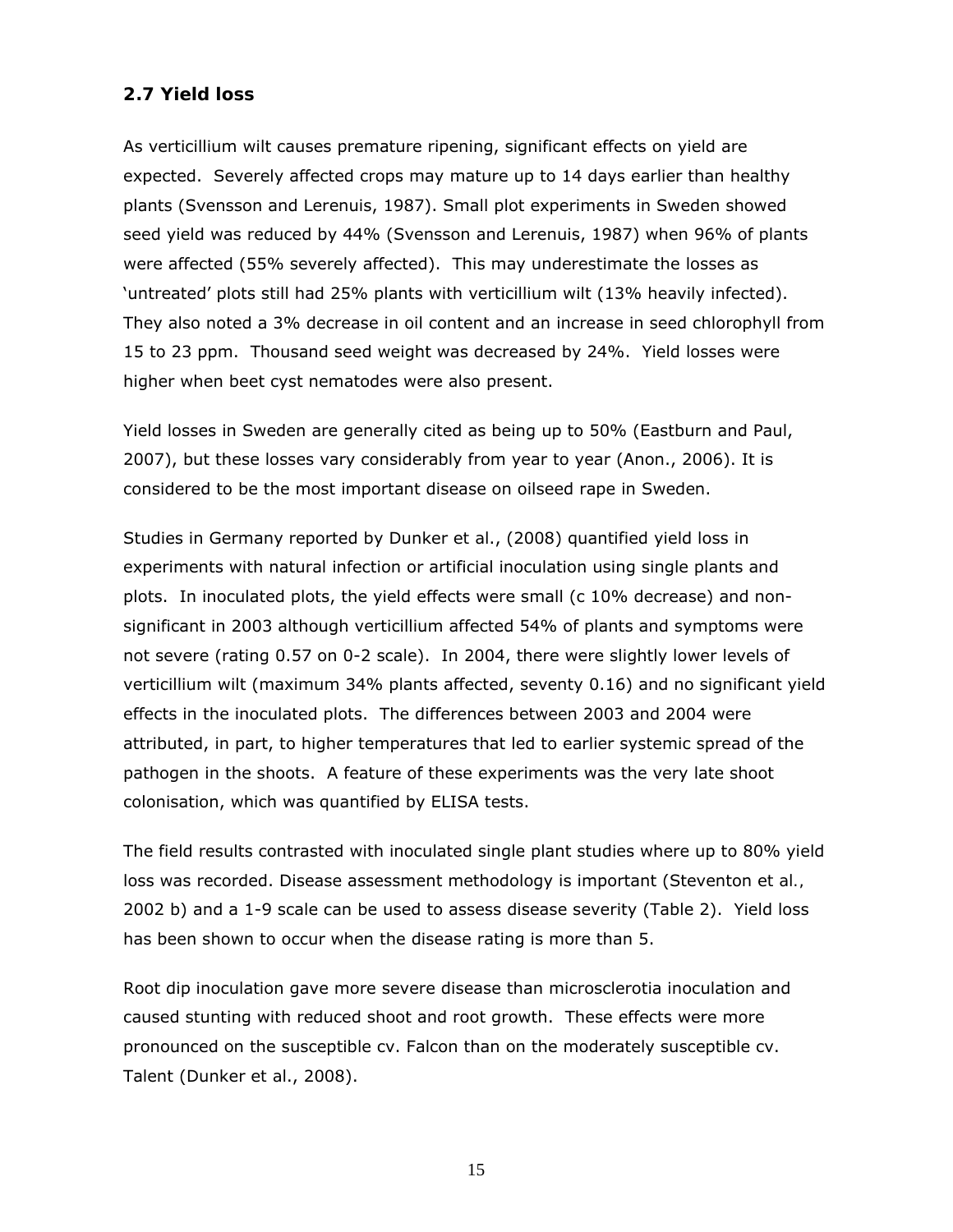**Table 2:** Assessment key for assessment of Verticillium wilt (from Dunker *et al*., 2008)

| Score        | Description                                                     |
|--------------|-----------------------------------------------------------------|
| $\mathbf{1}$ | None                                                            |
| 3            | Low infestation: streaky discolouration of the stem; sporadic   |
|              | striping of epidermis; microsclerotia in up to 25% of the       |
|              | epidermis; stem pith or single branches completely colonised    |
|              | with microsclerotia.                                            |
| 5            | Medium infestation: epidermis easy to detach from the stem, up  |
|              | to 50% of the stem or stem pith colonised with microsclerotia.  |
| 7            | Strong infestation: complete discolouration of the stem;        |
|              | epidermis broken into fibres; up to 75% of the stem material    |
|              | colonised with microsclerotia.                                  |
| 9            | Severe infestation: premature dying; complete discolouration of |
|              | the stem with microsclerotia in $>75\%$ of stem material.       |

### **2.8 Host Range**

There have been few studies on the host range of *V. longisporum.* The most detailed study was carried out by Johansson *et al. (*2006) in Sweden. Seedlings of various crop and weed species (Table 3) were inoculated with three different isolates of *V. longisporum* at the cotyledon to first true leaf stage using a root dip method with a conidial suspension. Plants were then grown in sterilised potting soil (80% peat, 20% clay) in a greenhouse with 18 hour light (23°C) and 8 hours dark (18°C), and assessed weekly for symptoms until crop maturity. The presence of *V. longisporum* in plants was confirmed by PCR tests.

Stunting was evident in oilseed rape from an early stage and plants were 20% shorter at maturity. Charlock plants were more severely affected than oilseed rape (41% shorter on inoculated plants). Inoculated plants of both charlock and oilseed rape showed leaf chlorosis and vascular discolouration (Johansson *et al*., 2006).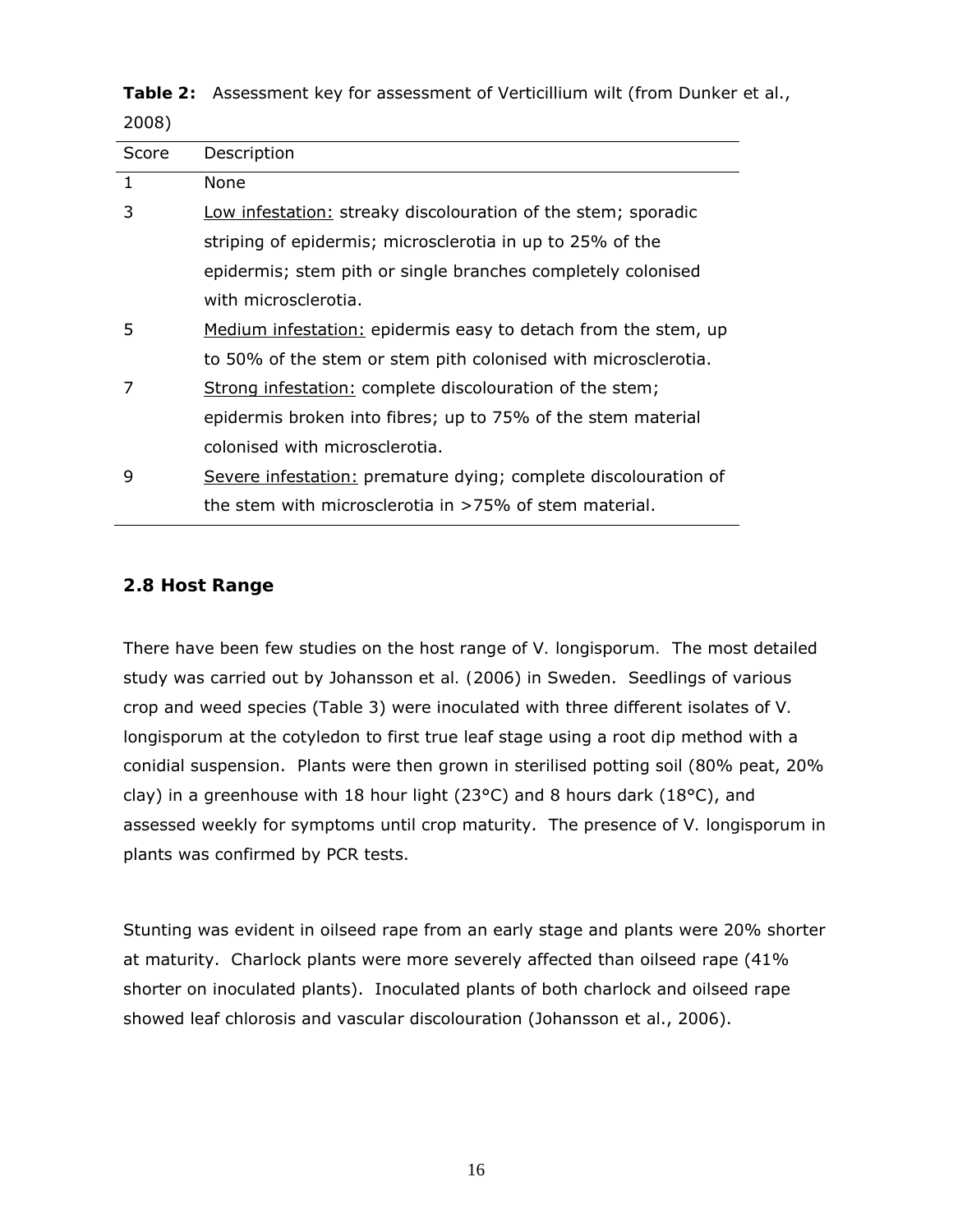| <b>Species</b>    |                        | Stunting        | Leaf<br>chlorosis | Microsclerotia<br>produced |
|-------------------|------------------------|-----------------|-------------------|----------------------------|
| <b>Barley</b>     | Hordeum vulgare        | 0               |                   |                            |
| Wheat             | Triticum aestivum      | $\mathrm{+}$    |                   |                            |
|                   |                        |                 |                   | (lower leaves)             |
| Oats              | Avena sativa           | $\mathrm{+}$    | O                 | $+ +$                      |
|                   |                        |                 |                   | (lower leaves)             |
| Oilseed rape      | Brassica napus         | $^{\mathrm{+}}$ | Yes               | $+ + + +$                  |
| Charlock          | Sinapis arvensis       | $+ + + +$       | Yes               | $+ + + +$                  |
| Pea               | Pisum sativum          |                 |                   | ┿                          |
| Red clover        | Trifolium pratense     |                 |                   |                            |
| Sugar beet        | Beta vulgaris          |                 |                   |                            |
| Barren brome      | <b>Bromus sterilis</b> |                 |                   |                            |
| <b>Blackgrass</b> | Alopecurus myosuroides | O               |                   |                            |
| Cleavers          | Galium aparinis        | 0               |                   |                            |
| <b>Scentless</b>  | Matricaria odora       | $++++$          |                   | ┿                          |
| mayweed           |                        |                 |                   |                            |

**Table 3:** Symptoms on inoculated plants in host range experiment (from Johanssen *et al*., 2006)

+ 1-10%, ++ 10-20%, ++++ >50%

Microsclerotia were produced in large numbers on oilseed rape and charlock in the roots and lower stems. Some microsclerotia were produced in the leaves of wheat, scentless mayweed and oats (but not in the roots) after inoculating leaves at the late booting or flowering stages. There were no significant effects on thousand seed weight in seed harvested from these experiments apart from one isolate of *V. longisporum* on oilseed rape (Johansson *et al*., 2006).

*V. longisporum* has been reported on winter and spring types of both swede and turnip rape. Pathogenicity is restricted to cruciferous plants (Zeise and von Tiedemann, 2002). Oilseed rape appears to be much more severely affected than other *Brassica* species that have been rated in order of susceptibility: pak choi (*Brassica rapa* spp. *chinensis*) cauliflower (*Brassica oleracea* var *botrytis*) and broccoli (*Brassica oleracea* var *italica*) (Zeise and von Tiedemann, 2002).

No disease was found after inoculation of strawberry (*Fragaria x ananassia*), linseed (*Linium usitatissimum*), (pea (*Pisum sativum*), lupin (*Lupinus* sp*.*) and broad bean (*Vicia faba*), but *V. longisporum* was weakly virulent, but did cause yield loss, on potato (*Solanum tuberosum*) and on tomato (*Lycopersicon esculentum*) (Zeise and von Tiedemann, 2002).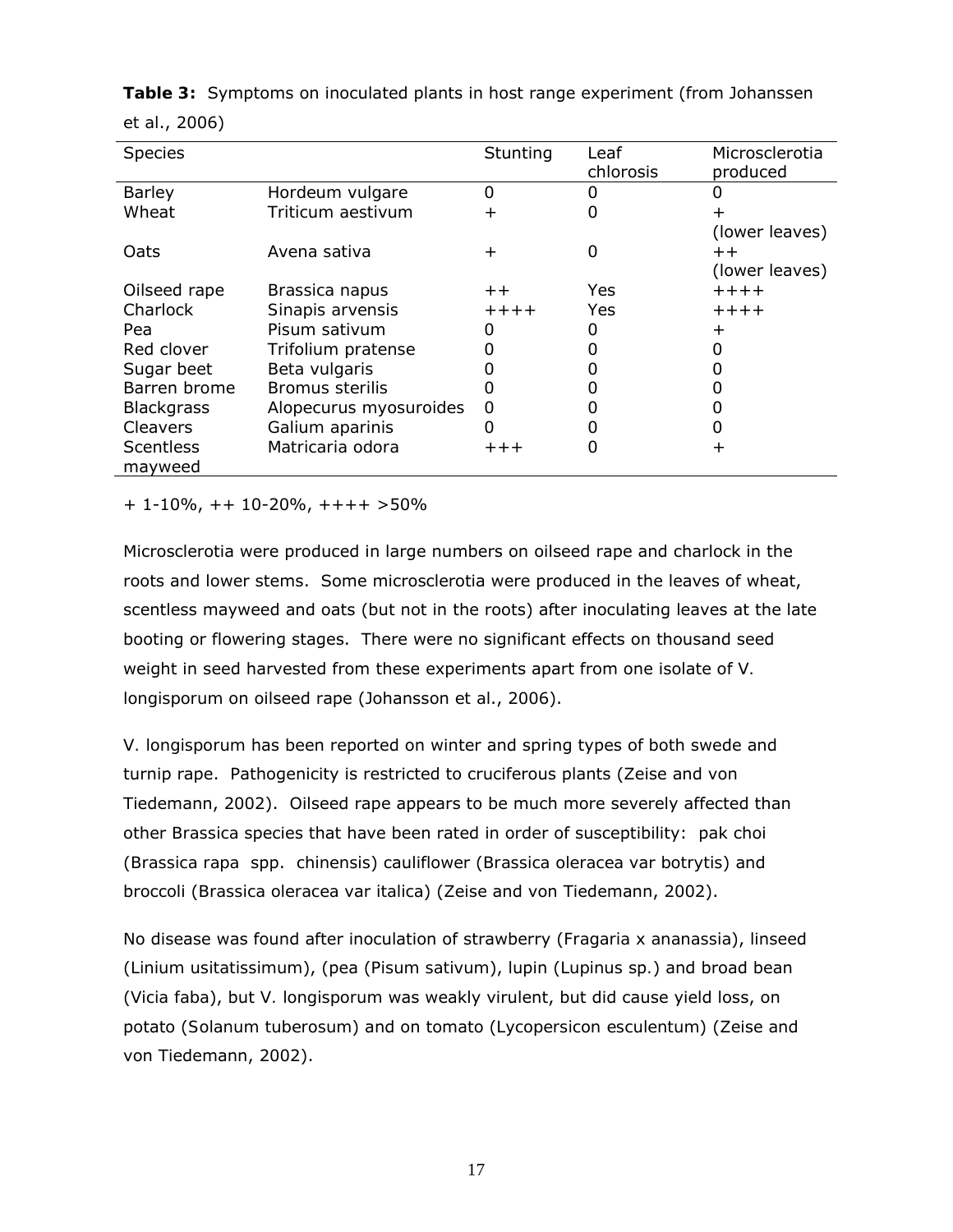The literature on the host range of *V. longisporum* is limited and further investigations are required to determine the susceptibility of a wider range of weed hosts and to quantify microsclerotial production in cereals and other major crops. The range of weed species to examine should reflect their occurrence and importance in UK crops.

#### **2.9 Survival**

There is general consensus that microsclerotia can survive for long periods in soil, probably more than 10 years (Anon., 2006). Severe verticillium wilt can occur in oilseed rape even after 8-10 years without oilseed rape cropping (Eastburn and Paul, 2007). There do not appear to be any published data for rates of decline of soil populations of microsclerotia of *V. longisporum.* Microsclerotia of *V. dahliae* are known to survive for many years, regardless of rotations (Huisman and Ashworth, 1976). Factors such as soil moisture and temperature interactions may be more significant than crop rotations in influencing survival of microsclerotia (Huisman and Ashworth, 1976). Current work funded by the British Potato Council on verticillium wilt in potatoes also indicates that *V. dahliae* is capable of long term survival and is difficult to manage even with a one year in six rotation of potatoes (PC project number R/238). Survey data from Germany has highlighted the benefits of extending oilseed rape rotations from one year in three to one year in four for *V. longisporum* (Kreye *et al.,* 2006). As it has a narrower host range than *V. dahliae*, management by using crop rotation maybe more effective than for *V. dahliae* 

Rates of decline are fundamental for rotational planning and should be a priority for future research.

### **2.10 Quantification of inoculum in soil**

There is limited information on the levels of inoculum of *V. longisporum* in arable soils. Data are usually expressed as the number of colony forming units (cfu) per gram of soil. These are likely to be mainly microsclerotia.

Soil samples from 9 fields in Southern Sweden have been tested using agar medium (Johansson *et al.,* 2006; Harris *et al.*, 1993) normally used to test soils for *V. dahliae. V. longisporum* can be identified by microscopic examination of the colonies on the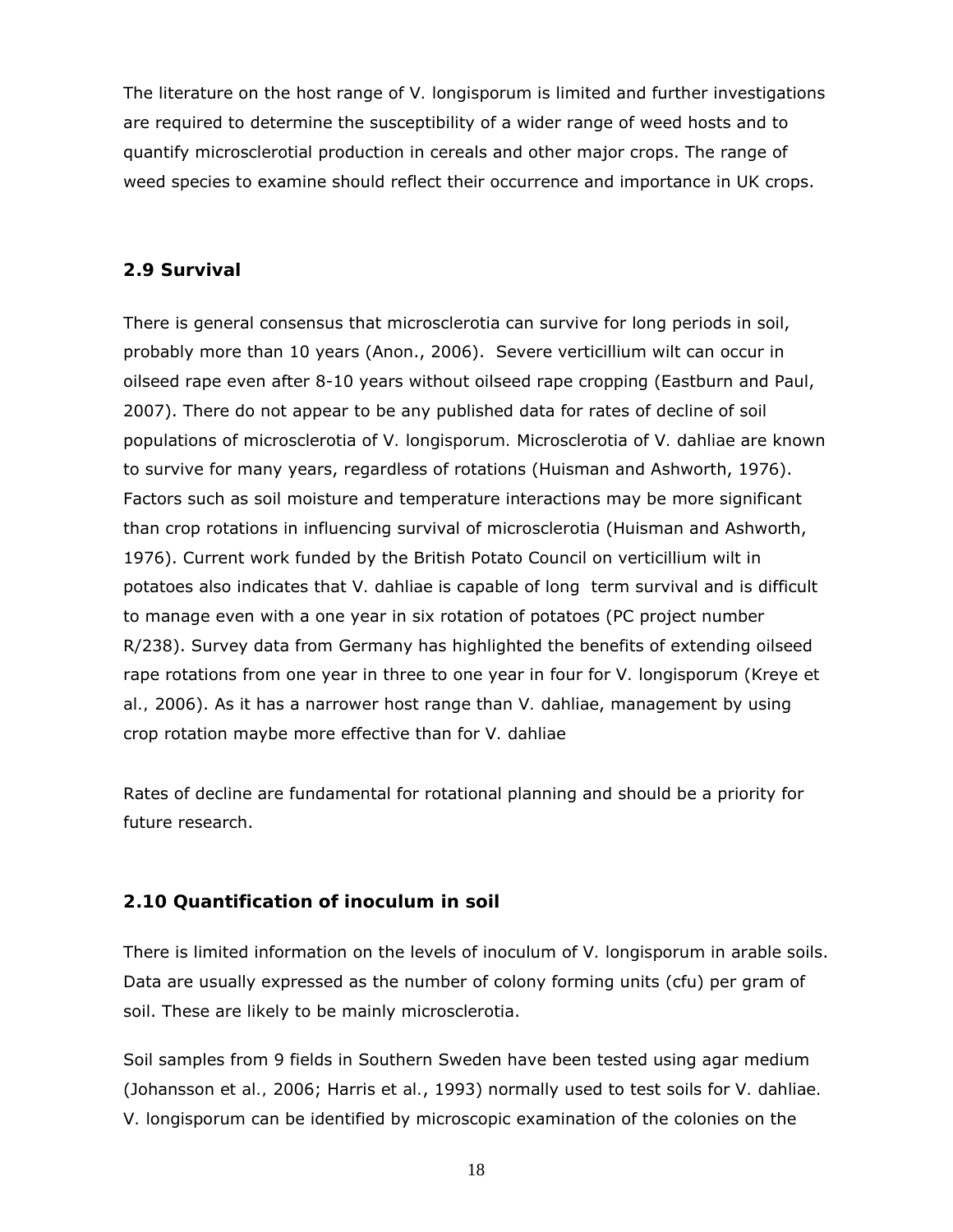agar plate. Sampling was done in fields of winter oilseed rape cv Banjo in spring 2003 and after they were harvested in autumn 2003 and spring 2004. The number of colony forming units ranged from 1 to 24 during oilseed rape cropping, 1-12 cfu in autumn 2003 and 0-48 cfu in spring 2004. Verticillium wilt incidence in the fields ranged from 4% plants affected to 72% and was not correlated with inoculum density in spring 2003. However, even  $1 \text{ cfu/q}$  gave up to 48% plants affected. In 2 of these 9 fields, *V. dahliae* was more numerous than *V. longisporum* and it was confirmed at 7 out of the 9 sites. Johansson *et al.,* (2006) also reported that up to 165 cfu/g of *V. longisporum* had been recorded after an oilseed rape crop in 2002.

There were changes over time in the number of microsclerotia colony forming units in the 9 fields. However, the changes were not consistent given an expectation that soil populations might be expected to increase after the production of new microsclerotia in diseased plants. Soil inoculum decreased between spring 2003 and spring 2004 at 6 sites, but increased substantially at two sites. It is possible that not all the microsclerotia had been released from crop residues and/or dispersed within the soil profile. Soil sampling studies should therefore be carried out over longer periods to determine rates of decline for microsclerotia and to track the effects of susceptible and non-susceptible crops in the rotation.

The agar plate method used only very small quantities of soil (0.18g soil/plate) so sampling and mixing of soil samples is very important. In future, quantification of soil populations on extracted DNA may be a more reliable technique. These could allow larger soil samples to be tested. As with other soil-borne pathogens, the presence of inoculum may not relate linearly to disease in the crop. Nevertheless, disease inoculum relationships will need to be established as soil testing could be an important management tool for planning rotations.

Interactions with other soil micro-organisms, soil factors including moisture status and temperature, and cropping history may all affect host infection and disease development. For *V. longisporum* in particular, the timing of the final disease assessment is very critical as more than threefold increases in incidence can occur within 4 days when close to harvest (Algotsson, 2004). In future work, assessments relating to soil-borne inoculum may need to be done at harvest or even post-harvest on stubbles to ensure that full disease expression has been recorded.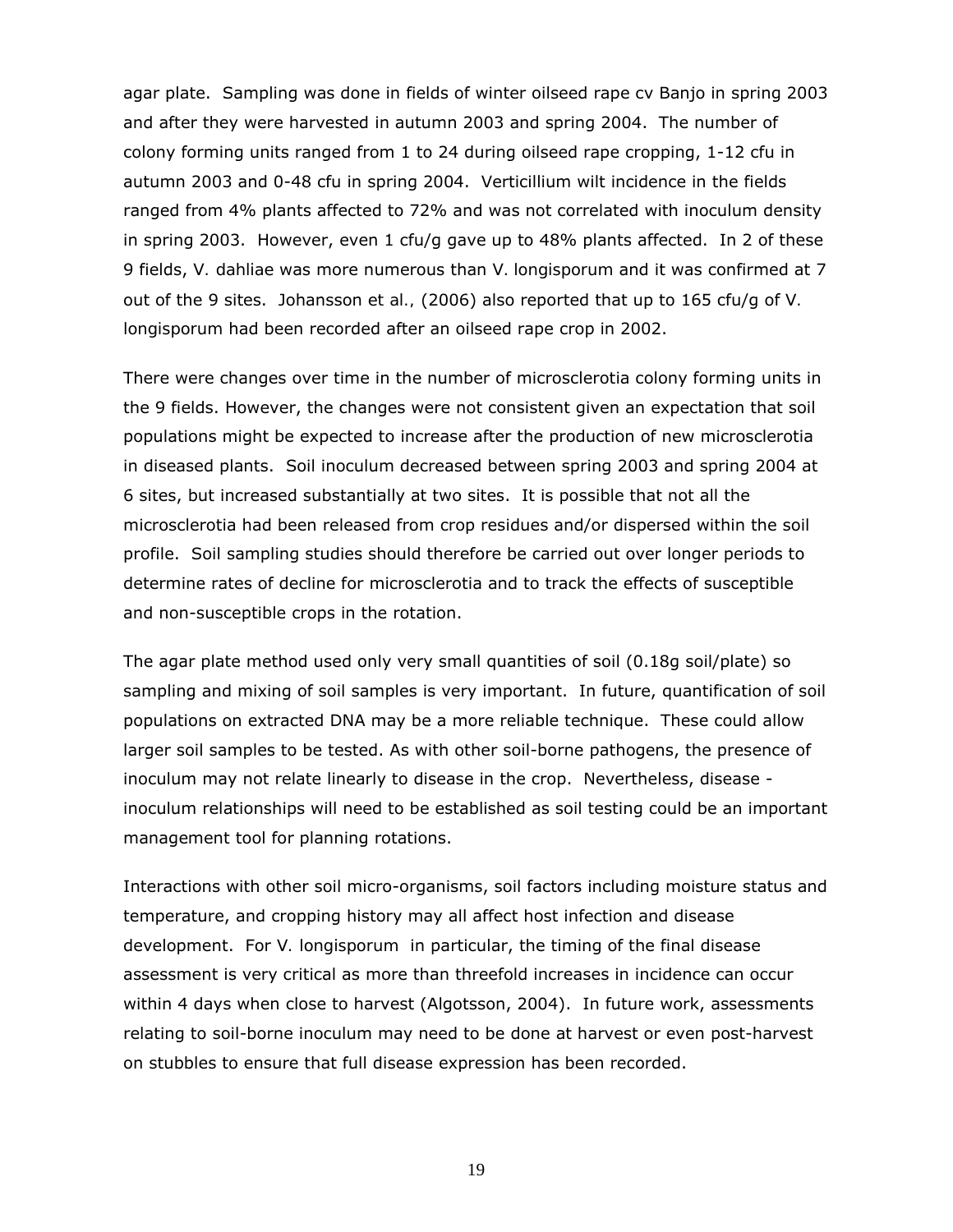### **2.11 Seed transmission**

The occurrence and importance of seed transmission is not known, but transmission of *V. longisporum* via seed is a distinct possibility, given its similiarities with *V. dahliae* and *V. albo-atrum* (Maude, 1996). Whilst there could be low levels of true seed-borne infection, contamination of seed stocks with soil or dust containing microsclerotia may also be involved.. Once the distribution and variation in *V. longisporum* is established in the UK, it may be possible to explain how and when the pathogen was introduced (Collins *et al.,* 2005). Testing of seed from infected crops is an area requiring further investigation. If seed transmission is likely to be important then specific seed testing procedures may need to be developed. In the short-term, untreated seed from infected crops should not be used.

### **2.12 Introduction and spread**

As *V. longisporum* is soil-borne and present in crop residues, any activities that move or transfer soil or residues have potential to distribute inoculum within and between fields and farms (Pegg and Brady, 2002). Wind, surface or drainage water, farm machinery and the muddy boot are all likely to contribute to dispersal. In most cases, the amount of inoculum transferred will be small and several cropping cycles may be required before there is any significant crop infection. The occurrence of patchy distributions of verticillum wilt would be of interest and for interpreting how the pathogen was introduced. Field reports suggest that *V. longisporum* is already wellestablished in some fields and this suggests it has been present for many years. Widespread occurrence would be readily explained if there had been introduction with the seed over many years. A localised distribution would suggest very specific introductions. Survey data are required to quantify the occurrence of *V. longisporum* on UK farms so that the need for hygiene measures can be considered. If verticillium wilt is already widely distributed, hygiene may give little economic benefit.

### **2.13 Factors affecting disease development**

#### **Temperature**

The effects of temperature for infection and disease development are not well-defined for *V. longisporum*. Seasonal differences in disease development have been related to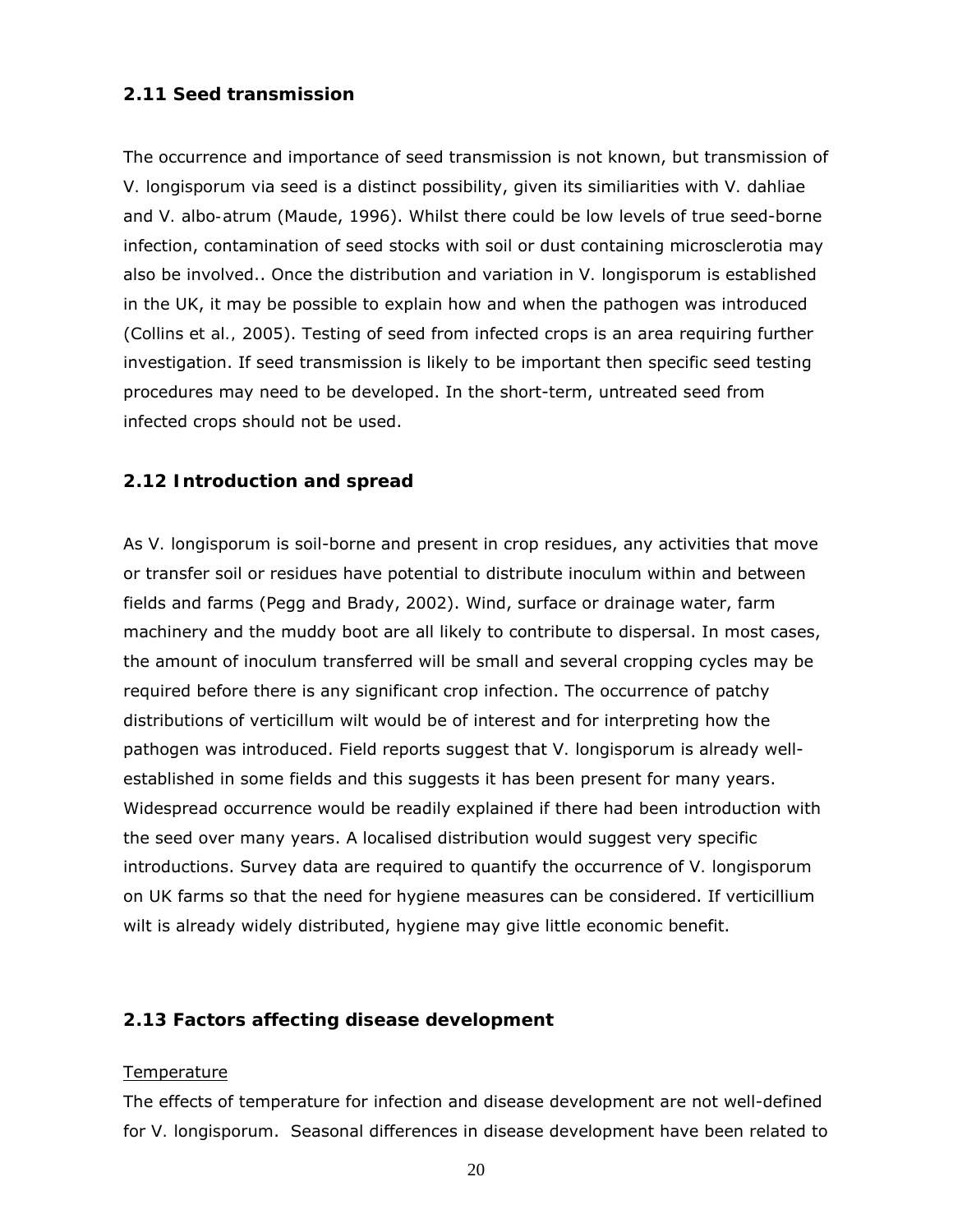warmer, dryer conditions from flowering (May) until harvest (Dunker *et al*., 2008). In Germany, temperatures from May until harvest are thought tohave influenced final disease severity (Dunker *et al*., 2008; Soesanto and Termorshuizen, 2001). Soil temperatures of 15-19°C are favourable for infection by *Verticillium* spp. (Eastburn and Paul, 2007) but soil moisture also needs to be adequate. With predicted increases in soil temperature of 2°C under climate change (Evans *et al.,* 2008, Hulme *et al.,* 2002), there is potential for infection to occur later in the autumn and earlier in the spring (Smith and Gladders, 2009).

#### Soil moisture

On Brussels sprouts, verticillium wilt was more severe in a wet season then a dry season (Isaac, 1957). Dry conditions delayed the onset of wilt symptoms, presumably by impairing root infection. Soil moisture content is thought to be critical for infection to occur, though this is not well defined for *V. longisporum*. At crop maturity, drought stress (combined with high temperatures) is likely to increase disease severity and yield loss (Eastburn and Paul, 2007). Further investigation of soil moisture factors and yield loss could include treatments with crop covers so that rainfall is restricted in some treatments.

#### Agronomic factors

Surveys of crops in Germany indicated that crop rotation was the most important factor affecting the occurrence of verticillium wilt (Kreye *et al.,* 2006). There were no obvious effects of agrochemical inputs. Conservation tillage gave slightly more verticillium wilt than ploughing so this is a factor to consider in UK investigations. Extending the growing season from a standard 45 weeks (315 days) by 1-3 weeks increased substantially both disease incidence and microsclerotial populations in soil (Kreye *et al.,* 2006). The extended season was achieved mostly by earlier sowing and this may have increased plant colonisation by *V. longisporum* in autumn whilst soil temperatures were high. Delayed sowing may reduce the risk of severe autumn infection, but a balance must be drawn to ensure that oilseed rape plants are still well established.

Survey data on agronomic factors and verticillium wilt are extremely limited. Data from CropMonitor should provide information on the factors affecting verticillium in the UK, when data from sufficient seasons have been accumulated.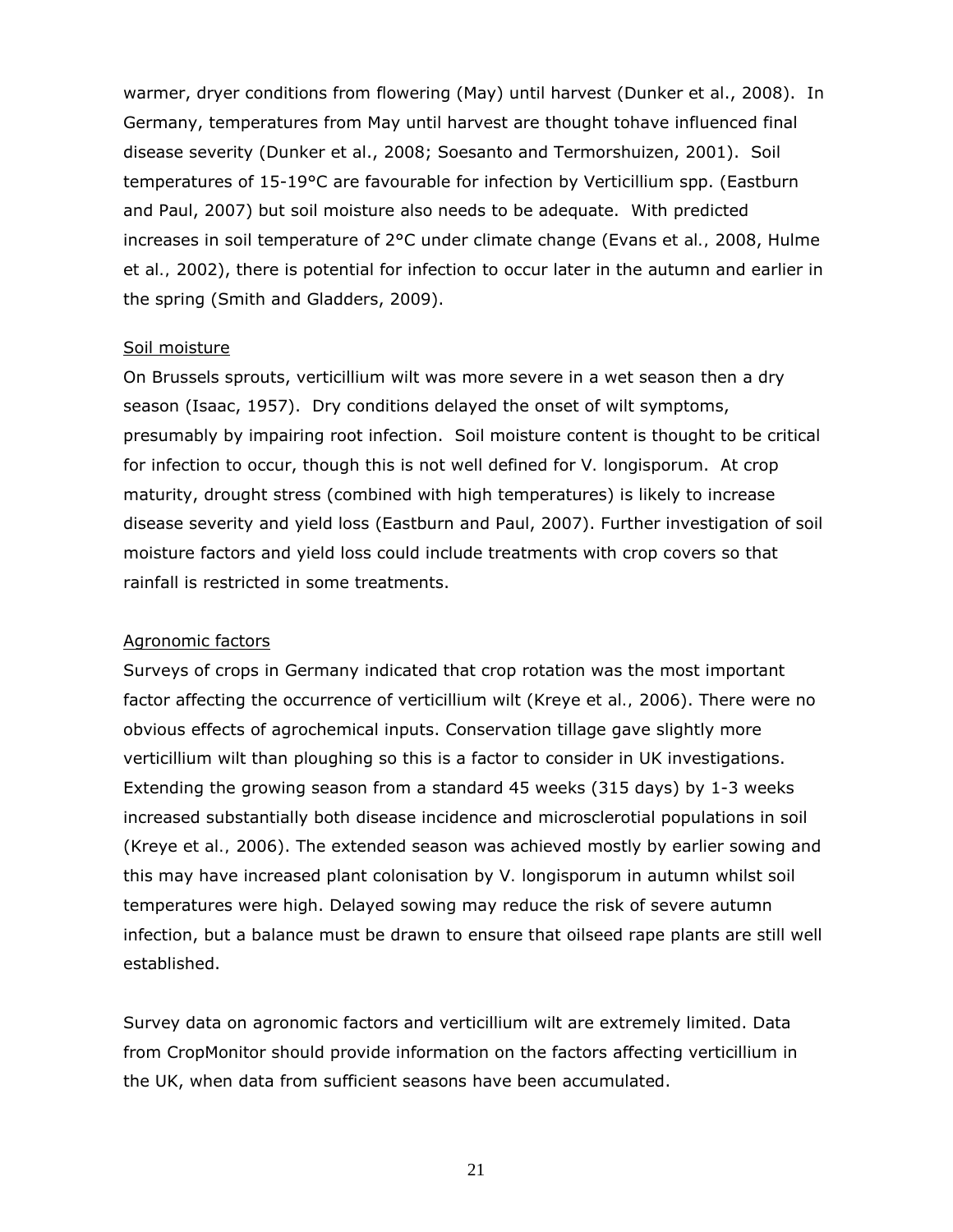### Inoculum

Disease incidence increased with the amount of inoculum though not linearly between the rates tested (Dunker *et al*., 2008). For a given level of inoculum, there can be significant seasonal differences in disease development and severity. Johanssan *et al*., (2006) did not find a correlation between inoculum density and disease incidence in the field. The range of inoculum density tested in these experiments may have been too high to establish good correlations with disease.

In California, 10 microsclerotia per gram of soil could cause 50% wilt incidence in cauliflower (Xiao *et al.,* 1997). There was some aggregation of inoculum in 5 out 12 fields investigated, but the other 7 fields showed no spatial patterns (Xiao *et al.,* 1997).

Inoculum-disease relationships require further investigation. There are many factors that influence the germination of microsclerotia and the development of disease. Nevertheless the aim should be to identify critical thresholds of soil inoculum that can produce damaging levels of verticillium wilt.

### **2.14 Control**

### Chemical control

Fungicides may have activity against *Verticillium* species *in vitro,* but there is a significant challenge to use them to protect crops for long periods. MBC fungicides have been used to control Verticillium wilt of tomatoes. There are opportunities to test fungicidal seed treatments to protect young seedlings against root infection and to target treatments in spring when the pathogen is colonising and spreading within the vascular tissue.

Chemical fumigation or heat treatment of soil is unlikely to be used in arable rotations because of cost. Chemical options are now rather limited, because use of methyl bromide is no longer permitted (O'Neill, 2008). HDC-funded work on control of soilborne *V. dahliae* and other fungal pathogens provides some UK data on potential treatments, though these might be more relevant to high value horticultural crops (O'Neill, 2008).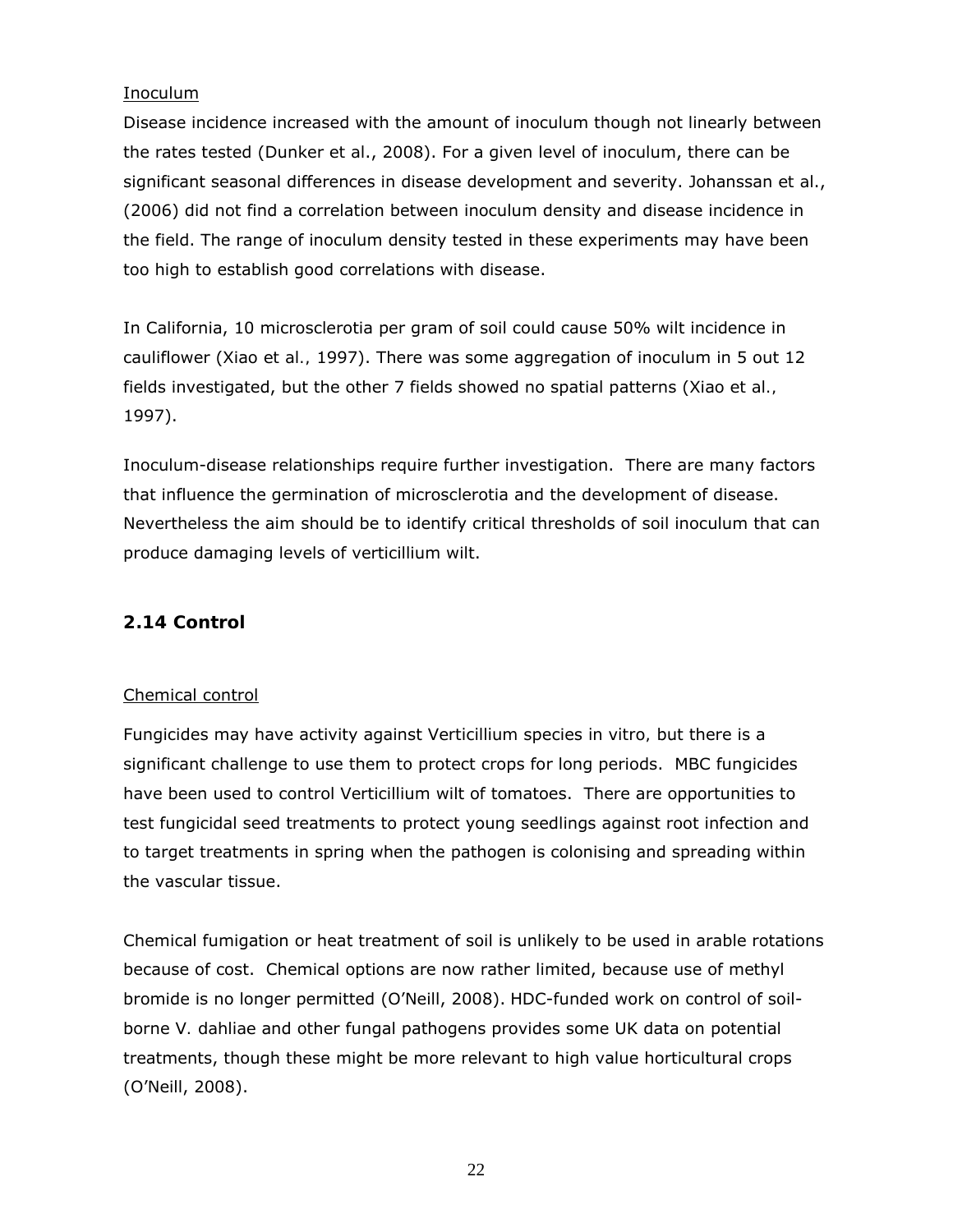#### Seed treatments

Kinsey (2009) reported very effective control of seed-borne *V. dahliae* in spinach with a treatment called GoSeed<sup>TM</sup>. It also showed activity against some other seed and soil-borne pathogens. Details of the treatment were not given, though it is approved in the USA for organic use. Fungicidal seed treatments with activity against *V. longisporum* may be able to prevent transmission by seed-borne infection or seed contamination. A greater challenge would be to protect seedlings against soil-borne infection. This might be possible given a short window after sowing when soil temperatures were high enough for root infection to occur. If the temperature window extends over several weeks then roots may be unprotected against infection.

#### Resistant varieties

The development of resistant varieties is critically important for control of verticillium wilt as there are few control methods available other than crop rotation. A single dominant gene has given resistance to verticillium wilt in tomato varieties. The *Ve* gene gave resistance to Race 1 of *V. dahliae*, but has now been overcome by Race 2. Race 2 isolates were less pathogenic than Race 1 isolates on susceptible varieties. However, crosses between Race 1 and Race 2 isolates have occurred naturally (termed 'parasexual crosses') and this has changed the pathogenicity of isolates (Heale, 2000). The Ve locus has been found to consist of two closely linked genes that encode for cell-surface like receptors (Happstadius *et al.,* 2003). Polygenic resistance to verticillum wilt in oilseed rape is more likely to be durable.

Plant breeders have been trying to produce resistant varieties for many years and differences in susceptibility have been identified. However, the level resistance is not adequate to give good control under field conditions and specific recommendations based on resistance have not been made. The varieties Express and Talent have some resistance, whilst Falcon is susceptible. The resistance available in oilseed rape (*Brassica napus*) appears to be rather limited and plant breeders are now introducing better resistance from other *Brassica* species including *Brassica oleracea* and wild species *(B. incana)(*Happstadius *et al.,* 2003). The most promising sources of resistance from B. oleracea were crossed with winter turnip rape (*B. rapa*) to produce resynthesized rapeseed lines for crossing to advanced oilseed rape breeding material (Happstadius *et al.,* 2003). In Germany, the cauliflower cv. Sernio showed good resistance to *V. longisporum* and the resistance appeared to restrict spread and development of the pathogen in the plant (Debode *et al.,* 2005). This resistance is of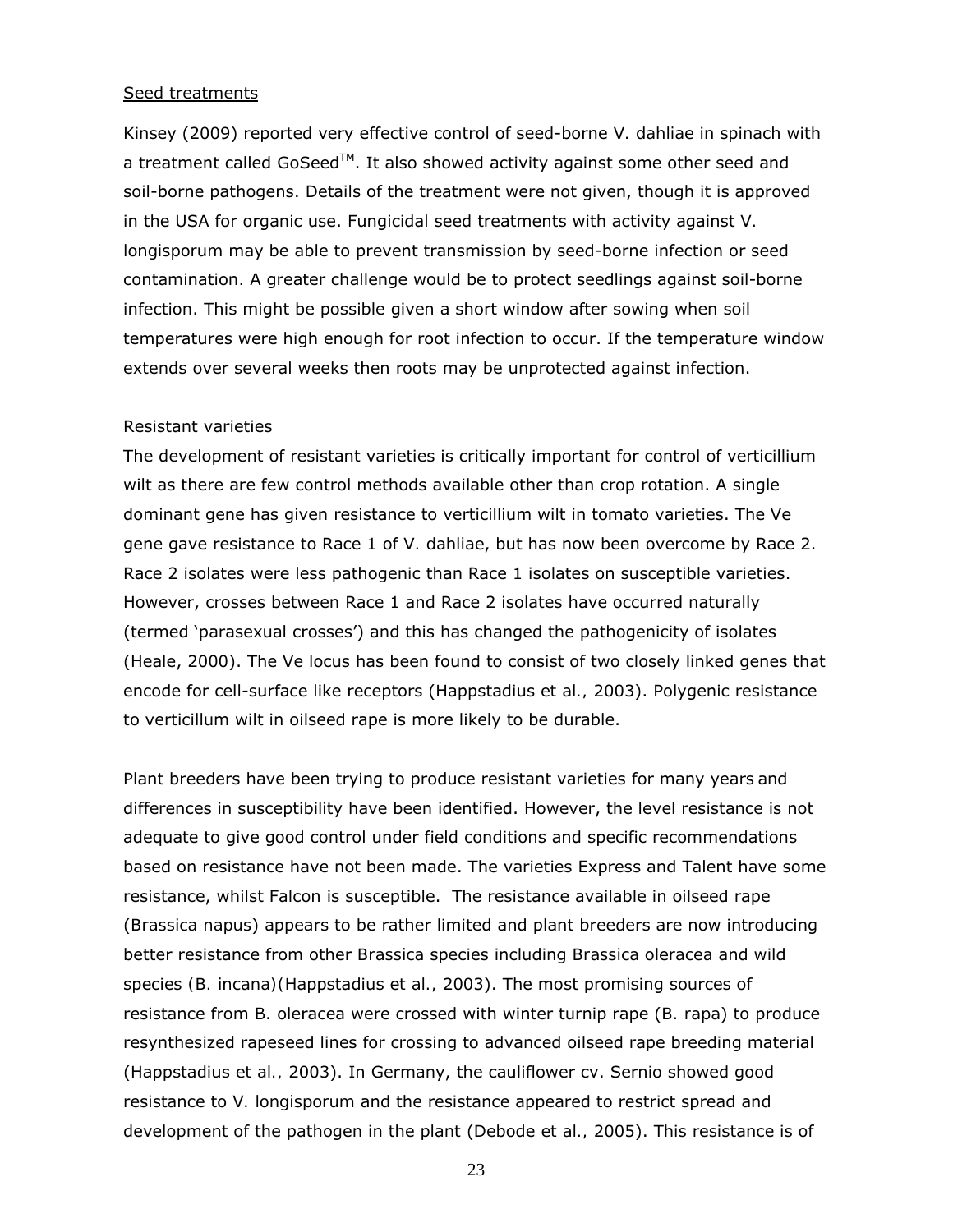interest to cauliflower breeders and might be used by oilseed rape breeders as well. The resistance mechanisms involved have not been established. New sources of resistance have also been identified in cabbage and in *B. rapa* (Rygulla *et al.,* 2007). Four different chromosome regions with quantitative trait loci (QTL) have been identified, with the two major QTL regions being on the C-genome. (Note *Brassica napus* is an interspecific hybrid between *B. rapa* (genome AA, 2N =20) and *B. oleracea* (genome CC, 2n=18)). The resistance is therefore likely to have originated from *B.oleracea* (Rygulla *et al.,* 2008).

The aim is to combine several resistance loci to produce resistant genotypes. Mapping populations have been produced and molecular markers need to be identified to assist the selection of resistant loci (Rygulla *et al*., 2007, Rygulla *et al.,* 2008).

#### **2.15 Novel approaches**

Broccoli residues (*B. oleracea* var *botrytis*) were very effective at reducing number of microsclerotia in soil in the Salinas Valley of California (Koike and Subbarao*,* 2000) whereas cauliflower residues were not effective. Residues were incorporated after normal harvesting (c. 6 kg/m<sup>2</sup>) and effects were comparable to chemical fumigation, and improved vigour and head weight. In laboratory experiments, fresh residues were more effective than dry ones and worked best if temperatures were above 25°C (Koike *et al.,* 2000). Variation in the effectiveness of crop residues has been reported in relation to soil type (Debode *et al*., 2005). They also reported that lignin may be one of the key components in crop residues that affected the activity of different crop residues against microsclerotia. Both perennial ryegrass and maize residues reduced microsclerotial viability. Volatiles from Indian mustard (*Brassica juncea*) killed microsclerotia *in vitro,* but had little effect in the field (Debode *et al*., 2005). Residues from various crops, rates of incorporation, temperature, moisture and sealing of treated areas are all factors that are likely to affect the effectiveness of these treatments.

This technique may be useful for vegetable brassica growers in the UK, if verticillium wilt develops in their crops. Soil temperatures appear to be critical for the effectiveness of incorporated residues so the technique may only be effective in the UK during the summer months when temperatures are high. However, treated areas might be covered with polythene if temperatures are becoming rather low in autumn.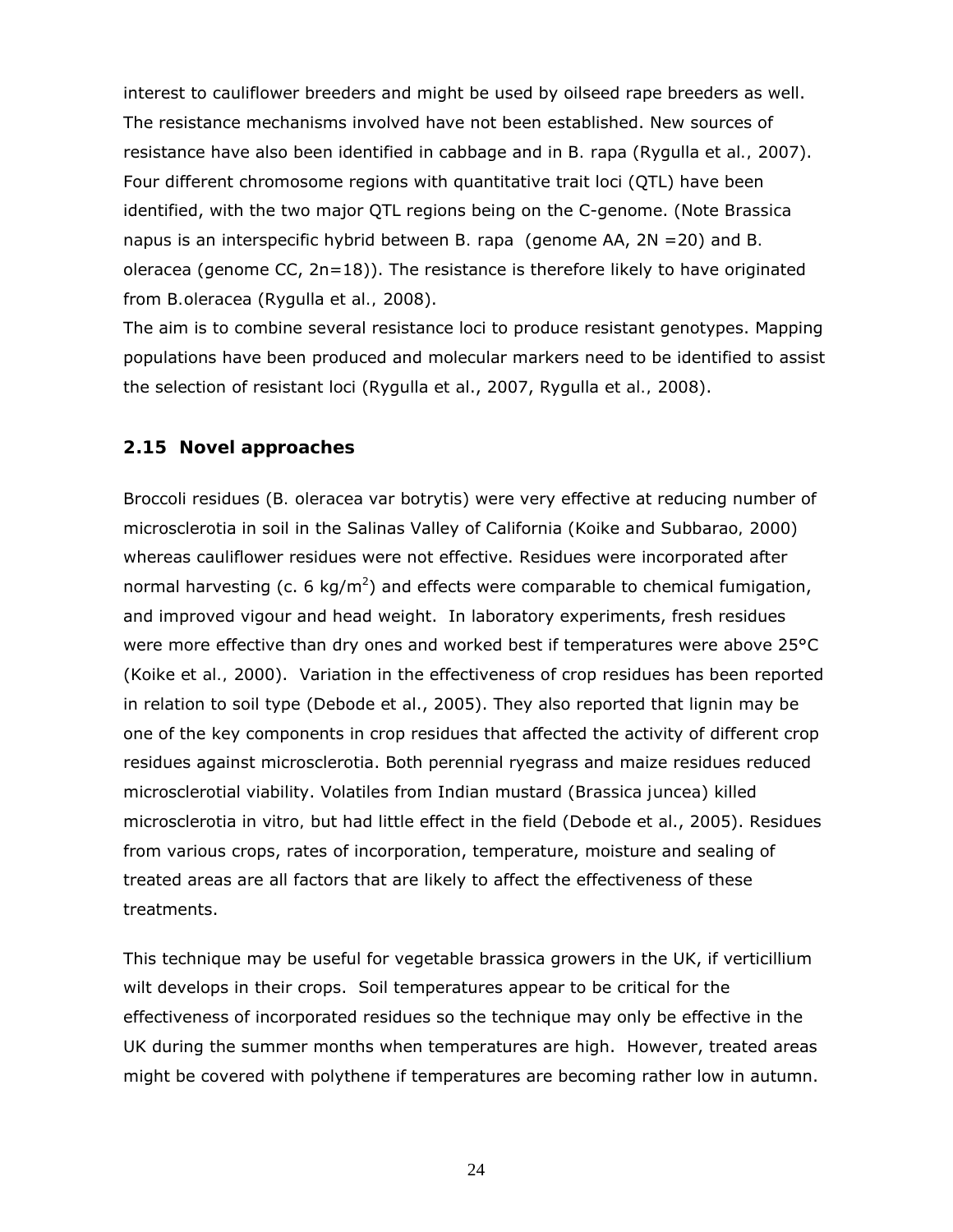Evaluation of the technique for high value crops in the UK should be considered for research funding in future.

Bio-fumigation relies on incorporation of plant residues. Special selected Brassicas including mustard varieties are available and merit further investigation (Kirkegaard and Sarwar, 1998, and Sawar and Kirkegaard, 1998). The periods when these crops can be grown and incorporated may make then difficult to include in winter cereal/winter oilseed rape rotations as the mustards are not winter hardy. There will remain difficulties in achieving good control with both chemical treatments and amendments because oilseed rape will be able to root beyond any treated zone into untreated soil (Giotis *et al.,* 2009).

Organic amendments including composts (Lazarovits *et al*., 2000, Noble and Coventry, 2005) and crops grown to produce large quantities of leaf material *in situ* have been studied against a range of pests and pathogens. Many of these studies targeted a single disease though there should be a wider focus in future so that broad-spectrum activity can be identified. If control of one problem aggravates another pathogen, the treatment may have limited value. With concerns about 'replant' problems in short oilseed rape rotations, broad-spectrum activity against major and minor pathogens would be advantageous to yield (Mills *et al.,* 2009). Interestingly, *V. nigrescens* (one the soil fungi that increased under short rotations of oilseed rape (Mills *et al.,* 2009)) may be a hyperparasite as well as a weak pathogen (Cook and Baker, 1996). Experiments on mint showed that inoculation with *V. nigrescens* 5-9 days before inoculation with *V. dahliae* substantially reduced wilt symptoms and pathogen propagules in the plant (Melouk and Horner, 1975). The mode of action of soil amendments often relies on changing the soil microflora so that natural antagonists and competitors suppress the pathogen (Cook and Baker, 1996; Giotis *et al.,* 2009). The addition of a biological control agent to the compost has worked well against sclerotia of the Allium white rot pathogen (*Sclerotium cepivorum*) (Coventry *et al*., 2006). This approach combining composts and biological control agents should be considered in future work against *Verticillium* species.

There are fungal mycoparasites with potential to control *Verticillium* in soil. *Microsphaeropsis ochracea* has shown good activity against fungal strutures or propagules with pigmented cells (Carisse *et al.,* 2002). There have been some promising studies against *V. longisporum in vitro*, suggesting potential to reduce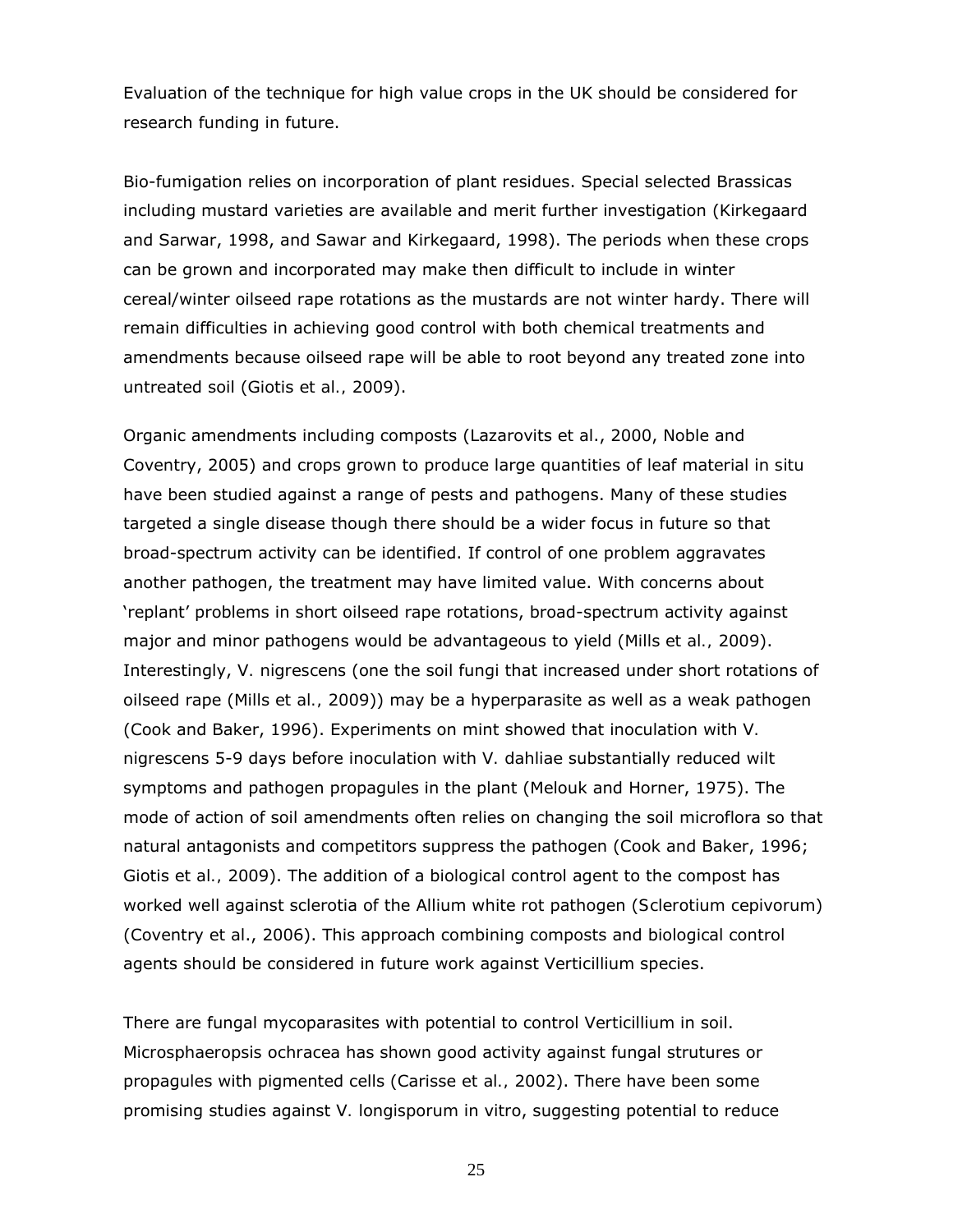microsclerotial populations in soil (Stadler et al., 2008). *Talaromyces flavus* is another biocontrol fungus that might be included in screening studies against *V.longisporum* (Spink and Rowe, 1989). *T. flavus* gave 67-76% control of verticillium wilt of aubergine (caused by *V. dahliae*) in field tests (Marois *et al.,* 1982).

Micro-organisms in the root zone or within the roots have potential to affect pathogen activity and host susceptibility. In Sweden, endophytic bacteria with inhibitory activity against *V. longisporum in vitro*, suggesting identified in the winter oilseed rape cultivars Express (tolerant) and Libraska (susceptible) (Granér *et al.,* 2003). Diverse microbial populations have also been identified in different seed stocks, and cross inoculation of bacterial populations from cv. Express to cv. Libraska gave beneficial effects. There is potential to use micro-organisms as seed treatments for biological control of *V. longisporum* or induction of systemic resistance (Granér *et al.,* 2003).

### **3.0 Disease and yield loss relationships under UK conditions**

#### **3.1 Disease outbreaks**

The first confirmed cases of verticillium wilt in the UK were found in late June/early July 2007 at sites on Romney Marsh, Kent on cv. Castille sown on 31 August 2006 and near Hereford on cv. Barrel sown 1 September 2006. There was more verticillium wilt at the Romney Marsh than at the Hereford site although diagnosis at the latter was more difficult because of high stem canker incidence. There was some variation in disease incidence across the fields, but verticillium wilt was easy to find throughout the crops. This distribution suggested that the pathogen had been present, but undetected, for some years. Subsequently, some oilseed rape stems collected by ADAS from experiments in the same field in 2005 were found to have verticillium wilt. Following publicity about these initial cases, further infected crops were reported by crop consultants. Some samples of stubble were provided to confirm the identification. These were mainly from south–east England.

In 2008, as part of the project reported here, single winter oilseed rape crops on the farms with the initial outbreaks were inspected at monthly intervals from early stem extension onwards for symptoms of verticillium wilt. At the Romney Marsh farm the 2008 crop cv. Es Astrid was sown on 7 September 2007 after winter wheat in 2007 and winter oilseed rape in 2006. A few plants with yellowing on one side of the leaves were noted on 25 May at the late flowering stage in a second field of cv. Es Astrid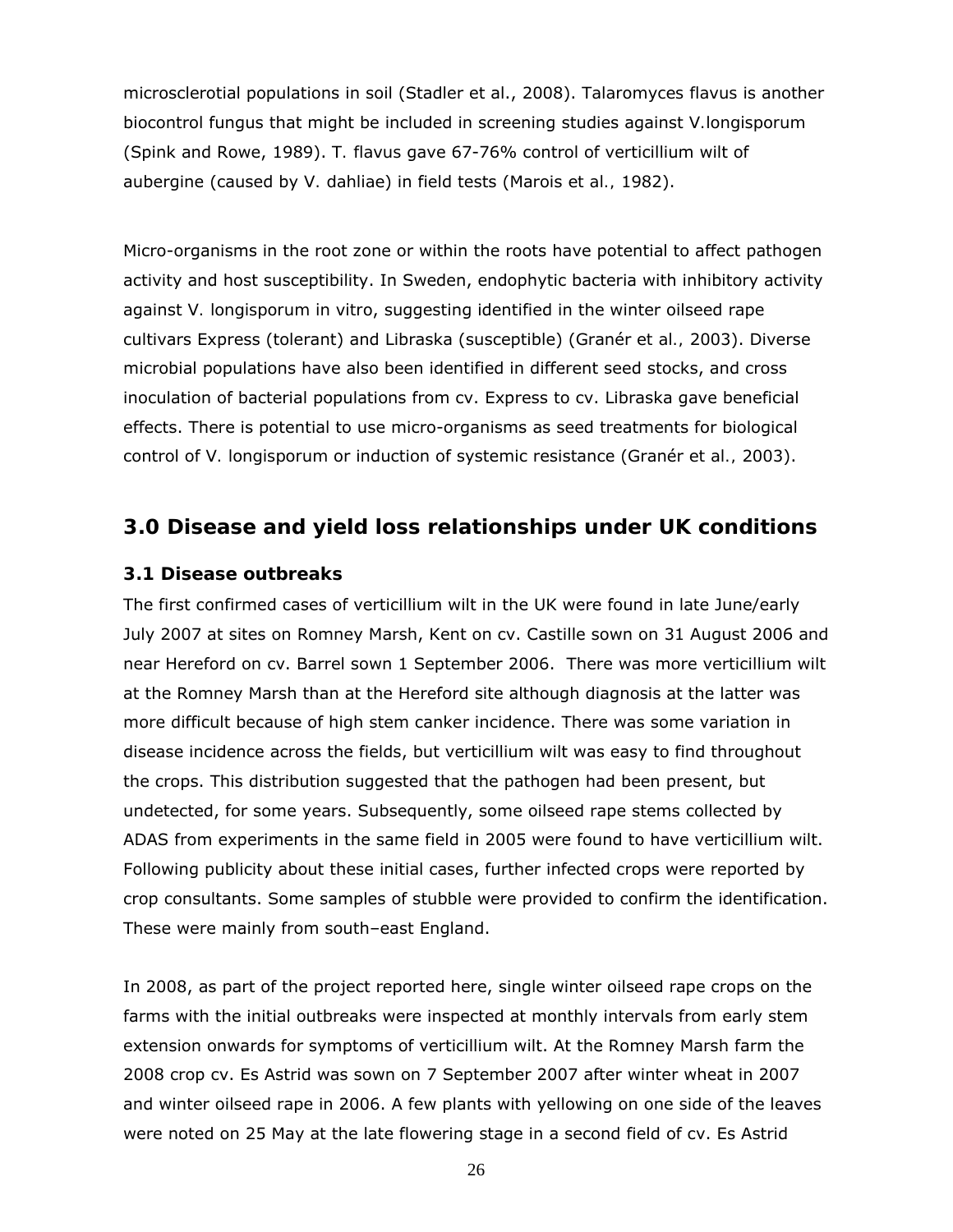sown on 9 September 2007, but it was not confirmed that verticillium was present in these plants. This second field subsequently showed only low levels of verticillum (<1% plants affected) pre-harvest. Stem symptoms were first detected on 30 June at Romney Marsh and 26 June (more affected by 7 July) at the Hereford site, almost identical to dates of the 2007 records. The incidence pre-harvest was 15% at the Hereford site and 56% plants were affected in Kent in 2008 (Table 4).

**Table 4:** Occurrence of verticillium wilt on the two farms with initial outbreaks in 2007 and 2008.

| <b>Site</b>           | Plants affected |      | % premature ripening $*$ |       |
|-----------------------|-----------------|------|--------------------------|-------|
|                       | 2007<br>2008    |      | 2007                     | 2008  |
| Romney<br>Marsh, Kent | 32.0            | 56.0 | 6.0%                     | 14.2% |
| Hereford              | 10.5            | 15.0 | Trace                    | Trace |

\*severity scores may be underestimates as plants with both verticillum and severe stem canker or sclerotinia have been excluded

Further cases of verticillium wilt were confirmed from samples and on field visits during 2008 and there have been other unconfirmed reports from crop consultants. There was greater awareness of verticillum wilt after publicity about the 2007 outbreaks. Diagnosis was easier in many cases because stem canker was less prevalent than usual in 2008, although phoma stem lesions also produce vertical brown stripes on the stem. Several new cases were identified because the whole crop ripened prematurely, whereas neighbouring fields were still green. Verticillium wilt appears to be common in southern, eastern and central England, though its incidence in individual crops is very variable. There have been no substantiated cases reported from the East Midlands northwards.

The farms in Kent and Hereford where outbreaks occurred in 2007 were monitored from stem extension onwards. No early symptoms were found and stem symptoms were only evident in late June at crop maturity. The incidence was 15% at the Hereford site and 56% plants were affected in Kent in 2008. This suggests that verticillium wilt is well established on some farms. A severely affected crop near Bedford (c. 90% plants affected) was sampled at maturity and yield components were assessed on 50 plants in relation to wilt severity. Yield was reduced by about 60% where the whole plant had ripened prematurely.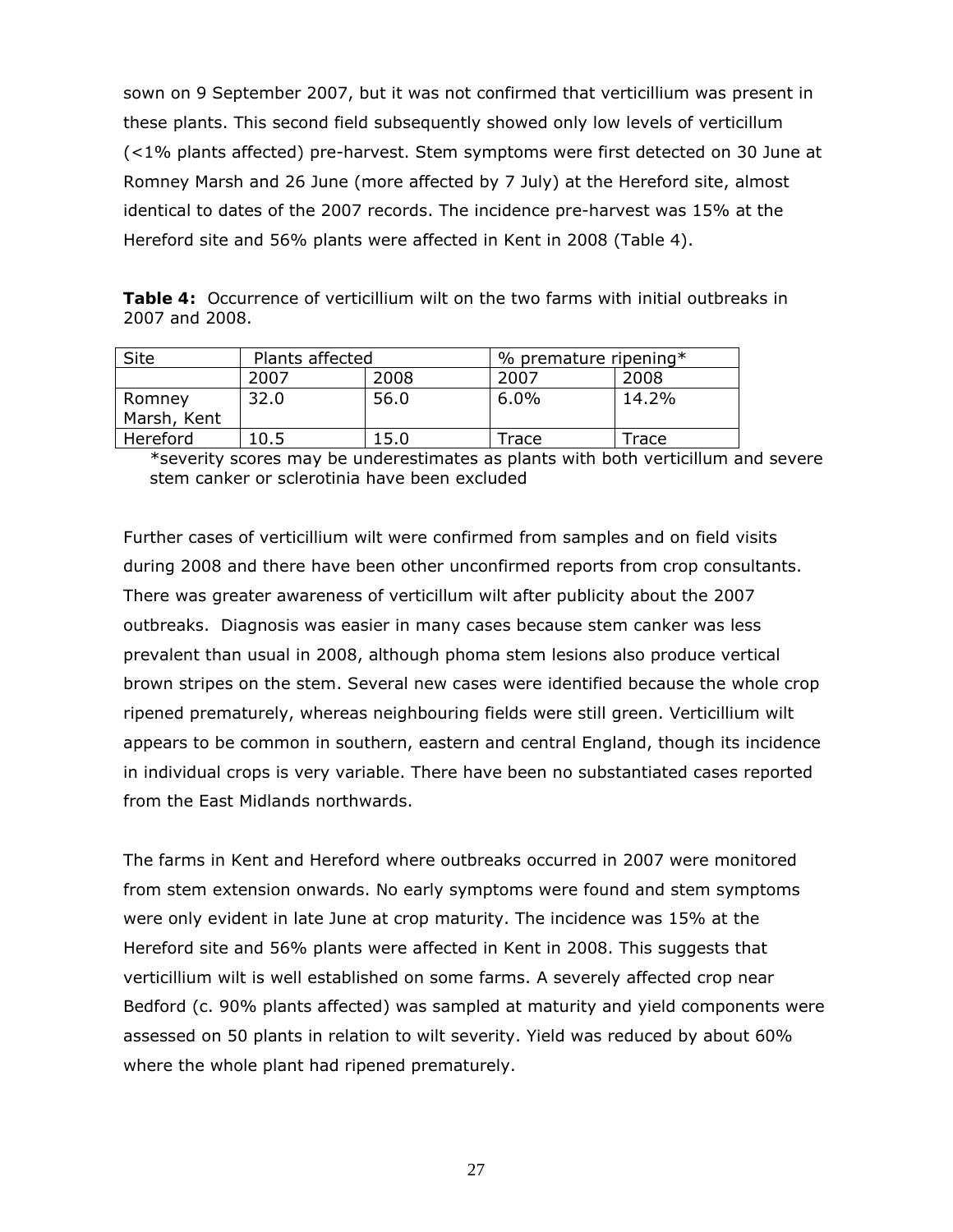### **3.2 Pathogenicity tests**

Pathogenicity tests with UK isolates of *V. longisporum* on oilseed rapehave been completed witheight isolates including three from each the original outbreaks in Romney Marsh and Hereford have been inoculated using the root dip technique with 1 x 106 spores/ml (Karapapa *et al.,* 1997) on seedlings (2-leaf stage) of cv. Castille under heated glasshouse conditions. A spore drench with 20 ml of the spore suspension to another three newly potted seedlings was also used. Seedlings were assessed for wilt symptoms over a five week period. The first signs of leaf yellowing were found 26 days after inoculation. The yellowing increased duringthe following 7- 10 days, affecting the three oldest leaves. The mean percentage leaf area affected by yellowing and plant fresh weights have been used to define pathogenicity (Table 5).

| Isolate    | % leaf yellowing |        | Plant fresh weight (g) |      |        |      |
|------------|------------------|--------|------------------------|------|--------|------|
|            | Root             | Root   | Mean                   | Root | Root   | Mean |
|            | dip              | drench |                        | dip  | drench |      |
| Hereford 1 | 65.8             | 25.8   | 45.8                   | 26.7 | 30.5   | 28.6 |
| Hereford 2 | 65.0             | 40.0   | 52.5                   | 22.0 | 29.4   | 25.7 |
| Hereford 3 | 63.3             | 75.8   | 69.6                   | 20.9 | 23.2   | 22.1 |
| Romney     | 72.5             | 10.8   | 41.7                   | 22.3 | 25.5   | 23.9 |
| Marsh 1    |                  |        |                        |      |        |      |
| Romney     | 72.5             | 33.3   | 52.9                   | 18.3 | 25.6   | 22.0 |
| Marsh 2    |                  |        |                        |      |        |      |
| Romney     | 78.3             | 30.8   | 54.6                   | 22.7 | 29.8   | 26.2 |
| Marsh 3    |                  |        |                        |      |        |      |
| Bedford 1  | 70.4             | 26.7   | 48.5                   | 18.2 | 22.9   | 20.6 |
| Great      | 46.2             | 32.5   | 39.4                   | 23.8 | 29.6   | 26.7 |
| Oakley,    |                  |        |                        |      |        |      |
| Essex 1    |                  |        |                        |      |        |      |
| Untreated  | 0.0              | 0.8    | 0.4                    | 26.2 | 26.8   | 26.5 |
| Control    |                  |        |                        |      |        |      |

|  |  |  | Table 5: Pathogenicity test results with UK isolates of Verticillium longisporum. |
|--|--|--|-----------------------------------------------------------------------------------|
|--|--|--|-----------------------------------------------------------------------------------|

| Mean       | 59.6 | 30.7           | 45.0  | 22.3    | 27.0           | 24.7  |
|------------|------|----------------|-------|---------|----------------|-------|
| <b>SED</b> | 7.18 |                | 15.24 | 1.142   |                | 2.423 |
| F test     |      | < 0.001        | 0.010 | < 0.001 |                | 0.032 |
|            |      | Interaction ns |       |         | Interaction ns |       |

There were more severe symptoms and lower fresh weights with the root dip technique. All isolates were pathogenic as indicated by leaf yellowing symptoms.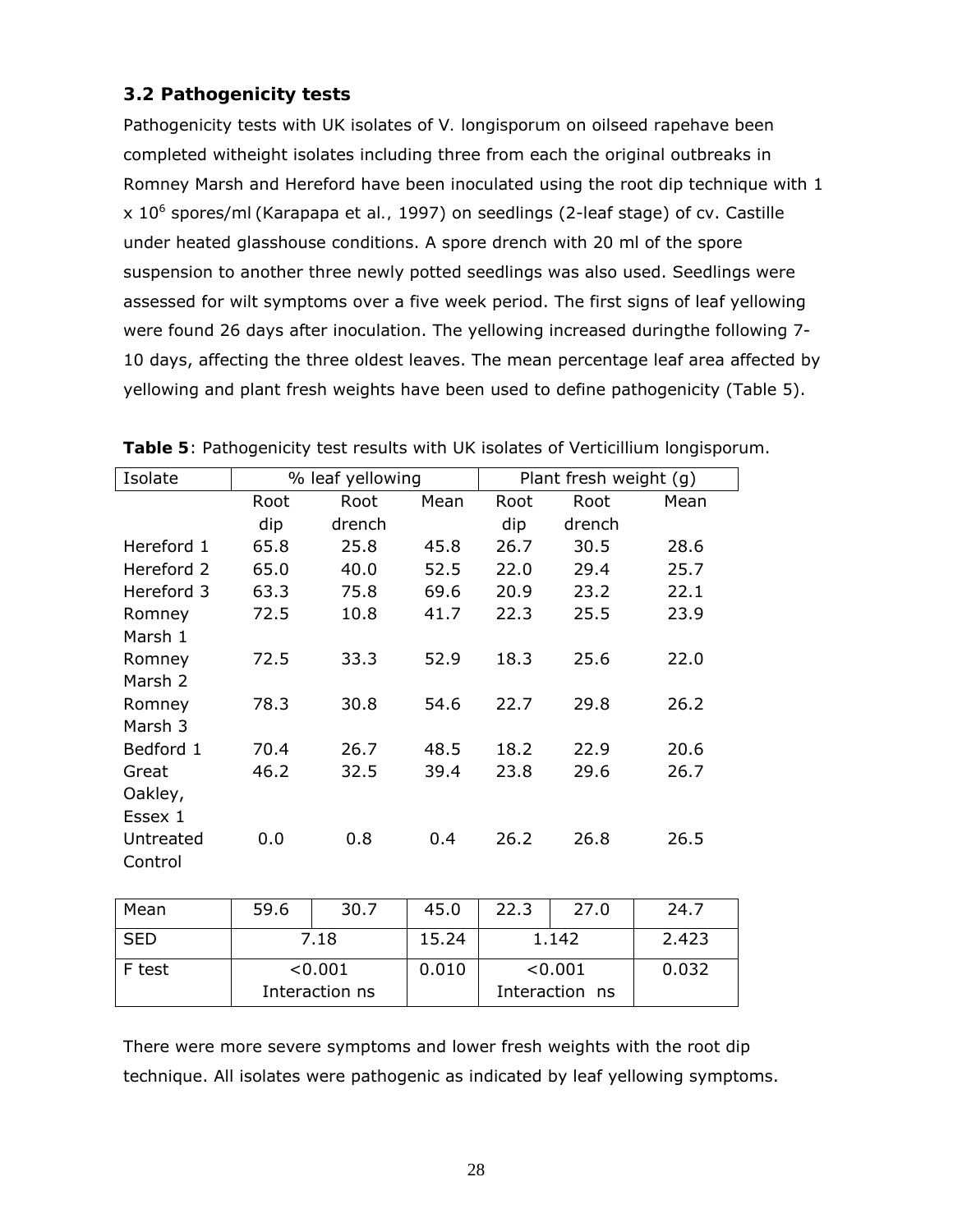There were no significant differences between isolates based on leaf yellowing but isolates did differ significantly in their effects on plant fresh weight (Table 5). Only the isolate from the Bedford site (where plant yield losses were estimated) significantly decreased plant weight compared with the untreated control. *V. longisporum* was reisolated from inoculated plants at the end of the experiment, thus fulfilling Koch's postulates.

### **3.3 Soil tests**

Soil tests for *Verticillium* species were done in May 2008 by ADAS (using the selective agar medium routinely used for *V. dahliae*) on the Hereford and Kent fields investigated in 2007and 2008, along with a Boxworth field cropped continuously with winter oilseed rape during 1988-2002 and again in 2005 and 2006 (17 winter oilseed rape crops in 21 years).

*V. dahliae* was found in four of the five samples, with particularly large numbers of propagules (30.9/g soil) in the soil from the field at Boxworth that had a history of intensive oilseed rape cropping (Table 6). Whilst it is believed that *V dahliae* does not spread systemically in oilseed rape, it may have some deleterious effects.

*Verticillium longisporum* was found at low levels in soil samples taken from both fields with wilt problems in 2007 (i.e. after cropping) and at the Kent site prior to disease onset in 2008. The agar test is probably not sensitive enough for detection of *V. longisporum,* given that moderately severe verticillium wilt developed on these sites with very low propagule numbers. The results do indicate that *V. longsporum* is present soils and can be detected.

| <b>Site</b>             | <b>Site</b>                                                  | Propagules/g soil |                |  |
|-------------------------|--------------------------------------------------------------|-------------------|----------------|--|
|                         |                                                              | V. dahliae        | V. longisporum |  |
| Romney<br>Marsh         | Wheat after 2007 wosr<br>crop with 32%<br>Verticillium wilt  | 6.5               | 0.4            |  |
| Romney<br>Marsh         | Wosr crop monitored in<br>2008                               | 3.6               | 0.1            |  |
| Hereford                | Wheat after 2007 wosr<br>crop with 10.5%<br>Verticillim wilt | 5.1               | 0.6            |  |
| Hereford                | Wosr crop monitored in<br>2008                               | 0.0               | 0.0            |  |
| <b>ADAS</b><br>Boxworth | Field with 17 wosr crops<br>in 21 years                      | 30.9              | 0.1            |  |

**Table 6:** Soil tests for *Verticillium* spp. in spring 2008.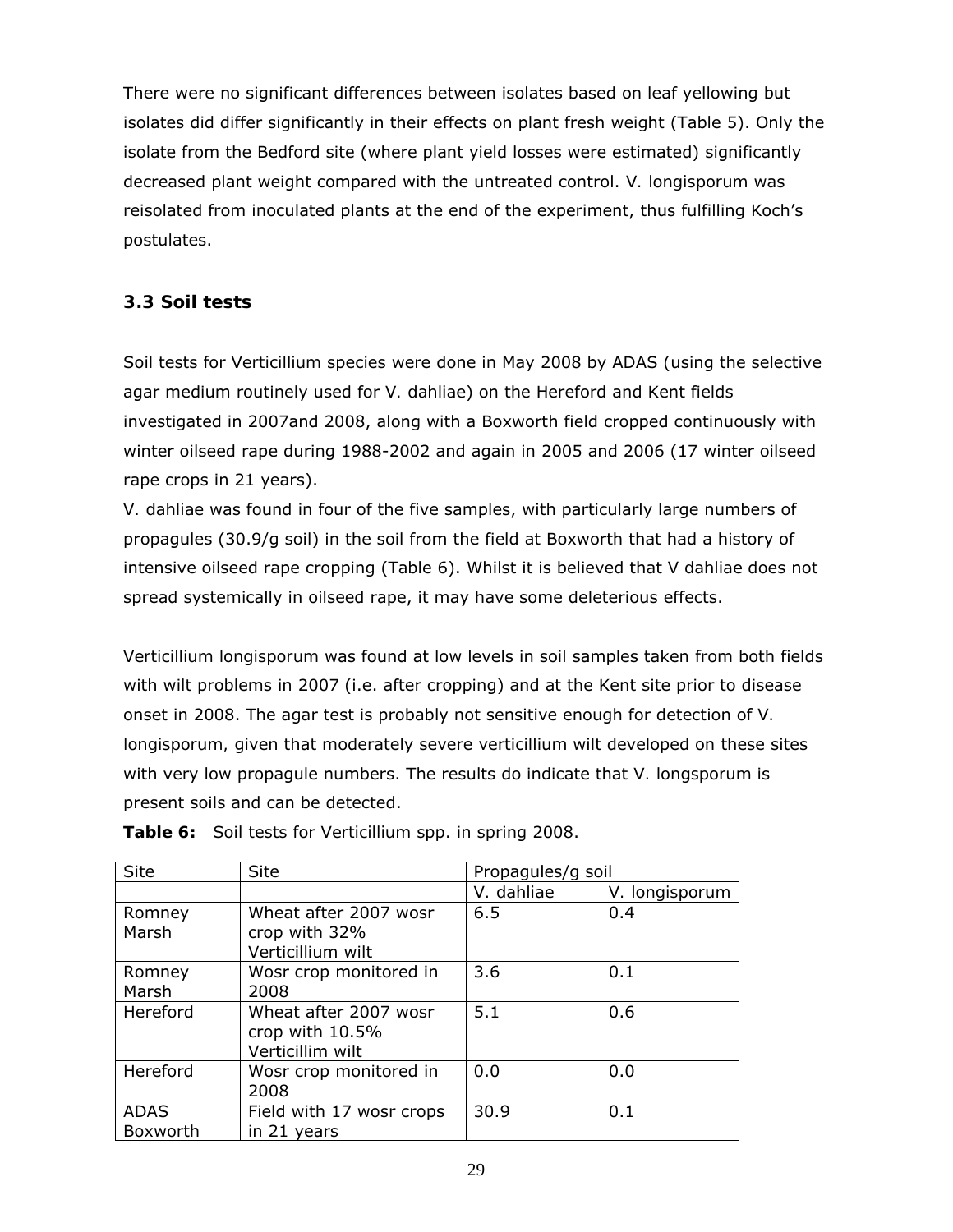### **3.4 Yield loss from verticillium wilt**

Individual plants were selected on 3 July 2008 from a small area within a crop of winter oilseed rape cv. Castille near Bedford showing premature ripening symptoms. The growth stages ranged from seed green-brown mottled to black (GS 6,4-6,7) depending on the severity of disease. About 90% of plants showed varying degrees of premature ripening and distinctive symptoms of verticillium wilt on the upper stems and branches, whilst similar crops in adjacent fields remained green. A total of 50 single plants were collected. Individual plants were cut off at ground level and pods were placed in a large brown envelope and allocated a reference number. Stem base diameter and the percentage of the plant affected by premature ripening recorded. After thorough drying, the numbers of pods, seeds and the oven dry weight of seed from each plant were recorded. Data were analysed using Genstat.

Total seed weight per plant was significantly related to percentage of plant dead from verticillium. However, the relationship was masked by natural plant to plant variation and disease-related reduction in seed weight appeared to occur almost exclusively at 100% plant dead.

Stem diameter had a significant positive effect on the number of pods, seed number and total seed dry weight and seeds per pod (63.8%, 536% and 56.6% variance accounted for, respectively), thousand seed weight and seeds per pod were less affected (12.9% and 11.1% variance accounted for). There was no significant relationship between stem diameter and verticillium wilt severity. Hence, stem diameter was used as a co-factor in the analysis.

Verticillium wilt had a significant negative effect on the number of pods, seeds per pod, thousand seed weight and total seed weight per plant (Table 6). The largest effect was on total seed weight and this accounted for 22.5% of variance (Fig. 5), compared with 10-18% of variance accounted for by the other components. The scatter of plant yield datapoints in Fig. 5 reflects, in part, the variation due to stem diameter. By combing the factors of verticillium wilt severity and stem diameter, 66.6% of the variance was accounted for (Table 7).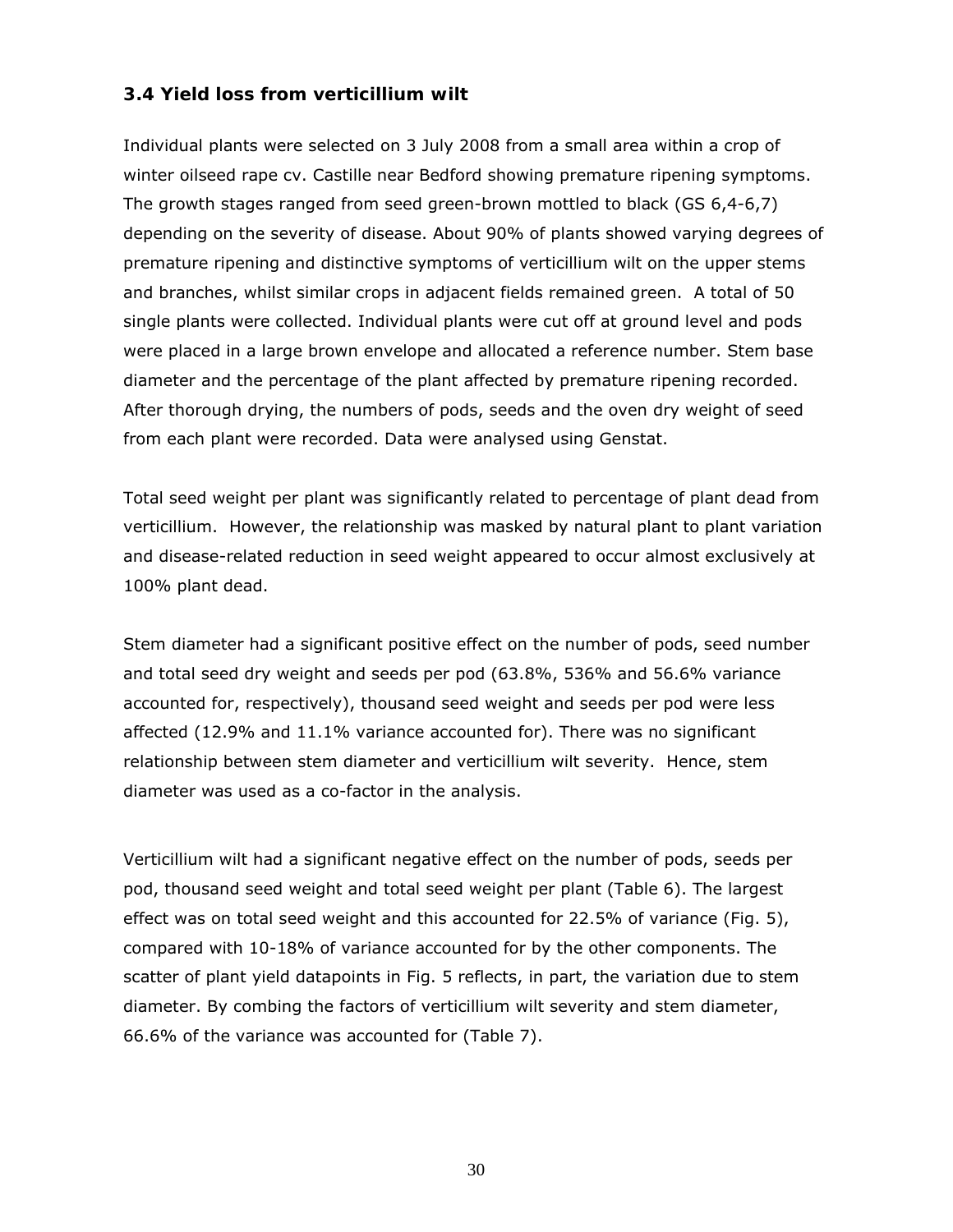

Fig. 5. Relationship between seed weight per plant and severity of verticillium wilt

| Table 7: Relationships between verticillium wilt severity, stem diameter and yield |  |  |
|------------------------------------------------------------------------------------|--|--|
| components, Bedford 2008.                                                          |  |  |

|                      | Seed<br>dry |            |         |         |           |
|----------------------|-------------|------------|---------|---------|-----------|
|                      | weight      | <b>TSW</b> | No.     | No.     | No.       |
| Response variate     | g)          | (dry, g)   | seeds   | pods    | seeds/pod |
| F pr.                | < 0.001     | 0.002      | < 0.001 | < 0.001 | 0.005     |
| % variance           |             |            |         |         |           |
| accounted for        | 66.6        | 20.7       | 60.8    | 70.4    | 17.1      |
| standard error       |             |            |         |         |           |
| (estimated)          | 4.26        | 0.491      | 1078    | 71.4    | 2.84      |
| Stem diameter t      |             |            |         |         |           |
| pr.                  | < 0.001     | 0.022      | < 0.001 | < 0.001 | 0.033     |
| % Verticillium t pr. | < 0.001     | 0.021      | 0.003   | 0.001   | 0.040     |

The fitted line for regression analysis of disease severity and yield indicated that the dead plants had a 60% loss of yield.

Thus where crops have premature ripening caused by verticillium wilt, some loss of yield is likely to occur. The extent of yield loss will depend on the severity of verticillium symptoms as damage appears to occur mainly where symptoms are severe.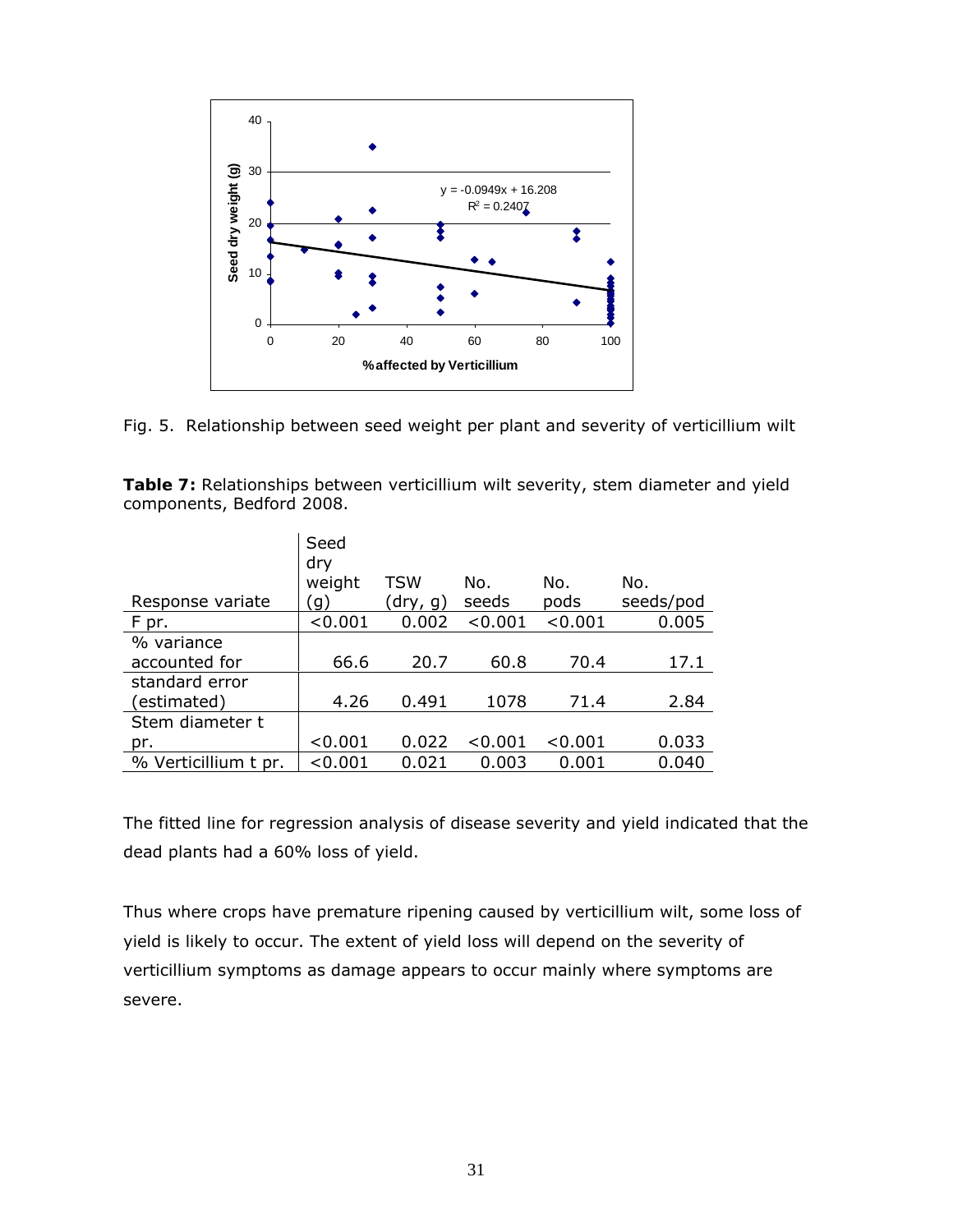# **4.0 Conclusions**

The overall conclusion from this review is that verticillium wilt poses a significant threat to yield in oilseed rape and possibly other *Brassica* crops in the UK. It is likely to be more damaging in the warmer production areas of southern, eastern and central England, where higher soil temperatures will be more favourable for infection and disease development than further north.

The farms in Kent and Hereford where initial confirmed outbreaks occurred in 2007 had different fields affected in 2008. These observations, together with other samples and reports received in 2007 and 2008, suggest that verticillium wilt is wellestablished in oilseed rape on some farms in southern, eastern and central England. It is already causing some premature ripening and hence yield loss. Pathogenicity of UK isolates from winter oilseed rape has been demonstrated.

Contact has been made with researchers in the UK and in Europe as part of preparing the literature review. There are no simple solutions and Sweden is still coping with the legacy of very short oilseed rape rotations that were used in the early 1950s. There are no claims for fungicidal control or resistant varieties, though breeders now have useful sources of resistance to work with.

For the immediate future management of verticillium wilt is therefore likely to be largely dependent on longer rotations.

There is an urgent need to establish the occurrence of verticillum wilt in the UK and to guide growers on suitable rotations and management strategies. The priorities for further research are set out in 4.1.

### **4.1 Recommendations**

- 1. Determine the occurrence of verticillium wilt in oilseed rape in the UK. This can be achieved using existing Defra-funded surveys in CropMonitor, *ad hoc* samples and monitoring of specific farms.
- 2. Develop diagnostic tests to quality soil-borne inoculum of *Verticillium longisporum* and *V. dahliae*. Quantitative PCR tests are favoured so that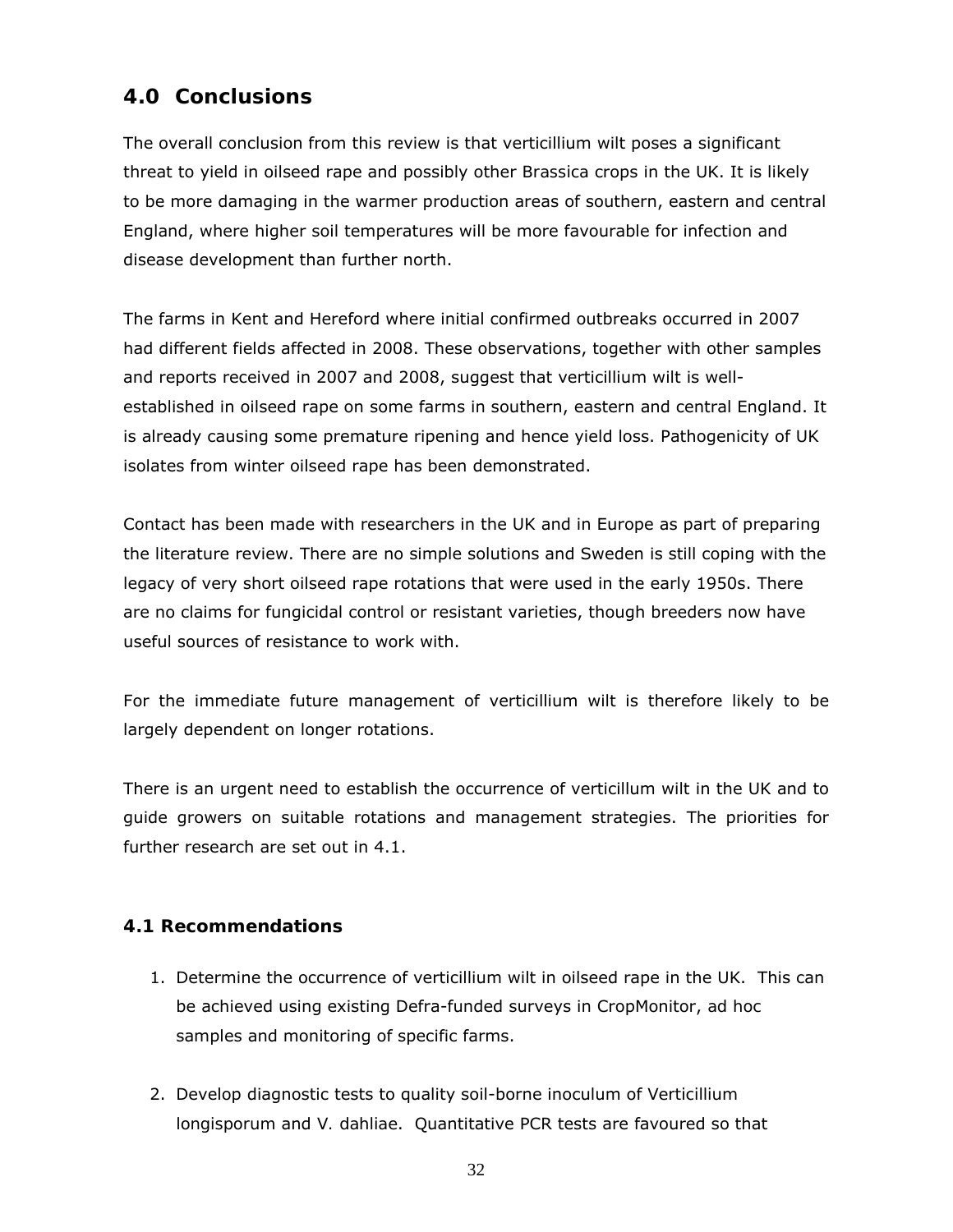samples can be processed quickly and all levels of inoculum can be quantified. Diagnostic tests for plants are required to overcome disease identification problems in plants prior to crop maturity and to assist research on disease development.

- 3. Establish the economic importance of verticillium wilt in the UK. Compare natural field infection and inoculated scenarios. As drought stress may increase yield loss, experimental studies should include crop cover treatments that restrict rainfall. Establish threshold levels of *V. longisporum* inoculum that cause yield loss.
- 4. Investigate the effects of temperature in host infection and disease development using both winter and spring oilseed rape, to define periods of infection in autumn and spring.
- 5. Work with plant breeders to establish the genetic basis of resistance and identify markers that breeders can use to select novel resistance from Brassicas. Develop methodologies for screening and evaluation of varieties for resistance to verticillium wilt and, in due course, include resistance ratings on the HGCA Recommended List.
- 6. Establish a network of reference sites for monitoring changes in soil population of *V. longisporum*. The aim should be to identify rates of decline and the effects of different rotations on soil population dynamics. Soil samples from other projects may be useful, where DNA extracts are available.
- 7. From survey samples, identify factors that affect the occurrence of verticillium wilt. This could include agronomic factors such as date of sowing, establishment method, variety, seed rate, rotation and environmental factors (temperature, rainfall) as well as location, soil type and agrochemical inputs. Investigate the significance of weeds and non-brassica crops as hosts of *V. longisporum*
- 8. Establish an isolate collection of *Verticillium* species recovered from oilseed rape and other Brassicas. Use this collection to investigate the variation within *V. lonisporum*. Examine samples for the presence of *V. dahliae* in the stem and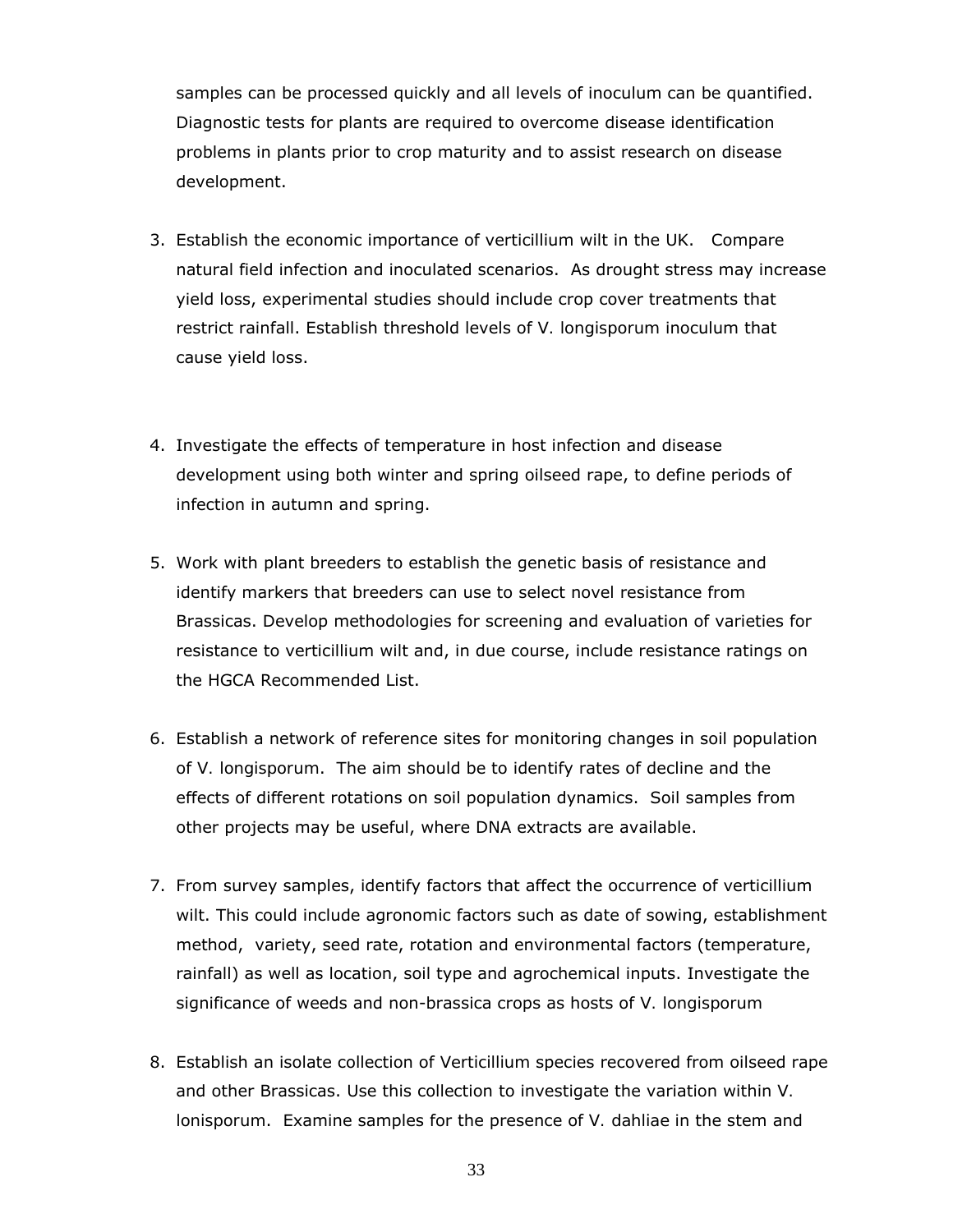carry out pathogenicity tests on isolates that are recovered from upper stem. It would be appropriate to investigate disease-yield loss relationships if pathogenic isolates are identified.

- 9. Define optimum rotations to manage verticillium wilt and quantify the benefits of modifying the date of sowing for disease management and yield.
- 10.Work with agrochemical manufacturers to identify potential chemical control treatments.
- 11.Evaluate soil amendments and biological control agents for control of verticillium wilt.
- 12.Investigate the importance of seed-borne infection and seed contamination by *V. longisporum*. Provide for development of seed testing methods and appropriate guidance on using home-saved seed if problems are identified.
- 13.Maintain close liaison with other sectors with interests in Brassica crops, particularly HDC for vegetable brassica growers.
- 14.Technology transfer to increase awareness of verticillium wilt should be given high priority using publications, electronic media, technical events and conferences. An HGCA Topic Sheet should be produced summarising current knowledge.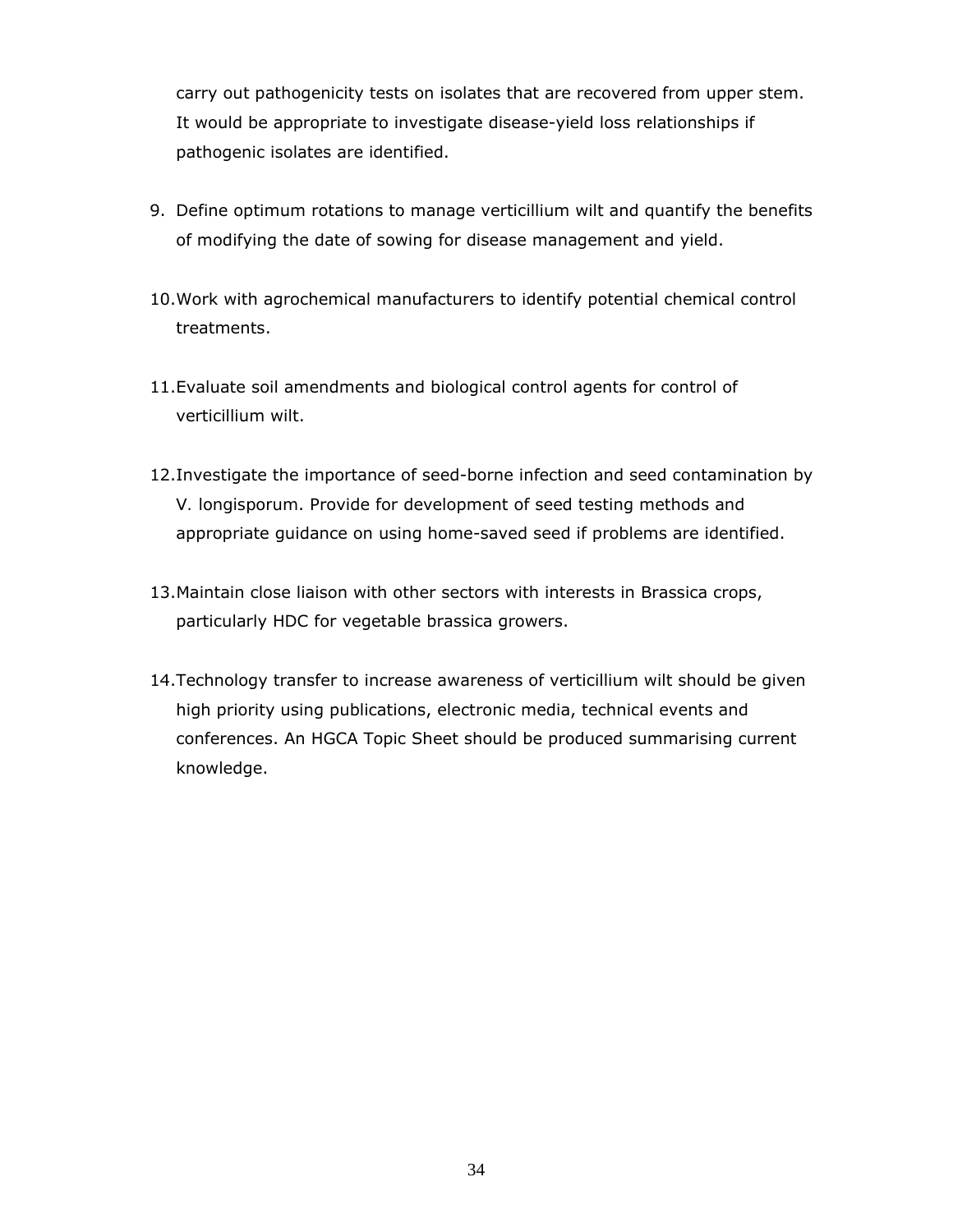# **5.0 References**

Algotsson M, 2004. Impact of seasonal variation and cropping history on the extent of Verticillium wilt on oilseed rape. Department of Plant Biology and Forest Genetics, SLU, ISSN 1651-5196, No 68.

Anon. 2006. *Fungal diseases oilseed rape and turnip rape*. Swedish Board of Agriculture, 48pp.

Carisse O, Rolland D, Tremblay D M, 2006. Effect of *Microsphaeropsis ochracea* on production of sclerotia-borne and airborne conidia of *Botrytis squamosa*. *BioControl*  51:107-126.

Clewes E, Edwards S G, Barbara D J, 2008. Direct molecular evidence supports longspored microsclerotial isolates of *Verticillium* from crucifers being interspecific hybrids. *Plant Pathology* **57**: 1047-1057.

Cook R J, Baker K F, 1996. The Nature and Practice of Biological Control of Plant Pathogens (3<sup>rd</sup> Edition). St Paul, MN, APS Press.

Collins A, Okoli C A N, Morton D, Parry D, Edwards S G, Barbara D J, 2003. Isolates of *Verticillium dahliae* pathogenic to crucifers are of three different molecular types. *Phytopathology* **93**:364-376.

Coventry E, Noble R, Meade A, Marin F Perez J, Whipps J M, 2006. Allium white rot suppression with composts and *Trichoderma viride* in relation to sclerotial viability *Phytopathology* **96**: 1009-1020.

Debode J, Clewes E, de Backer G, Höfte M, 2005. Lignin is involved in the reduction of *Verticillium dahliae var. longisporum* inoculum in soil by crop residue incorporation. *Soil Biology and Biochemistry* **37**: 301-309.

Debode J, Declercq B, Höfte M, 2005. Identification of cauliflower cultivars that differ in their susceptibility to *Verticillium longisporum* using different inoculation methods. *Journal of Phytopathology* **153**: 257-263.

Dunker S, Keunecke H, Steinbach P, von Tiedemann A, 2008. Imoact of *Verticillium longisporum* on yield and morphology of winter oilseed rape (*Brassica napus*) in relation to systemic spread in the plant. *Journal of Phytopathology* **156**: 698-707.

Eastburn D M, Paul V H, 2007**.** Verticillium wilt. In: *Compendium of Brassica Diseases* pp. 47-50. Eds S R Rimmer, V I Shattuck and L Buchwaldt., St Paul, MN: APS.

Evans N, Baierl A, Semenov M A, Gladders P, Fitt B D L, 2008. Range and severity of a plant disease increased by global warming. *Journal of the Royal Society Interface* **5:** 525-531.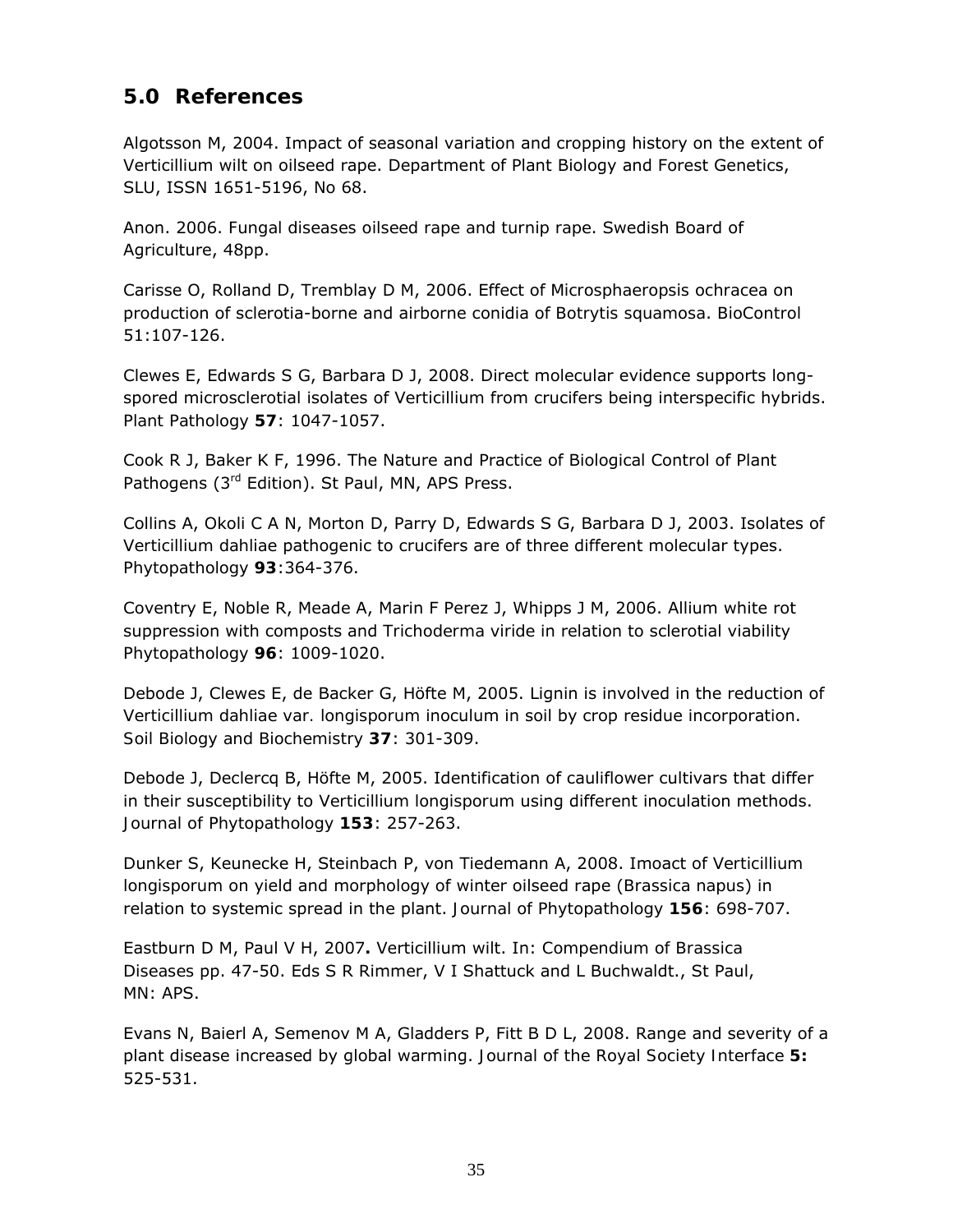Eynck C, Koopmann B, Grunewaldt-Stoecker G, Karlovsky P, von Tiedemann A, 2007. Differential interactions of *Verticillium longisporum* and *V. dahliae* with *Brassica napus* detected with molecular and biological techniques. *European Journal of Plant Pathology* **118:** 259-274.

Giotis C, Markelou E, Thoedoroupoulou A, Toufexi E, Hodson R, Shotton P, Shiel R, Cooper J, Leifert C, 2009. Effect of soil amendments and biological control agents (BCAs) on soil-borne root diseases caused by *Pyrenochaeta lycopersici* and *Verticillium albo-atrum* in organic greenhouse tomato production systems. *European Journal of Plant Pathology* **123**: 387-400.

Granér G, Persson P, Meijer J, Alström S, 2003. A study on microbial diversity in different cultivars of *Brassica napus* in relation to its wilt pathogen, *Verticillium longisporum. FEMS Microbiology Newsletter* 24: 269-276.

Happstadius I, Ljungberg A, Kristiansson B, Dixelius C, 2003. Identification of *Brassica oleracea* germplasm with improved resistance to Verticillium wilt. *Plant Breeding* **122**: 30-34.

Harris D C, Yang Y R, Ridout M S, 1993. The detection and estimation of *Verticillium dahliae* in naturally infected soil. *Plant Pathology* **42**: 238-250.

Heale J B, 2000. Diversification and speciation in *Verticillum* - an Overview. In: Advances in *Verticillium* Research and Disease Management, Tjamos E C, Rowe R C, Heale J B, Fravel D R, (Eds), St Paul, MN, APS Press, pp. 1-14.

Huisman O C, Ashworth L J Jr,1976. Influence of crop rotation on survival of *Verticillium albo-atrum* in soil. *Phytopathology* **66**, 978-971.

Hulme M, Jenkins G J, Lu X, Turnpenny J R, Mitchell T D, Jones R G, Lowe J, Murphy J M, Hassell D, Boorman P, McDonald R, Hills S, 2002**.** *Climate change scenarios for the United Kingdom: The UKCIP02 Scientific Report.* 

Norwich, UK: University of East Anglia, pp.120.

Isaac I, 1957. *Verticillium* wilt of Brussels sprout. *Annals of Applied Biology* **45**: 276- 283.

Johansson A, 2006. *Verticillium longisporum*, infection, host range,prevalence and plant defence responses. Licentiate Thesis, Swedish University of Agricultural Sciences, Uppsala.

Johansson A, Staal J, Dixelius C, 2006. Plant host range of *Verticillium longisporum* and microsclerotia density in Swedish soils. *European Journal of Plant Pathology* 114: 139-149.

Karapapa V K, Bainbridge B W, Heale J B, 1997. Morphological and molecular characterisation of *Verticillium longisporum* comb. nov., pathogenic to oilseed rape. *Mycological Research* **101**, 1281-1297.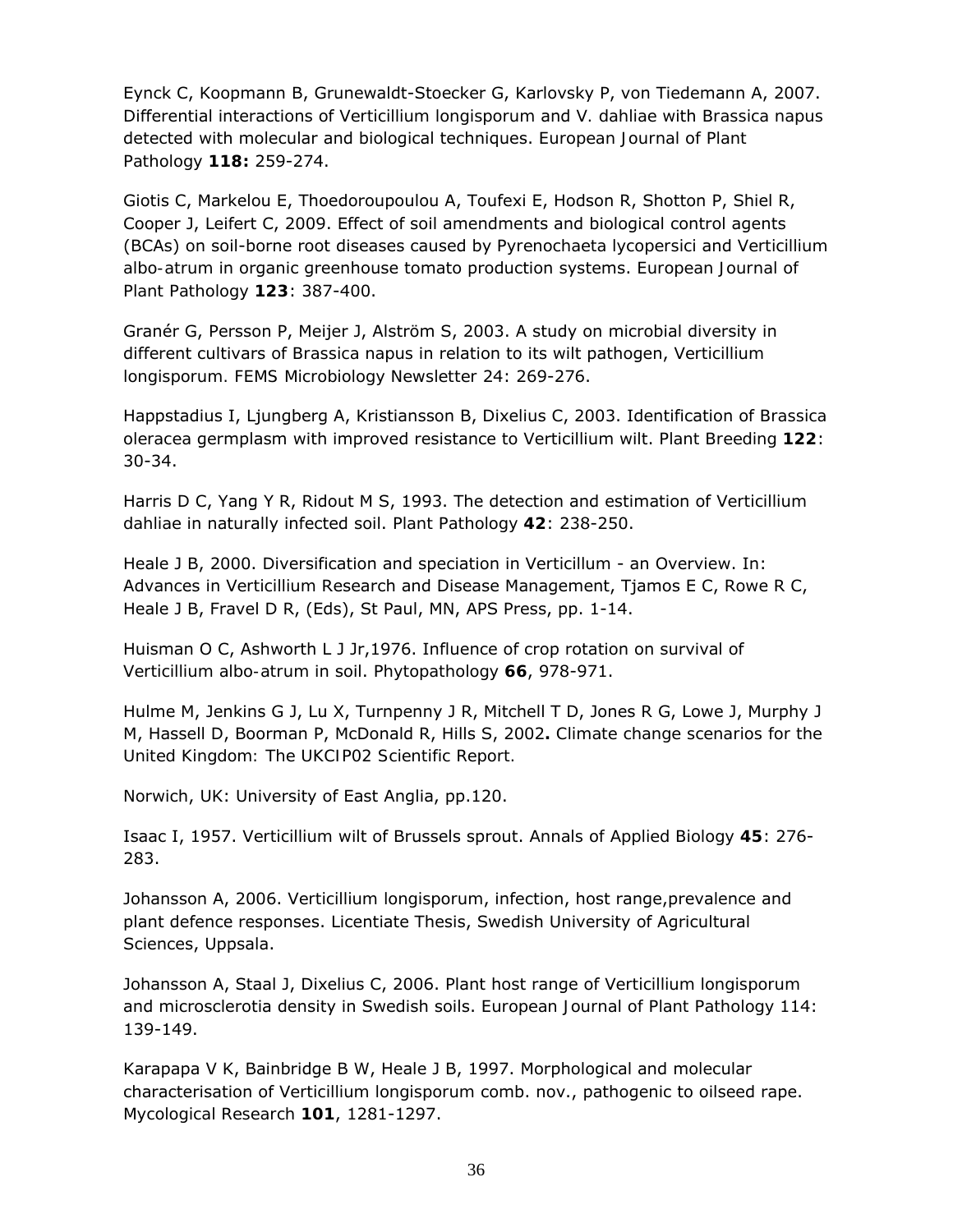Karapapa V K, Typas M A, 2004. Molecular characterisation of the host-adapted pathogen *Verticillium longisporum* on the basis of a Group-I Intron found in the nuclear SSU-rRNA gene. *Current Microbiology* **42**: 217-224.

Kinsey G, 2009. A new treatment for spinach seed with efficacy against seed- and soil-borne fungal pathogens, in particular *Verticillium dahliae*. *BCPC Symposium Proceedings No. 83, Seed Production and Treatment in a Changing Environment*, pp.31-36.

Kirkegaard J A, Sarwar M, 1998. Biofumigation potential of brassicas. I. Variation in glocosinolate profiles of diverse field-grown brassicas. *Plant and Soil* **201**: 71-89.

Koike S T, Gladders P Paulus A O, 2007. *Vegetable Diseases. A Colour Handbook.* Manson Publishing, London, 448 pp.

Koike S. T, Subbarao K V, 2000. Broccoli residues can control verticillium wilt of cauliflower. *California Agriculture* **54**: 30-33.

Kreye H, Steinbach P, Wolf G, 2006. Determination of risk factors for the occurrence of *Verticillium longisporum*. *International Organisation for Biological Control Bulletin* **29**: 357-360.

Lazarovitis G, Conn K, Tenuta M, 2000. Control of *Verticillium dahliae* with soil amendments: efficacy and mode of action. In: *Advances in Verticillium research and disease management* (EC Tjamos, RC Rowe, JB Heale, DR Fravel eds) APS Press, St Paul, MN, pp. 274-291.

Marois J J, Johnson S A, Dunn M T, Papavizas G C, 1982. Biological control of Verticillium wilt of eggplant in the field. *Plant Disease* **66**: 1166-1168.

Maude R B, 1996. *Seedborne diseases and their control*. *Principles and Practice.* Wallingford, CAB International.

Melouk H A, Horner CE, 1975. Cross-protection in mints by *Verticillium nigrescens*  against *V. dahliae*. *Phytopathology* 65: 767-769.

Mills P, Hinton S, Bennett A, Atwood R, Bending G, Chandler D, 2009. Impact of shortened rotations on rhizosphere microbial populations on oilseed rape. *Aspects of Applied Biology* **91**, *Crop Protection in Southern Britain*: 29-32.

Mol L, Scholte K, Vos J, 1995. Effects of crop rotation and removal of debris on the soil population of two isolates of *Verticillium dahliae*. *Plant Pathology* **44**, 1070-1074.

Moukhamedov R, Hu R, Nazar R N, Robb J, 1994. Use of polymerase chain reaction – amplified ribosomal intergenic sequences for the diagnosis of *Verticillium tricorpus*. *Phytopathology* **84**: 256-259.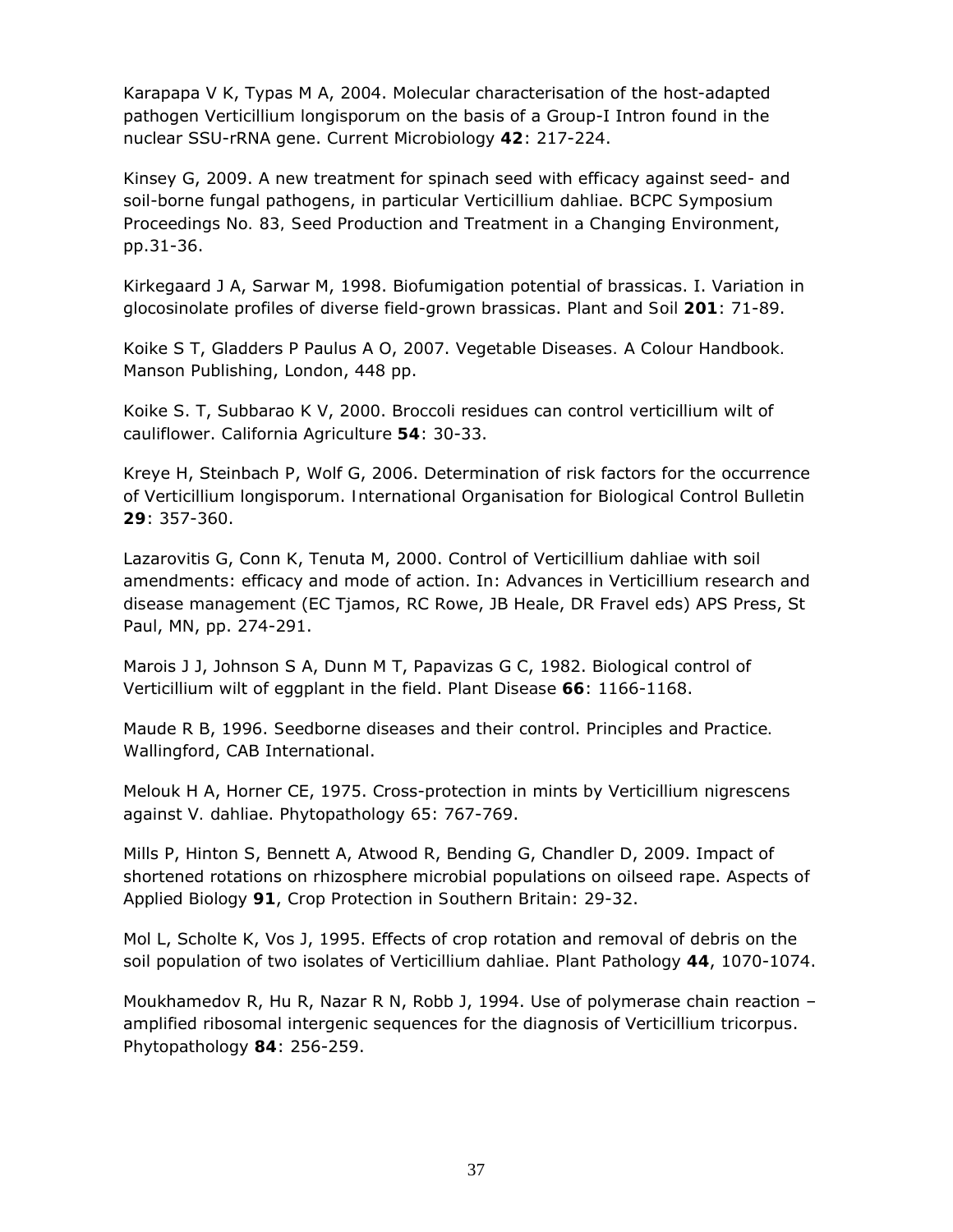Noble R, Coventry E, 2005. Suppression of soil-borne plant pathogens using composts: A review. *Biocontrol Science and Technology* **15**: 3-20.

Okoli C A N, Carder J H, Barbara D J, 1994. Restriction fragment length poly morphisms (RFLPs) and relationships of some host-adapted isolates of *Verticillium dahliae. Plant Pathology* **43**: 33-40.

O'Neill T M, 2008. Horticultural Development Council Project HNS 137. Field grown trees: evaluation of chemical and biological pre-plant soil treatments for control of verticillium wilt.

Pegg G F, Brady B L, 2002. *Verticillium Wilts.* Oxford, UK: CABI Publishing.

Pramateftaki P, Typas M A, 2000. The complete DNA sequence of the nuclear ribosomal RNA gene complex of *Verticillum dahliae*. In: Advances in Verticillium Researchand Disease Management, Tjamos EC, Rowe RC, Heale JB, Fravel DR, (Eds), St Paul, MN, APS Press, pp. 53-58.

Rygulla W, Snowdon R J, Eynck C, Koopmann B, von Tiedemann A. Lüchs W, Friedt W, 2007. Broadening the genetic basis of *Verticillium longisporum* resistance in *Brassica napus* by interspecific hybridisation. *Phytopathology* **97**: 1391-1396.

Rygulla W, Snowdon R J, Friedt W, Happstadius I, Cheung W Y, Chen D, 2008. Identification of quantitative trait loci for resistance against *Verticillium longisporum* in oilseed rape (*Brassica napus).Phytopathology* **98**: 215-221.

Soesanto L, Termorshuizen A J, 2001. Effects of temperature on the formation of microsclerotia of *Verticillium dahliae*. *Journal of Phytopathology* **149**: 685-691.

Smith J A, Gladders P, 2009.Effects of climate change on soil-borne diseases of oilseed rape. *Aspects of Applied Biology* **91**, *Crop Protection in Southern Britain*: 159- 162.

Spink D S, Rowe R C, 1989. Evaluation of *Talaromyces flavus* as a biological control agent against *Verticillium dahliae* in potato. *Plant Disease* **73**: 30-236.

Stadler M, Koopmann B, von Tiedemann, 2008. Biocontrol of *Sclerotinia sclerotiorum* and *Verticillium longisporum* by the mycoparasitic fungus *Microsphaeropsis ochracea (Abstract).*IOBC Oilseed crops, Paris 29-30 September 2008, p.45.

Sarwar M, Kirkegaard JA, 1998. Biofumigation potential of brassicas. II. Effect of environment andontogeny on glucosinolate production and implications for screening. *Plant and Soil* **201**: 91-101.

Stark C, 1961. Das Aufreten der *Verticillium-Tracheomykosen* in hamburger Garetenbaukulteren. Ein Beitrag zur Kenntnis ihrer Erreger. Gartenbauwissenschaft 26: 493-528.

Steventon L A, Fahleson J, Hu Q, Dixelius C, 2002a. Identification of the causal agent of Verticillium wilt in Sweden as *V. longisporum*. *Mycological Research* **106**: 23-33.